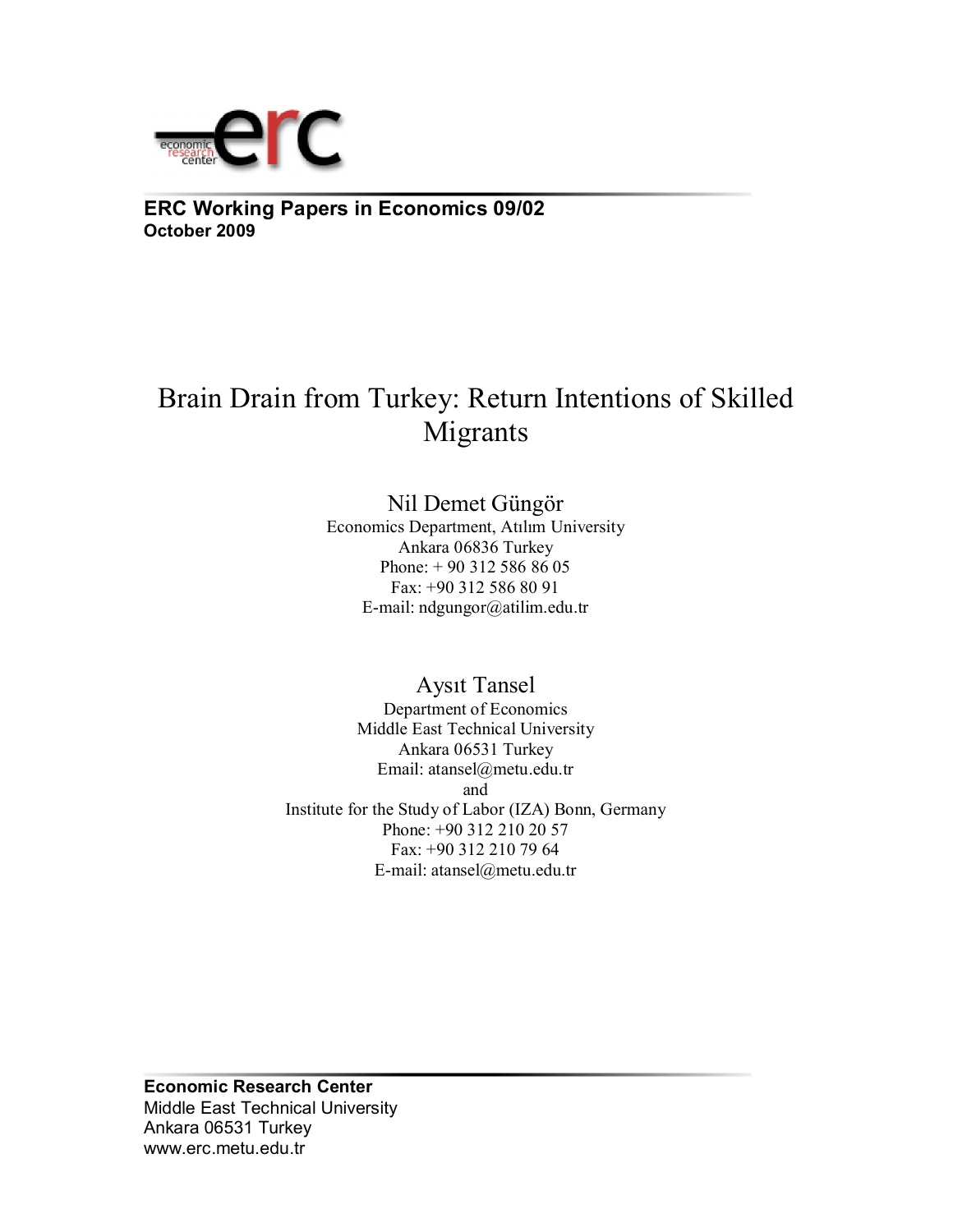## Brain Drain from Turkey: Return Intentions of Skilled Migrants<sup>1</sup>

Nil Demet Güngör Economics Department, Atılım University Ankara 06836 Turkey Phone: + 90 312 586 86 05 Fax: +90 312 586 80 91 E-mail: ndgungor@atilim.edu.tr

Aysıt Tansel $2$ Economics Department, Middle East Technical University Ankara 06531 Turkey and Institute for the Study of Labor (IZA) Bonn, Germany Phone: +90 312 210 20 57 Fax: +90 312 210 79 64 E-mail: atansel@metu.edu.tr

> September, 2007 Revised: February 2, 2010

#### **ABSTRACT**

*The study estimates an empirical model of return intentions using a dataset compiled from an internet survey of Turkish professionals residing abroad. In the migration literature, wage differentials are often cited as an important factor explaining skilled migration. The findings of our study suggest, however, that non-pecuniary factors, such as the importance of family and social considerations, are also influential in the return or non-return decision of the highly educated. In addition, economic instability in Turkey, prior intensions to stay abroad and work experience in Turkey also increase non-return. Female respondents also appear less likely to return indicating a more selective migration process for females.* 

**Keywords**: skilled migration, brain drain, return intentions, Turkey **JEL classification codes: F20, F22** 

 $\overline{a}$ 

<sup>&</sup>lt;sup>1</sup> The study is based in part on the PhD thesis of Nil Demet Güngör (Güngör, 2003) supervised by Prof. Dr. Aysıt Tansel in the Economics Department of Middle East Technical University. Nil Demet Güngör thanks her examining committee members Hakan Ercan, Yusuf Ziya Özcan, Cem Somel, Fikret Şenses and Erinç Yeldan for their invaluable comments. The authors gratefully acknowledge the support of the Turkish Academy of Sciences Fellowship Program for doctoral studies and the financial support of the METU Research Fund, coded AFP-2000-4-03-06.

<sup>&</sup>lt;sup>2</sup> Corresponding author.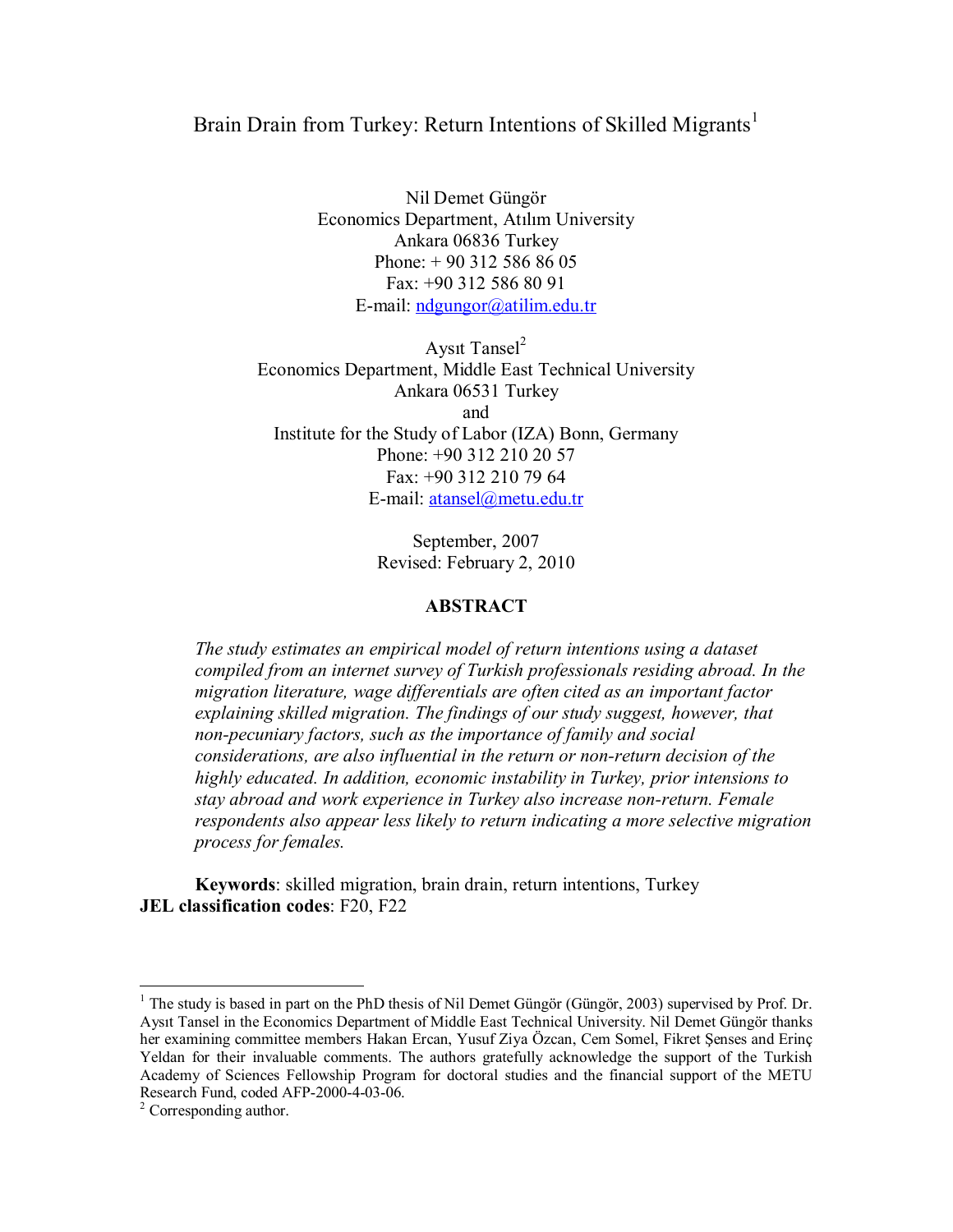#### Brain Drain from Turkey: Return Intentions of Skilled Migrants

#### **ABSTRACT**

*The study estimates an empirical model of return intentions using a dataset compiled from an internet survey of Turkish professionals residing abroad. In the migration literature, wage differentials are often cited as an important factor explaining skilled migration. The findings of our study suggest, however, that non-pecuniary factors, such as the importance of family and social considerations, are also influential in the return or non-return decision of the highly educated. In addition, economic instability in Turkey, prior intensions to stay abroad and work experience in Turkey also increase non-return. Female respondents also appear less likely to return indicating a more selective migration process for females.* 

#### **I. Introduction**

An ever-growing number of studies deal with the various effects of skilled migration on the economies of the generally less developed sending countries. The earlier literature focused on the negative aspects of skilled migration. Hence the name "brain drain" was used to imply that a drain or depletion of skills and knowledge occurred from the developing countries to the developed countries at very little cost. In the 1960s and 1970s, the non-return of foreign students was a great concern in the economics literature. The classic articles in Adams (1968) emphasize the adverse effects on student non-return on home countries. Bhagwati and Partington (1976) suggested a special tax on non-returnees to be collected by the developed countries and remitted to the home countries. Later, the brain drain literature took a twist with the idea that a brain drain can be beneficial for the sending countries. Some researchers argued that a little brain drain (an optimal amount) can go some way in boosting the economic development of sending countries. A brief look at this recent and rapidly growing literature shows that the idea of a "brain gain" or a "beneficial brain drain" has taken on diverse perspectives. These studies highlight the potential benefits of skilled emigration and provide various theoretical outlooks for the ways in which a so-called "beneficial brain drain" can arise. Such studies argue for three possible channels for a brain gain. One is the flow of remittances to the home country. Second are the induced additional educational investments in the home country. Third is the possibility of knowledge and technology transfer through network effects. However, the empirical evidence on each of these possible effects is an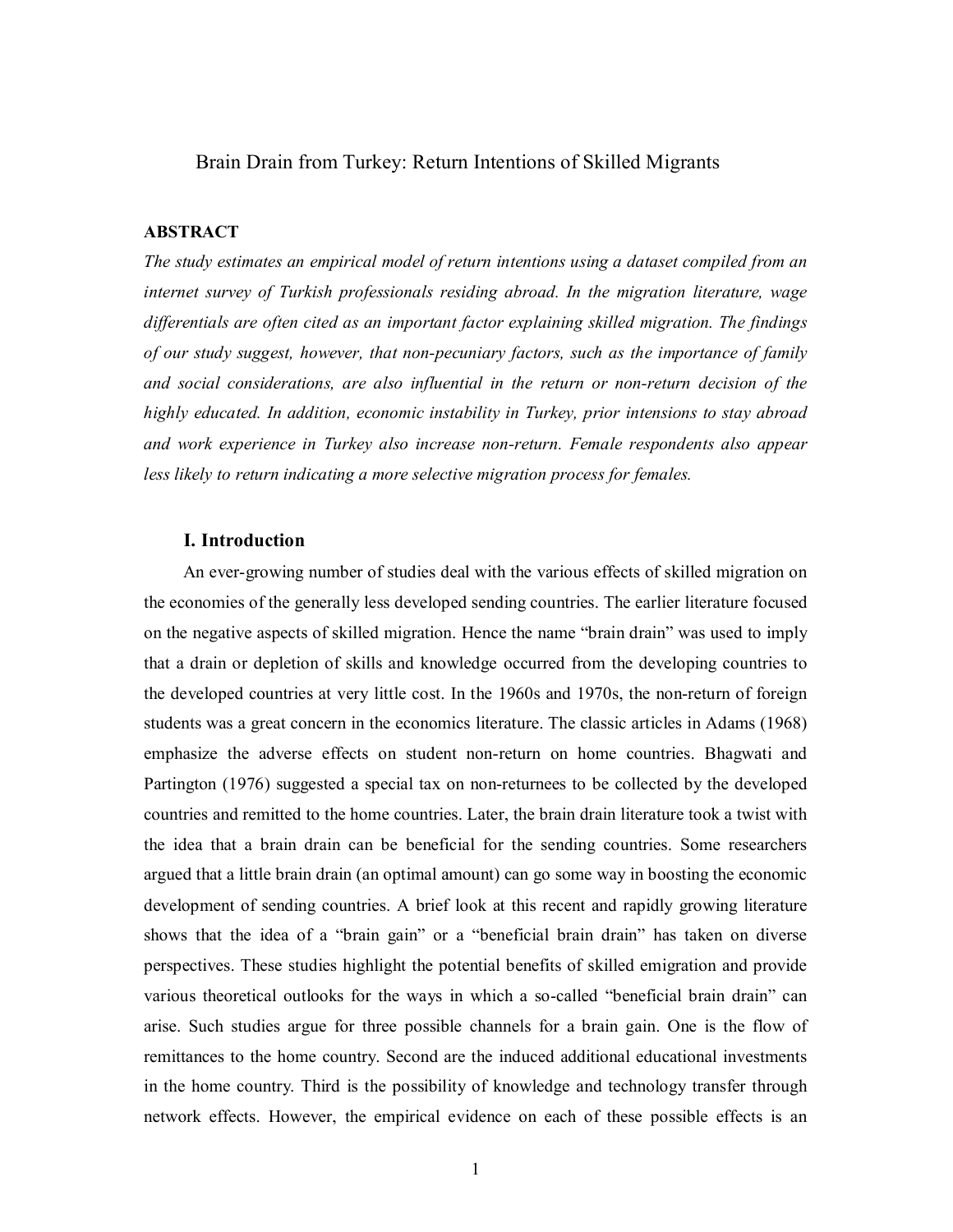unsettled issue. For instance, Faini (2006) provides evidence that skilled migrants remit less than unskilled ones, while a study based on microdata by Bollard *et al.* (2009) suggest the opposite.

Mountford (1997), as well as others (Stark *et al*. 1997, 1998; and Beine *et al*. 2001, 2003), claim that simply the perceived *potential* to emigrate abroad can provide an incentive for investing in human capital in the home country. Since emigration is not guaranteed, this is likened to an "emigration lottery" in which the winners emigrate and take their human capital with them (Kuhn and McAusland, 2006). Those who are unable to emigrate (the "losers"), however, contribute to the source economy by increasing the average level of human capital, since they have invested in human capital with the view of migrating abroad. Alternatively, in Kuhn and McAusland (2006)'s study, the public nature of knowledge is key to providing benefits to both the host and home countries. It is argued that emigrants produce higher quality knowledge in the host country due to the larger market size. This knowledge, because it is public and fully reproducible, is distributed back to the home country and the home country benefits. The relative importance of the benefits to the source country depends on a variety of factors including the strength of intellectual property rights in the two countries as well as the relevance of the knowledge created for the source country. Bucovetsky (2003), on the other hand, looks at how "brain drain" can reduce the incentive of the government to tax human capital, which in turn will have a beneficial effect on human capital formation and output growth in the home country.

Empirical evidence trying to demonstrate these effects has been mixed. Beine et al. (2003, 2008), using cross-country data find positive effect of skilled emigration on home country human capital investment for some countries. Faini (2003) and Schiff (2005), on the other hand, suggest that the beneficial effects may not materialize. Checchi et al. (2007) find that skilled emigration reduces home country investment in higher education. Brzozowski (2007) describes two channels through which the home country growth rate is reduced by brain drain in transitional countries. One is the direct effect of reduced human capital and the other occurs when individuals give up schooling with the prospect of migrating abroad. Glytsos (2009) finds that emigration of the skilled was harmful to the Albanian and Bulgarian economies and societies. Dessy and Rambeloma (2009) find that the impact of emigration on home country growth depends on the immigration policy of the host country. When it is skilled emigration, home country growth is negatively impacted despite remittances. When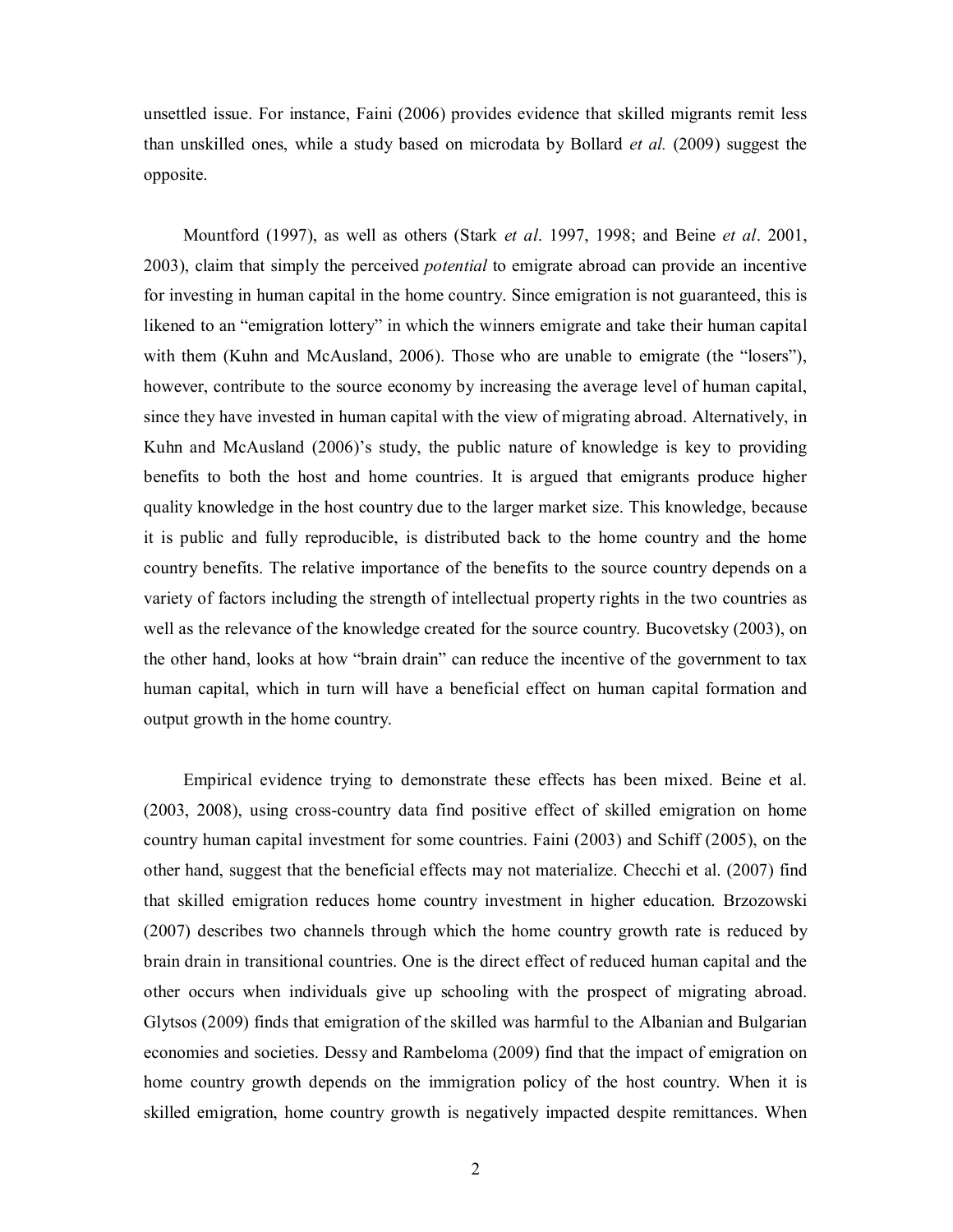migrants are workers with low levels of human capital, the effect on the home country is positive.

Some of the beneficial brain drain theories emphasize the re-migration process—the possibility that migration may not be a once-and-for-all deal. Skilled migrants may go back and forth, and in the process help transfer knowledge and skills to their home country. This type of positive effect depends on the extent to which remigration occurs, and to the extent that when it does, whether it actually leads to a transfer of human capital (knowledge, skills and information) that will foster the development of the sending country. This depends on the "preparedness" of the returnee and the returnee's ability to "mobilize resources" (Cassarino, 2004). The diverse views taken by studies on the effects of skilled migration show that it is a complicated process that requires more than one perspective to understand. Haque (2005) argues that the issue of brain drain should be viewed and managed in much the same way as capital flight, where increased capital flight is viewed as an indicator of the need for policy correction. Kapur and McHale (2005: 177) also propose control of outflow of skilled migrants, as well as compensation, encouraging human capital at home and connection among countries.

Why do educated individuals migrate to other countries? In economic explanations of the brain drain, skilled migration is viewed as a response to the wage differentials that exist between the host and source countries. Wage differentials, however, offer only a partial explanation as to why skilled migration from developing countries to developed countries exists. A number of other "push" factors, such as unemployment, and economic and political instability in the home country, as well as "pull" factors, such as better career prospects and lifestyle freedom in the host country, may be important in the migration decision of skilled individuals. These are demand side factors that partially determine the brain drain. Supply side considerations are also important in explaining the volume of skilled migration. The retirement of "baby boomer" workers, for example, is one reason why many developed countries, such as Australia, Canada and the US, are now promoting the in-migration of highly skilled workers from abroad (Goberman and Shapiro, 2006). Goberman and Shapiro (2006) find that "pull" factors in relation to the economic conditions of the host country is more important in the migration decision of the highly skilled, while the "push" of economic factors in the home country is more important in the migration decisions of the less educated. However, other studies lead to opposite findings where economic conditions in the home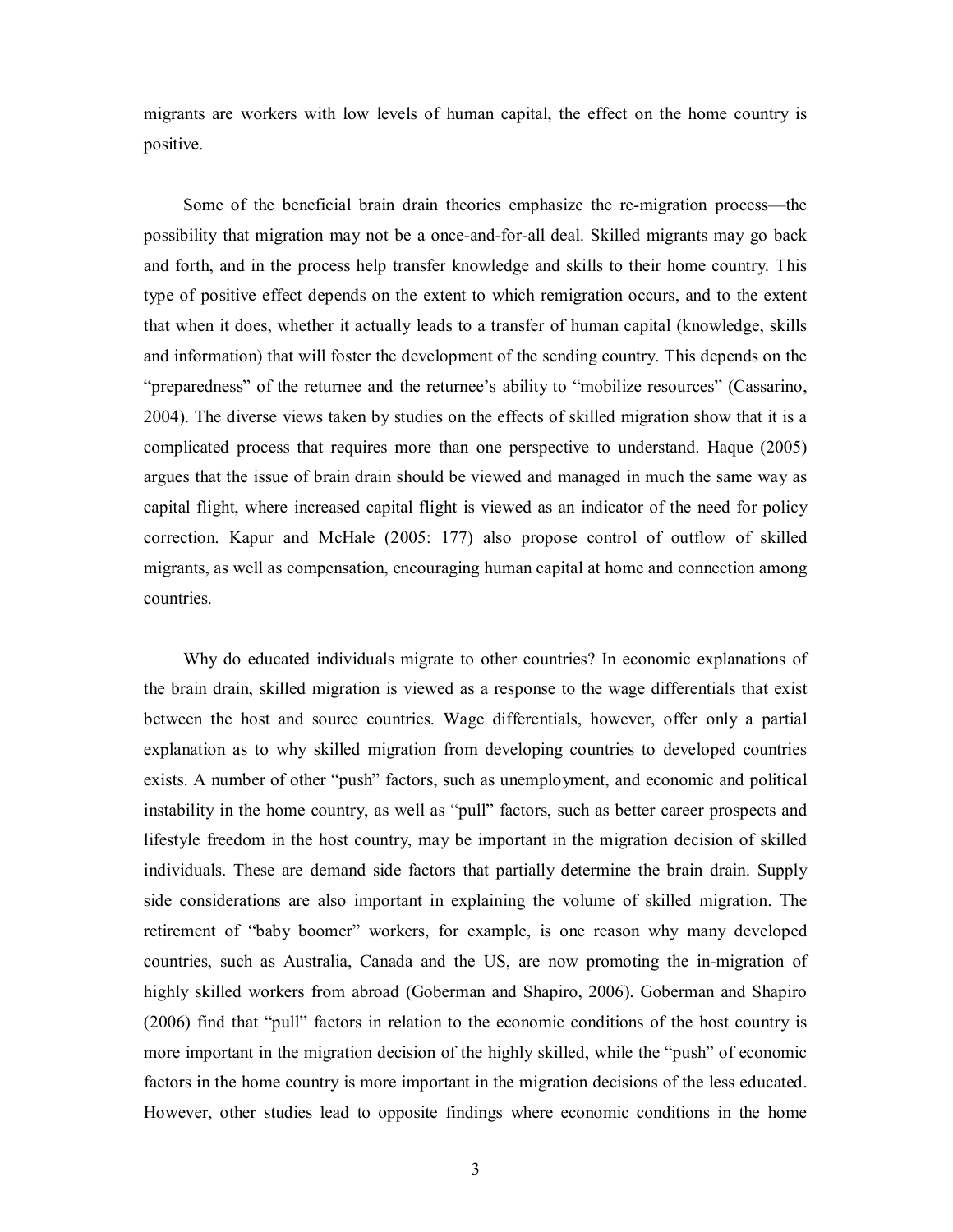country are relatively more important in migration decisions (Agarwal and Winkler, 1984 and 1985; Huang, 1987 and 1988). Bratsberg (1995) formulates a model of the non-return decision of foreign students in the United States. He finds that differences in economic and political conditions of the home countries are found to be important factors in explaining the variation in non-return rates across the home countries. In addition, students tend to return to rich and geographically close countries that place a high value on their investments in education (Bratsberg, 1995: 381).

Our study deals with return intentions and the factors that determine them, and is therefore limited to this particular aspect of the migration problem. It provides an econometric analysis of the determinants of the return intentions by making use of an original dataset obtained from a survey of Turkish scholars and professionals residing abroad. The information collected through the Internet survey is used to determine the empirical importance of various factors on the return intentions of the targeted population. Although the focus is on return intentions, some retrospective questions on the previous experience of survey participants also help to shed light on the effects of the remigration process (since some participants are re-migrants who have returned to Turkey and then went abroad again). There are indications that gross human capital transfer out of Turkey may be quite significant: Turkey ranks  $24<sup>th</sup>$  among the top sending countries according to UN sources. While the "brain" drain" phenomenon is not a new one for Turkey, the media and policymakers in Turkey have turned greater attention to the loss of Turkey's educated workforce in the aftermath of the economic crises in November 2000 and February 2001, where a third of the educated workforce became unemployed (Işığıçok, 2002).

This study provides quantitative evidence on the non-pecuniary factors in the return versus non-return decisions of Turkish professionals abroad. The main findings may be summarized as follows. The income differential is an important consideration for the majority of respondents. However, for this reason it fails to be a discerning factor in distinguishing between respondents with strong versus weak return intentions. The factor that exerts greatest positive impact on the probability of not returning is the initial intention to stay abroad. Family considerations, such as family support to settle abroad and marriage to a foreign spouse are found to exert a negative impact on return intentions. Longer stay duration, work experience and specialized training abroad are also found to negatively influence return intentions. Among various push factors, economic instability in Turkey has the greatest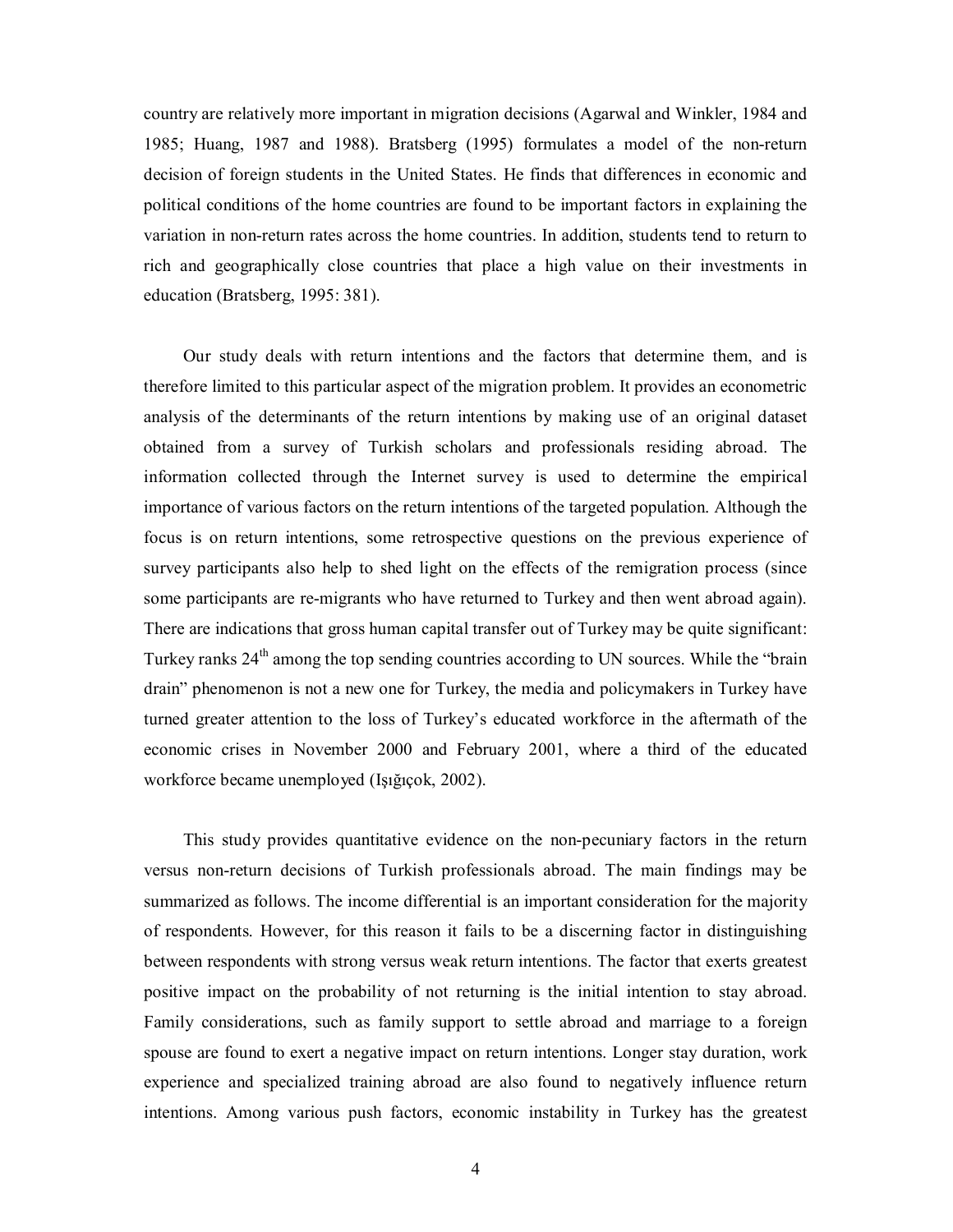deterrent effect on return intentions. Those working in academe appear less likely to return. Another important finding is that female respondents are less inclined to return than male respondents, which may indicate a more selective migration process in the case of females. These results complement those of the descriptive study by Güngör and Tansel (2008b).

### **II. Theoretical Perspectives on the Determinants of Non-Return**

In many cases, skilled migration is closely linked to study abroad. Non-returning students are an important part of the brain drain phenomenon<sup>1</sup>, and the United States is an important destination country for many foreign students. Foreign students make up approximately 4% of total enrollments in higher education institutions in the US (more than half a million in number), which is a substantial increase from 1.4% for the 1959-1960 academic year (IIE, 2006). Many students choose to stay after completing their studies if they are able to obtain support from US firms. Statistics reveal that an increasing number of foreign students are not immediately returning to their home countries after completing their studies. Finn (2005)'s study shows that 67 percent of foreign students earning their PhDs in the science and engineering fields (in 1998) were still in the United States five years later in  $2003<sup>2</sup>$ . The same five-year stay rate ten years earlier in 1993 was 58 percent. In general, stay rates are lower in the social sciences and highest in technical fields such as computer, electrical and electronic engineering and the physical sciences. Similar to the international experience, Table 1 also shows an initial increase in the five-year stay rates for the Turkish science/engineering PhD recipients in the US from 44 percent for the 1995 recipients to 50 percent for the 1996 recipients. The five-year stay rates have shown a gradual decline thereafter. The five-year stay rate was 49 percent in 2005, which fell to 42 percent in 2007. The overall five-year stay rate for international students in the US reached a peak of 68 percent in 2005 for the 2000 recipients. These indicate that although Turkish stay rates are

 $\overline{\phantom{a}}$ 

<sup>&</sup>lt;sup>1</sup> International education does not always lead to a brain drain where international students work in skilled jobs abroad after completing their studies, but could instead "become a side door for low-wage labor importation" as in the case of Chinese students who work in low or semiskilled jobs in Japan due to labor shortages (Liu-Farrer, 2009: 180).

 $2<sup>2</sup>$  This figure includes both students on temporary visas as well as students on permanent visas.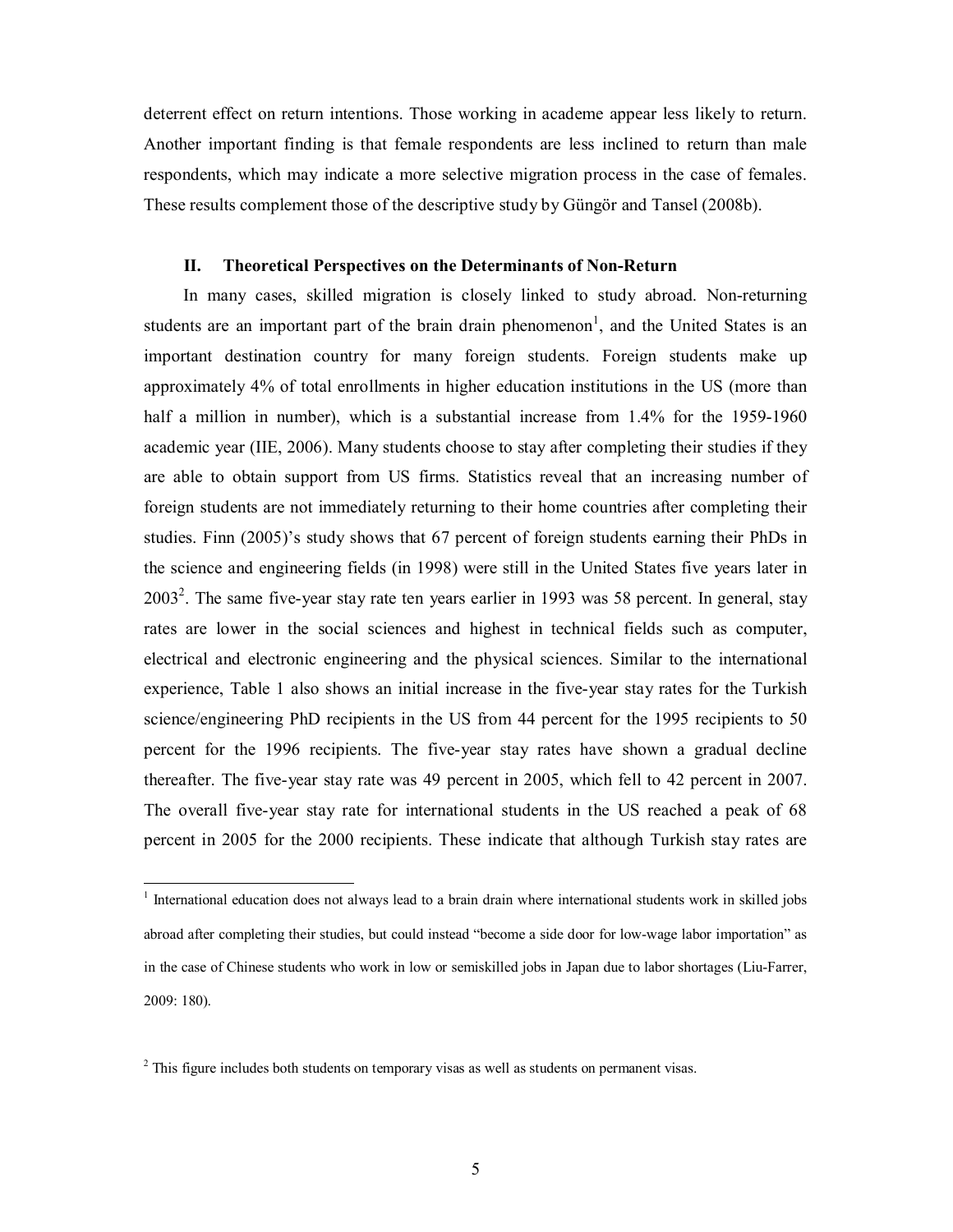somewhat lower than the international average, still almost half of the Turkish PhD recipients in the US choose to remain there. The table also provides the one-year stay rates, which are, in general, higher than the five-year stay rates. Although more than half of students stay for an additional year after completing their degrees, the stay rate declines in the years that follow. For instance, 53 percent of the 2002 recipients were in the US one-year later in 2003, while 42 percent of the same group was in the US five years later in 2007.

#### [Table 1 about here]

For Turkey, student non-return appears to be an important issue in addition to the emigration of skilled individuals. Previous studies on the Turkish brain drain also confirm student non-return to be an important phenomenon (Oğuzkan, 1971; Oğuzkan, 1975; Kurtuluş, 1999). A significant number of participants in our study have earned their highest degree in the foreign country they are currently working in, and are therefore part of the phenomenon of student non-return. Those who earned their highest degree in Turkey may be viewed as being part of the brain drain in the traditional sense: e.g., those who invest in human capital at home and then go abroad to work.

Several studies provide theories as to why student non-return may be a more important phenomenon than brain drain in the traditional sense. Employability in the home country may be a greater concern for those who receive their education abroad, since advanced education received through the foreign university system is believed to match the labour market needs of the host country more closely than the home country (Chen and Su, 1995). When foreign education is followed by work experience in the host country, the probability of return is expected to diminish further. Wong (1995) suggests that work experience abroad will enhance the productivity and earnings of migrants who tap into a greater "cumulative base of knowledge" in the host country through learning-by-doing.

Dustman (2001) views the migration and return decisions of individuals as being formed within a long term life cycle model of migration. Initial intentions about the length of stay in the host country play an important part in the education decisions made by migrants while abroad. Those who go abroad for longer stays tend to invest in host country specific human capital that may have little relevance for the home country. This tends to reinforce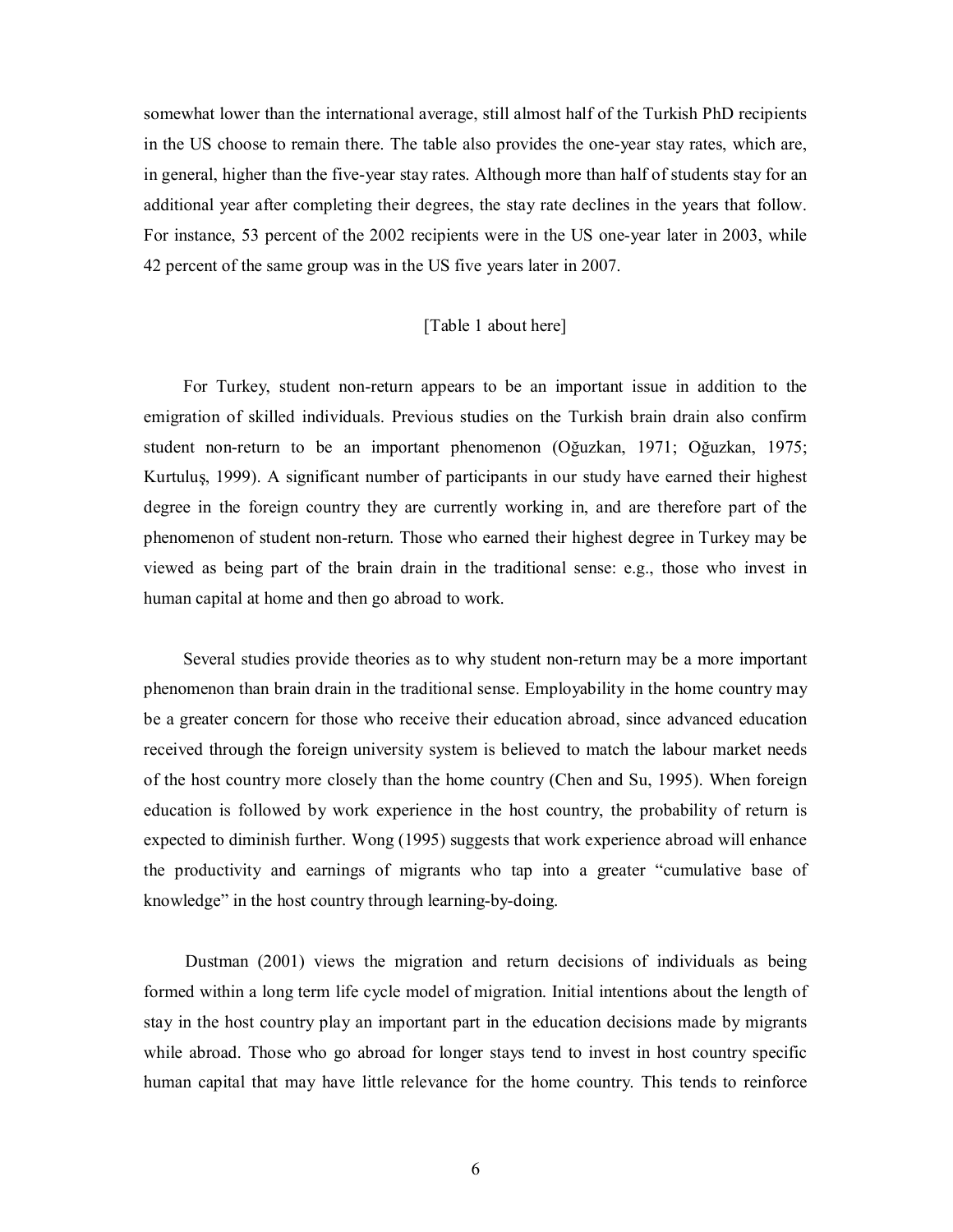their initial intention to stay abroad. Those who plan a shorter stay abroad, on the other hand, accumulate less host country specific human capital and are therefore more likely to return.

#### **III. Methodology**

Many empirical studies of the brain drain rely on data obtained from questionnaire responses or face-to-face interviews. Some of these include studies on the Asian engineering brain drain (Niland, 1970), studies on China (Kao and Lee, 1973; Zweig and Changgui, 1995), and on Latin America (Cortés, 1980). The current study is based on a survey conducted by the authors during the first half of 2002, which resulted in over 1000 responses from Turkish professionals residing abroad. The survey methodology is described in detail in the Appendix A.1 of Güngör and Tansel (2008a). In the econometric analysis of return intentions described in this section, we set out to determine the factors that are significant in explaining the migration of university-educated workforce.

The dependent variable is the likelihood of returning to Turkey based on the response to the question "What are your current intentions about returning to Turkey?". Table 2 shows the possibilities presented to respondents. These choices form a set of ordered categories in which each consecutive category indicates an increase in intensity in the respondents' intentions to stay in their current country of residence. Because of the way the index is constructed, categories with a higher index value imply a greater intensity in feeling about not returning (staying). This means that positive coefficients on the independent variables indicate an increase in the probability of "not returning", while negative coefficients imply an increase in the probability of "returning".

#### [Table 2 about here]

However, the change in intensity between categories cannot be assumed to be uniform. Given the ordered and non-uniform nature of these choices, the appropriate model is an ordered response model (Maddala, 1983). Formally, the observed discrete index is given by

 $y_i = \{1, 2, 3, \ldots, J\}$  (1)

where *i* indexes the observations and *J* is the number of categories of the dependent variable. It is assumed that a continuous, latent variable underlies the discrete, ordered categories. This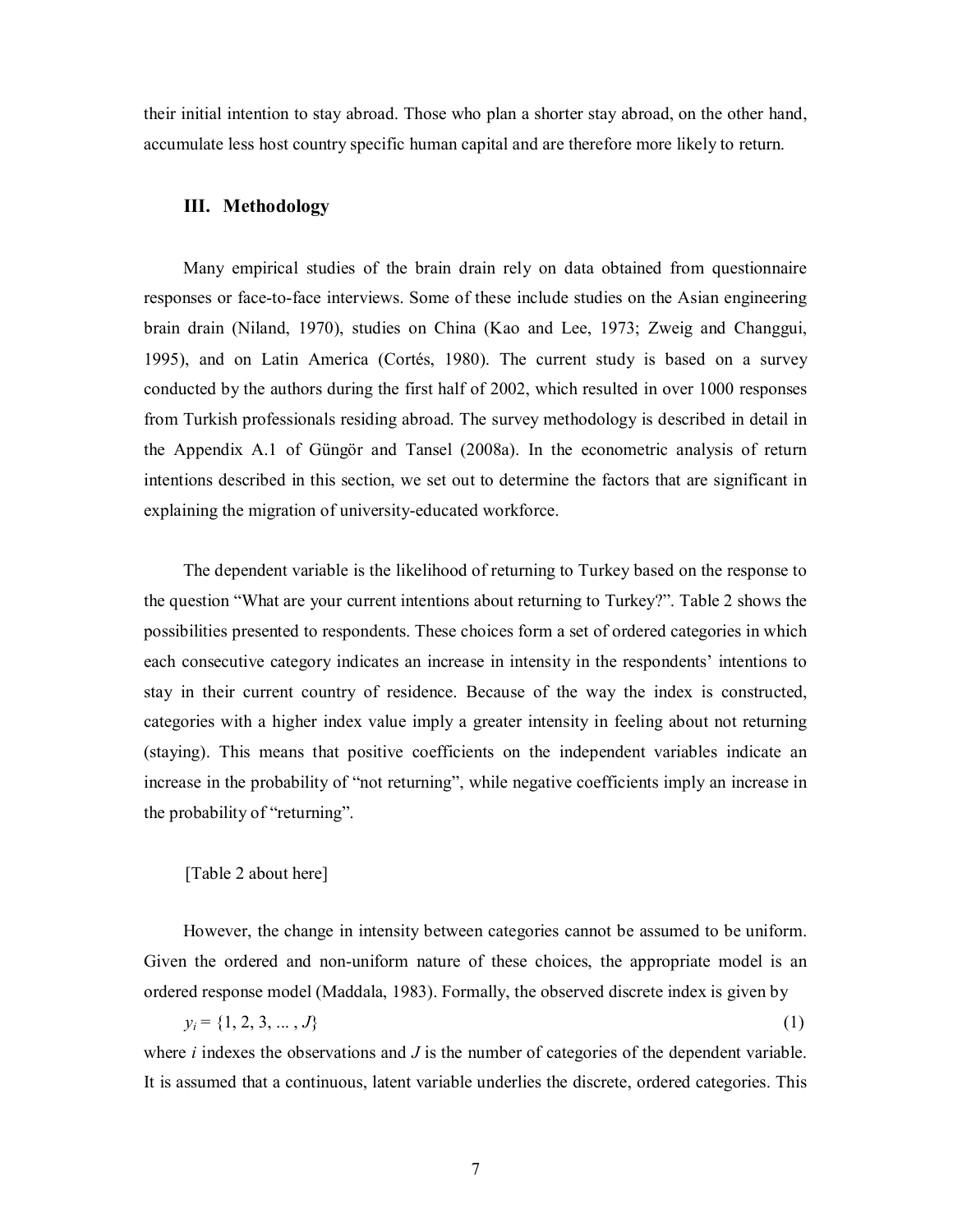latent variable is explained by a set of observed characteristics and a random element as given below:

$$
y_i^* = \beta' X_i + u_i \tag{2}
$$

where  $y^*$  is the unobserved "return intention" variable, *X* is the  $(k \times 1)$  vector of explanatory variables,  $\beta$  is the parameter vector to be estimated and  $u$  is the random disturbance term. The relationship between the discrete, observed  $y$  and unobserved, continuous  $y^*$  is given as follows:

$$
y_{i} = \begin{cases} 1 & \text{if } y_{i}^{*} \leq 0 \ (= \mu_{1}) \\ 2 & \text{if } 0 < y_{i}^{*} \leq \mu_{2} \\ 3 & \text{if } \mu_{2} < y_{i}^{*} \leq \mu_{3} \\ 4 & \text{if } \mu_{3} < y_{i}^{*} \leq \mu_{4} \\ \dots \\ J & \text{if } \mu_{J-1} \leq y_{i}^{*} \end{cases}
$$
(3)

where  $\mu_1$ ,  $\mu_2$ ,  $\mu_3$  ...  $\mu_{J-1}$  are the threshold parameters linking *y* to *y*<sup>\*</sup>, which are estimated along with the explanatory variable coefficients. The ordered probit specification, which assumes an underlying normal distribution for the error term, is used in this study to estimate the return intentions model. Given an ordered probit specification, the probability that an observed response falls into an arbitrary category *j* is given below as:

$$
\text{Prob}(y_i = j) = \Phi(\mu_j - \beta' x_i) - \Phi(\mu_{j-1} - \beta' x_i)
$$
\n<sup>(4)</sup>

where  $\Phi(.)$  is the cumulative normal distribution. Differentiating this probability with respect to the explanatory variables gives the marginal effect of each on the probability of choosing category *j*. Model estimation is carried out by using maximum likelihood (ML) estimation techniques since it has been shown that ML gives unbiased and efficient estimates for nonlinear models. Please refer to Appendix A.2 of Güngör and Tansel (2008a) for further details of choice of estimation methodology.

#### **IV. Determinants of Return Intentions**

As given in detail in the previous section, the estimated econometric model is an ordered probit model where the dependent variable is an ordinal variable measuring the intensity of return intentions. Table 3 provides the ordered probit results for the final econometric model. The table also includes summary statistics and descriptions of the variables used. The final model was chosen on the basis of goodness-of-fit statistics: mainly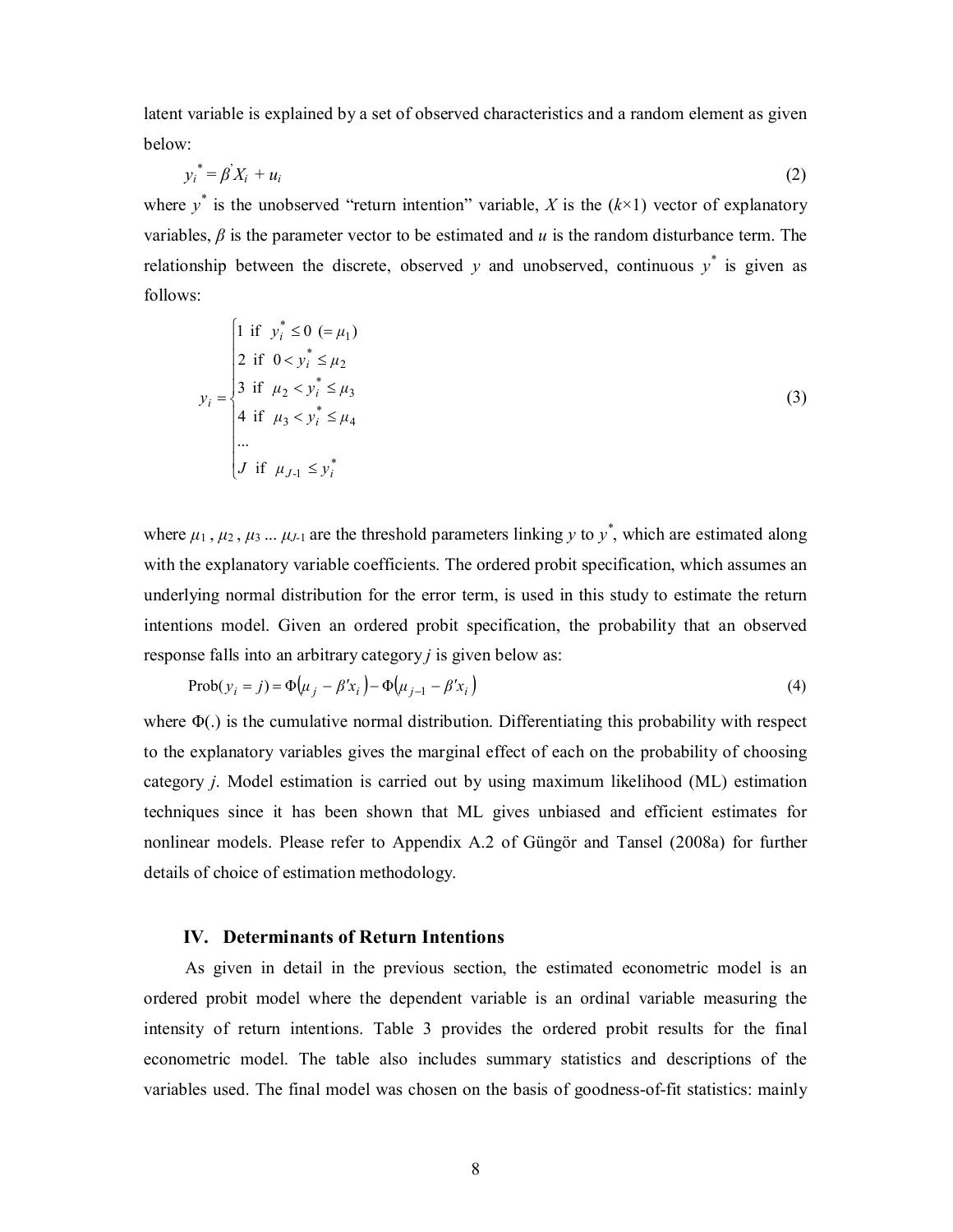the AIC and McFadden's adjusted  $R^2$ . In comparing nested models, the likelihood ratio test was also used. In general, these three statistics give very similar results. The final model has 59 regressors, many of which are qualitative or dummy variables, as well as interaction variables. The marginal effects of selected discrete and continuous variables are provided in Table 4 and Table 5 respectively.

*1. Gender Effects (X1):* There are very few studies that address the gender dimension of the brain drain. Dumont et al. (2007) and Docquier et al. (2007) are examples of recent studies that look at this issue. Docquier et al. (2007) find that women exhibit higher rates of brain drain than men in the OECD countries. Women's brain drain is 17% above men's, on average. The five countries sending the largest stock of migrants to the OECD in 2000 are Mexico, UK, Italy, Germany and Turkey. The share of women in total skilled migration from Turkey to the OECD is 36.5%.

We therefore expect significant gender differences in the estimated probabilities of return intentions for our sample. A positive, statistically significant coefficient on the gender dummy variable  $(X_1)$ , which takes on the value 1 for "female" and 0 for "male", indicates that female respondents have a higher probability of having "non-return" intentions. The marginal effects (see Table 4) are computed by holding all other explanatory variables at their means and accounting for gender interaction effects<sup>3</sup>. The gender differences in the marginal effects show a clear tendency for females to indicate plans to remain abroad compared to males. The probability of returning to Turkey being unlikely  $(y = 4)$  is 0.10 points higher for female respondents, and the probability of definitely returning ( $y = 1$  or 2) decreases by 0.07. This may be because educational and migration opportunities for women are more limited, which makes the migration of females a more selective process (e.g., as evidenced by the higher socio-economic background of females in the survey as measured by the parents' education levels). Another important factor may be the greater freedom of lifestyle that some of them may enjoy while abroad. This is in line with previous studies that have found women to be less inclined to return to their homelands (see, for example, Zweig and Changgui (1995) for

<sup>&</sup>lt;sup>3</sup> For example, because there are gender differences in the relative importance placed on economic instability as a push factor, the interaction variable (FEMALE) $x(X_{40})$  is set to zero for males and to (1)x(mean of  $X_{40}$ ) for females, where  $X_{40}$  is the dummy variable for economic instability as a push factor.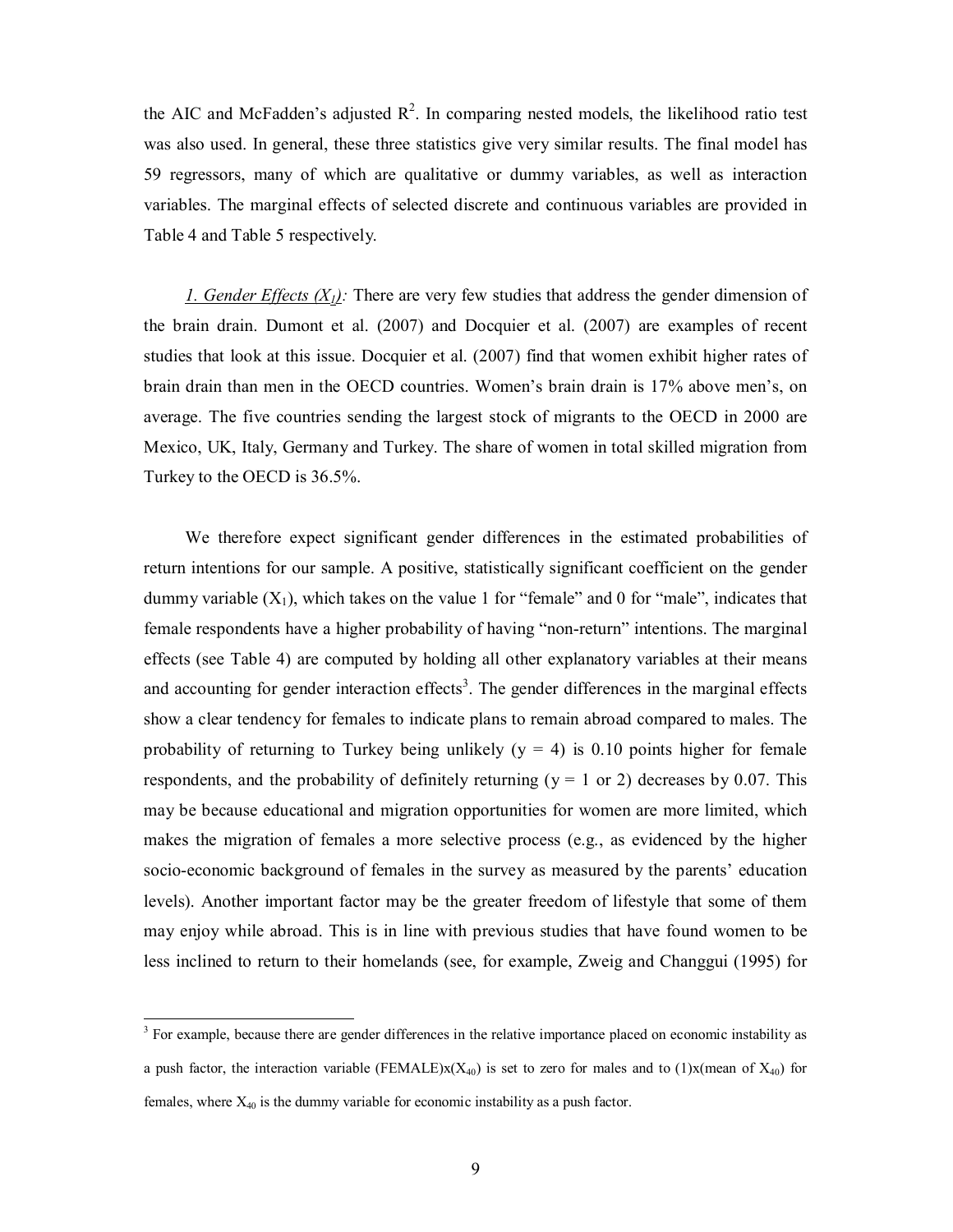the case of China) because of the lack of career prospects and lifestyle constraints in addition to the opportunity to earn a better wage. According to one survey respondent:

I had all the intentions of returning at the end of my PhD. When I left Turkey I was 24 and had been married for three years. Toward the end of my PhD I got a divorce at the age of 26. In 1986, Turkey was not ready to accept the notion of a 26 year old divorced woman living by herself. My family expected me to live with them. That was not acceptable to me. Even today I do not feel that I would be as comfortable (or receive the same amount of respect I get in the USA) living in Turkey as a divorced 42 year old.

2. Age Effects  $(X_2, X_3)$ : We include age  $(X_2)$  and the square of age  $(X_3)$  as explanatory variables in order to control for cohort effects and possible nonlinearities. Previous empirical research has established age as an important factor in determining the net present value of migration. Older workers tend to be less mobile than younger workers since the "psychic costs" of moving increase with age (Stark and Bloom, 1985). Older participants may therefore be expected to indicate a greater intention of remaining in the host country. However, those approaching retirement may be expected to exhibit stronger return intentions than younger participants who face a longer time frame for working and earning a high salary level in the foreign country.

The two age variables are statistically significant at the 1% significance level for the ordered probit model when the stay duration and work experience variables are excluded. A positive sign on the *age* coefficient indicates a higher intensity in non-return intentions for older respondents. This may be a reflection of the possibility that older respondents have spent more time abroad than younger respondents and are more firmly established in their overseas careers and/or have become more accustomed to the lifestyle abroad. As such, AGE  $(X_2)$  may be correlated with the STAYDURATION variable  $(X_4)$ . Older individuals also tend to be less mobile than younger individuals, and therefore may exhibit a greater tendency ("inertia") to stay in their current place of residence. A negative sign on the squared age variable  $(X_3)$  means that the tendency for individuals to "not return" increases with age at a diminishing rate. When stay duration, years of work experience and possible interaction effects (e.g., AGExSTAYDURATION and AGESQxSTAYDURATION) are controlled for, the coefficients become marginally statistically insignificant.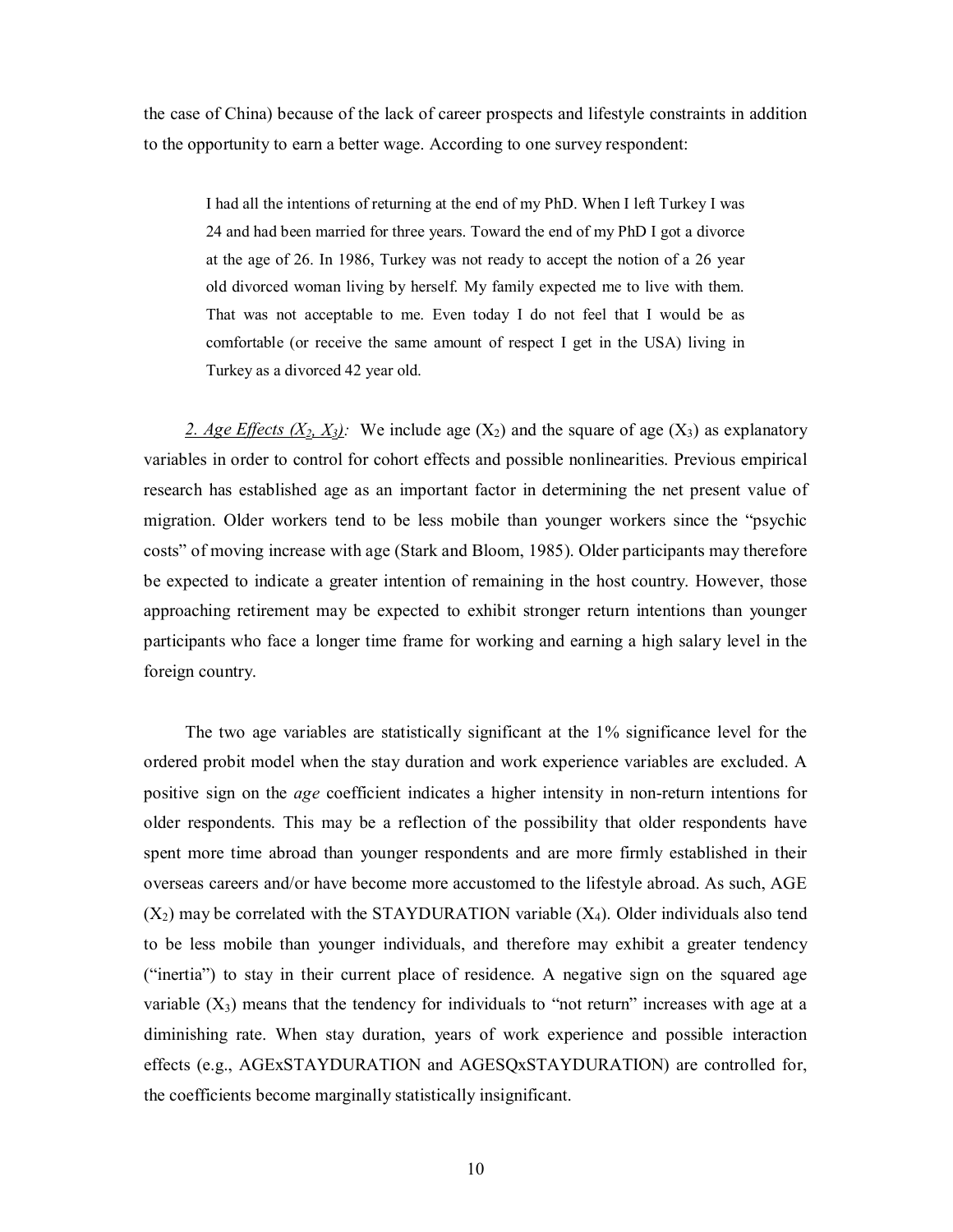*3. Stay Duration (X4):* Stay duration is the number of years spent abroad. The probability of returning to Turkey is expected to decrease as stay duration increases, holding everything else constant (including age and work experience). Stay duration may be thought of as reflecting "inertial effects", where returning becomes difficult after individuals become accustomed to living conditions abroad. Increases in the length of stay may speed up the acculturation process and shift personal lifestyle preferences in favor of the culture of the host country. "Psychic" or adjustment costs associated with the initial move to a foreign country diminish as the length of stay increases, while the "psychic" costs involved in returning to Turkey may increase substantially. Some respondents indicate that the social changes that take place in Turkey occur at a very rapid pace, which suggest that adjustment costs to returning can rise substantially as the length of stay abroad increases. In addition, being away from Turkey also means being away from social and career networks that are important in finding a job. This also becomes more difficult when the length of stay abroad increases. Our results indicate that return intentions indeed become weaker with the number of years spent abroad (this is statistically significant at the 1 percent significance level).

Figure 1 and Figure 2 show the marginal effects of stay duration on return intentions holding age constant at 35 years, which is close to the average age for the sample. The marginal effects for the extreme categories "definite return plans" (DRP) and "definitely not return" (DNR) are small and lie close to the origin as illustrated in Figure 1, although definite return plans show a decrease in probability as stay duration increases, while the probability of definitely not returning shows a rise. The overall trend is an increase in the probability of not returning and a decrease in the probability of returning as stay duration increases, which is as  $expected<sup>4</sup>$ .

#### [Figure 1 about here] [Figure 2 about here]

 4 Similarly, Gökbayrak (2009) finds that the return tendency gets weaker as stay duration increases for Turkish engineers working abroad. Other findings by Gökbayrak, in general, complement this study and the findings of Tansel and Güngör (2003) and Güngör and Tansel (2008a; 2008b).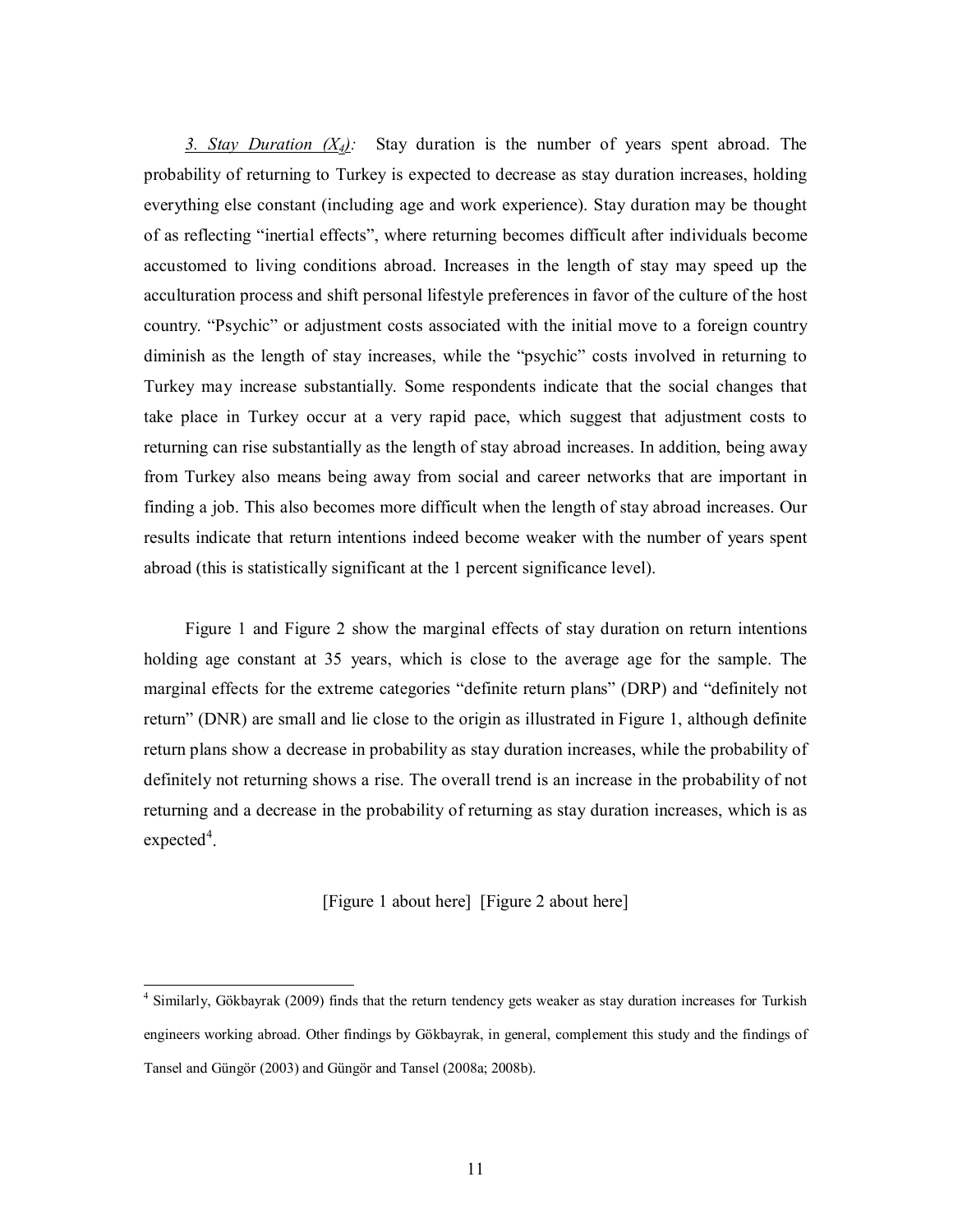*4. Initial Intentions (X5, X6):* Initial intentions reflect the return intentions of respondents at the beginning of their stay abroad. Initial intentions are believed to affect migrants' behaviour abroad. For example, those who intend to stay for longer periods are expected to invest in human capital that is more specific to the host country and less relevant for the home country (Dustman, 2001). The reverse is true for those with shorter stay plans, and this tends to reinforce migrants' initial plans. Thus, it is expected that respondents who expressed an initial intention to return will be more likely to have similar intentions at the time of filling out the survey. Initial return intentions are given by a set of dummy variables representing the categories: "return", "undecided" and "stay". The dummy variables  $X_5$ ("undecided") and  $X_6$  ("return") are included in the model, and "stay" is chosen as the reference category.

Both the "return" and "undecided" variables are negative and significant at the 1% significant level. The probability of definitely returning  $(y = 1, 2)$  increases by 0.22 for respondents with an initial intention to return compared to those with an initial intention of staying abroad. The increase in the probability of definitely returning is lower (0.10) when the comparison group is those who are initially unsure about returning. The probability of being unlikely to return is quite high (0.63) for those whose initial intention is to stay in the host country. The probabilities of definitely not returning and of return being unlikely increases by 0.09 and 0.40 respectively, when respondents have initial "stay" intentions compared to those with initial return intentions. These figures suggest that the initial or prior intentions of individuals tend to shape their current intentions about whether to return to Turkey or not. This tendency, however, appears to be strongest for those with initial plans to remain abroad. These results may be reflecting the "self-fulfilling" tendency of prior intentions and expectations: e.g., those who start out more determined from the outset to make a career or succeed abroad will try harder to make this come true; they may also tend to try to protect themselves psychologically from setbacks or initial adjustment problems, and exhibit greater tolerance when they occur.

5. Family Support  $(X_7, X_8)$  and Marriage to Foreign Spouse  $(X_9)$ . It is expected that family constraints will be important in the migration decisions of skilled individuals. Respondents were asked about the degree of support (encouragement) that they received from their families (parents, wife, and children) in the initial decision to work or study abroad  $(X_7)$ and in the decision to settle overseas permanently  $(X_8)$ . Both of the family support variables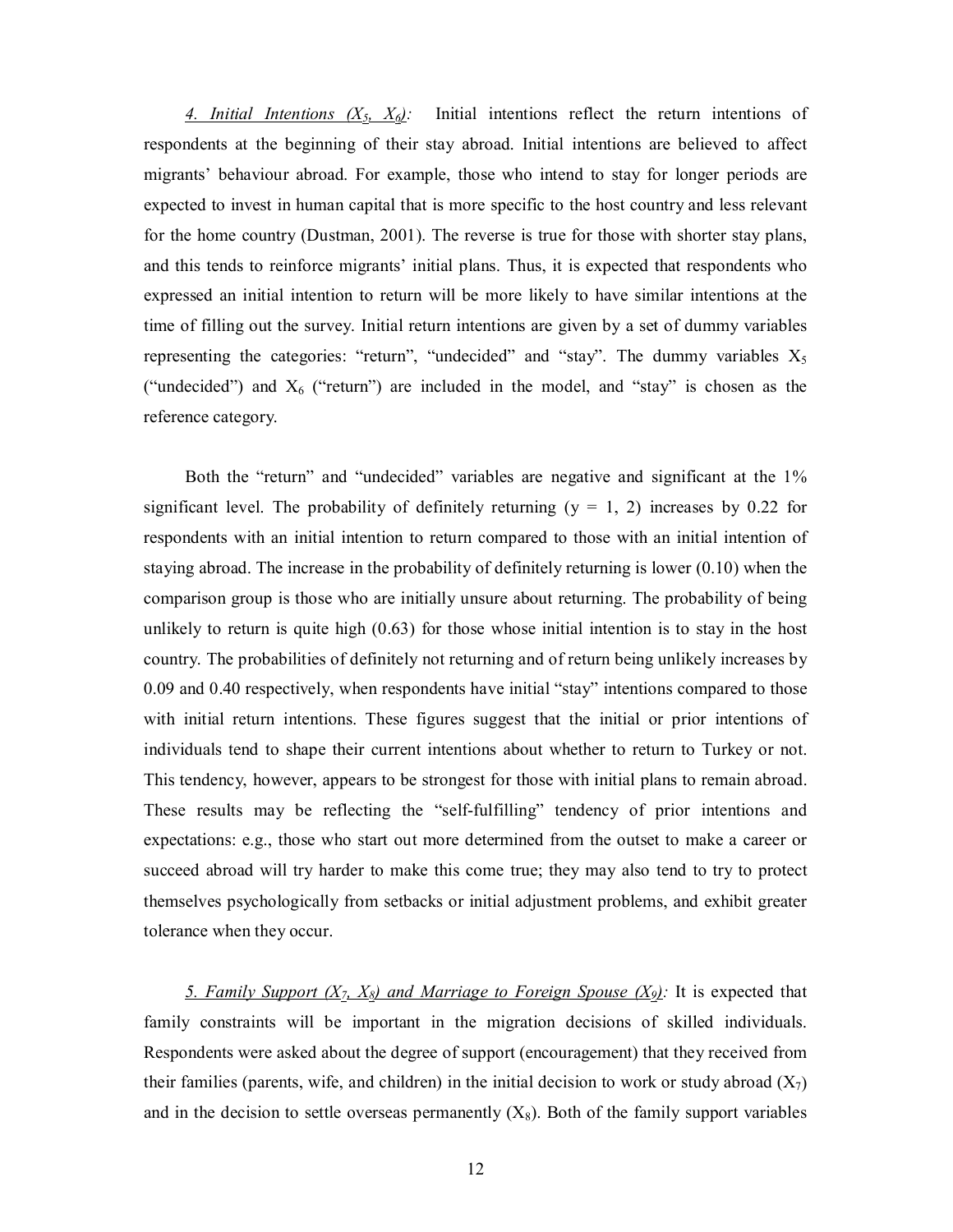are ordinal categorical variables that are treated as interval variables in the econometric model. This decision is based on whether the null hypothesis of evenly spaced categories is rejected by a likelihood ratio (LR) test<sup>5</sup>.

Family support for the initial decision  $(X_7)$  is negative and significant (at the 1 percent significance level). This means that the probability of returning increases when there is support for the initial decision to go abroad. It is clear that there is strong family support for the initial decision to acquire overseas study or work experience for a majority of respondents: the families of three-fifths of respondents were "very supportive". This variable may be indicative of the strength of ties to family in Turkey, which offers a possible explanation of the negative sign on the coefficient and higher probability of return.

The second "family support" variable is a measure of how much encouragement the respondent believes that she/he would receive from her/his family for the decision to settle abroad permanently  $(X_8)$ . Less than a third of participants believe their family would be "very supportive" in this decision. The interpretation of the positive and statistically significant coefficient (at the 1 percent significance level) in the ordered probit model for this variable is more clear-cut. Respondents with greater family encouragement in the decision to settle abroad permanently have a greater probability of not returning to Turkey. This outcome appears to validate the importance of family encouragement in the decision to migrate, especially for individuals coming from a traditional, family-oriented society such as Turkey.

Another important consideration is marriage to a foreign spouse, represented by the dummy variable X9, which is expected to decrease the likelihood of returning. The sign of the

 $X_7$  (ordered probit model): LR  $\chi^2(2) = 5.16$ , Prob >  $\chi^2 = 0.0757$ ;

 $X_8$  (ordered probit model): LR  $\chi^2(4) = 5.48$ , Prob >  $\chi^2 = 0.2414$ ;

<sup>&</sup>lt;sup>5</sup> Maximum likelihood testing procedures were performed to determine whether the ordered family support categories could be treated as interval. To illustrate, in performing the LR test, the model containing the ordinal variable  $X_7$  is compared to the model that includes both  $X_7$  and all but two of the categories of  $X_7$ . If the restricted model leads to a loss in information, then the ordinal variable cannot be treated as an interval variable (see Long and Freese, 2001: 268-9). Test results: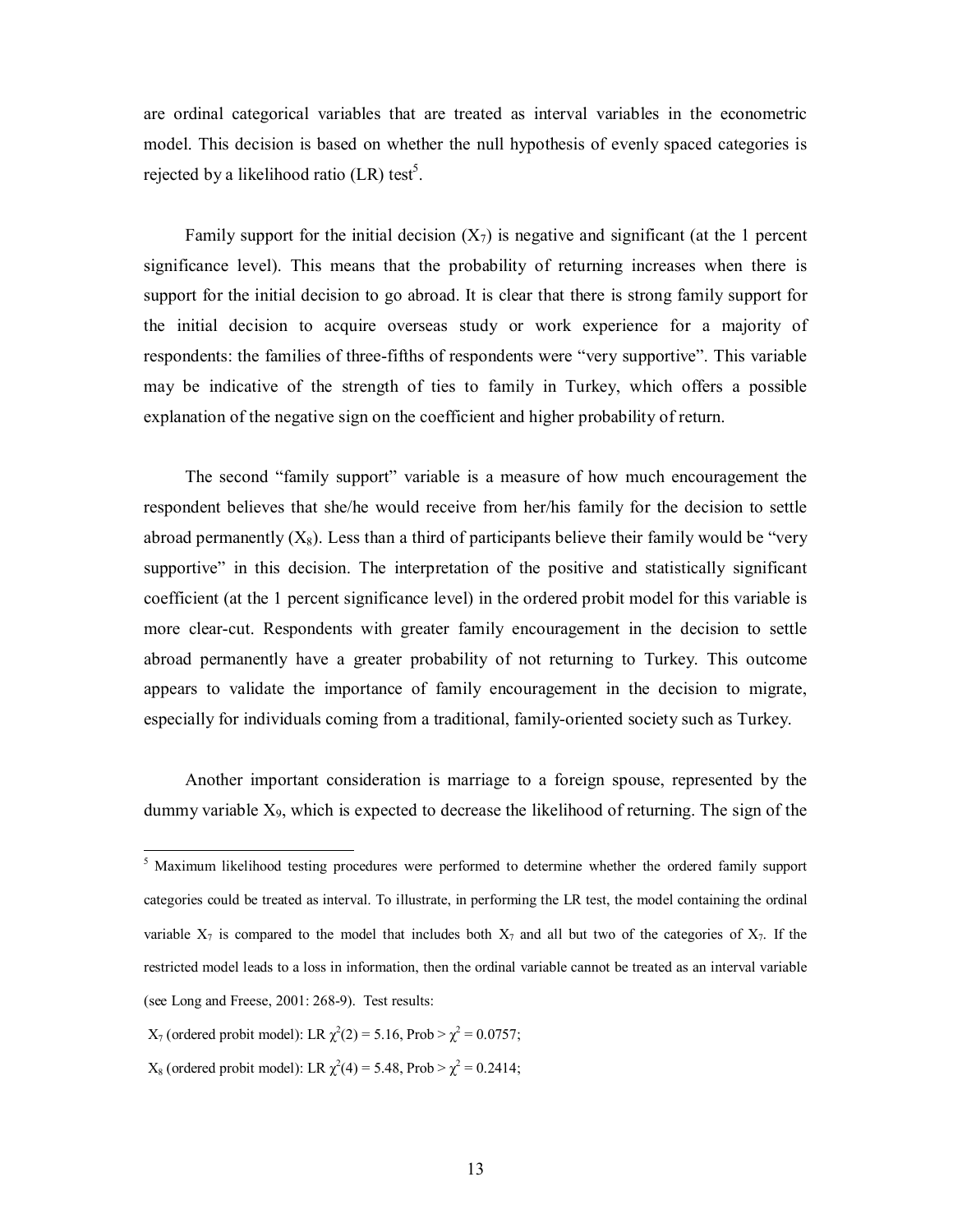coefficient on this variable is negative and statistically significant at the 1 percent significance level, indicating a lower intention of returning when a respondent is married to a foreign spouse as expected. Family support for permanent settlement and marriage to a foreign spouse decrease the probability of definitely returning by  $0.037$  (=  $0.0016 + 0.0362$ ) (Table 5) and  $0.085$  (=  $0.0030 + 0.0823$ ) (Table 4) respectively. Initial family support for overseas study or work, on the other hand, tends to increase definite return intentions by  $0.042$  (= 0.0019 + 0.0413) (Table 5). As expected, marriage to a foreign spouse has a very large positive effect of 0.15 ( $= 0.1383 + 0.0145$ ) (Table 4) on the probability of "being unlikely to return", which is much larger than the effect of family support for settlement abroad  $(0.056 = 0.0520 +$ 0.0039) (Table 5).

6. Characteristics of the Highest Degree  $(X_{10}, X_{11}, X_{12})$ : It is expected that higher levels of formal education received abroad, corresponding to a greater degree of country or institution-specific specialization, will result in a lower tendency for returning to Turkey. Each consecutive level of higher education represents an increasing degree of specialization. It is postulated that those who have received more specialized formal education abroad, based on the degree level, are less likely to return since their advanced training will be more relevant or attuned to the needs of the foreign country, which in turn will provide them with higher monetary returns in the host country than in their native country. In addition, if the highest degree completed by a respondent is from a Turkish institution of higher education, then the individual is part of the "classic brain drain". On the other hand, if the highest degree completed is from an educational institution outside Turkey, then the respondent may be considered part of the phenomenon of "student non-return".

While the highest degree held by the respondent had no significant effect on the return intentions of respondents in our estimated model, where the highest degree is received did turn out to be important. Those who have received their highest degree from a Turkish university  $(X_{10})$  are more likely to indicate they will return than those whose highest degree is a foreign degree. This is statistically significant at the 1% significance level. This also means that higher education received abroad, regardless of the level, is important in the decision to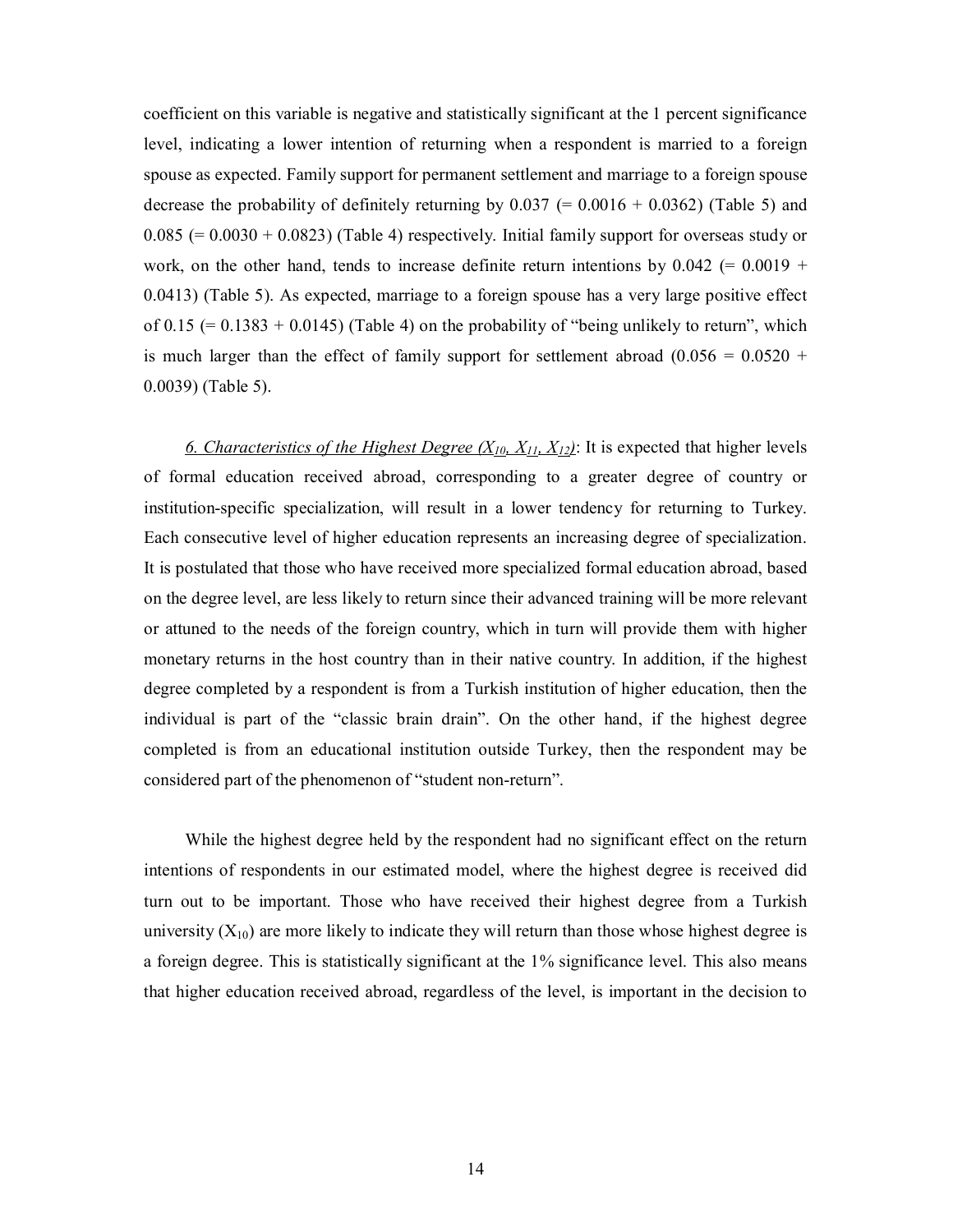return or stay<sup>6</sup>. This result is an indication that student non-return is a potentially more serious problem for Turkey.

According to Chen and Su (1995), students in capital-intensive fields (where a complementary relationship exists between the education received and the physical and social capital stock of the host country) will be less likely to return than students in non capitalintensive fields (such as law, sociology and the like). To test this, the highest degree fields were arranged into three groups: architecture, economics and administrative sciences (which is the base or reference category); education, languages, sociology and arts  $(X_{11})$ ; and engineering, mathematics, science and medicine  $(X_1)$ . In the ordered probit analysis, the coefficients on these variables are both positive and statistically significant at the 1% significance level. We find that those in the "hard sciences" or more capital intensive fields, as defined by Chen and Su, are more likely to stay abroad compared to those in education, language, and so on. However, in contrast, in this paper the least likely to return are those who hold their highest degrees in architecture, economics or administrative sciences. Economic instability and the crisis environment in Turkey, which has had important repercussions in the banking and finance sectors during the 2001 crisis, may offer a partial explanation for this.

*7. Number of Years of Work Experience Abroad (X13):* Wong's (1995) model of brain drain based on learning-by-doing interprets the greater output level in the host country as representing a cumulative base of experience. Foreign workers choosing to stay in the host country are able to take advantage of the greater base of experience and increase their productivities from learning-by-doing. The number of years of work experience  $(X_{13})$  in the host country is believed to contribute to the host country-specific general skills level of the migrant. Thus, it serves as a proxy for the amount of learning-by-doing accumulated in the host country. Return intentions are expected to decline as the number of years spent working abroad increases. If this is the case, Wong's learning by doing model will receive confirmation.

<sup>&</sup>lt;sup>6</sup> The analysis was also done with the following dummies: 1) highest degree is from Turkey; 2) highest degree is a foreign bachelors degree; 3) highest degree is a foreign master's degree; 4) highest degree is a foreign doctoral degree. These variables are not included in the formulation presented in Table 3.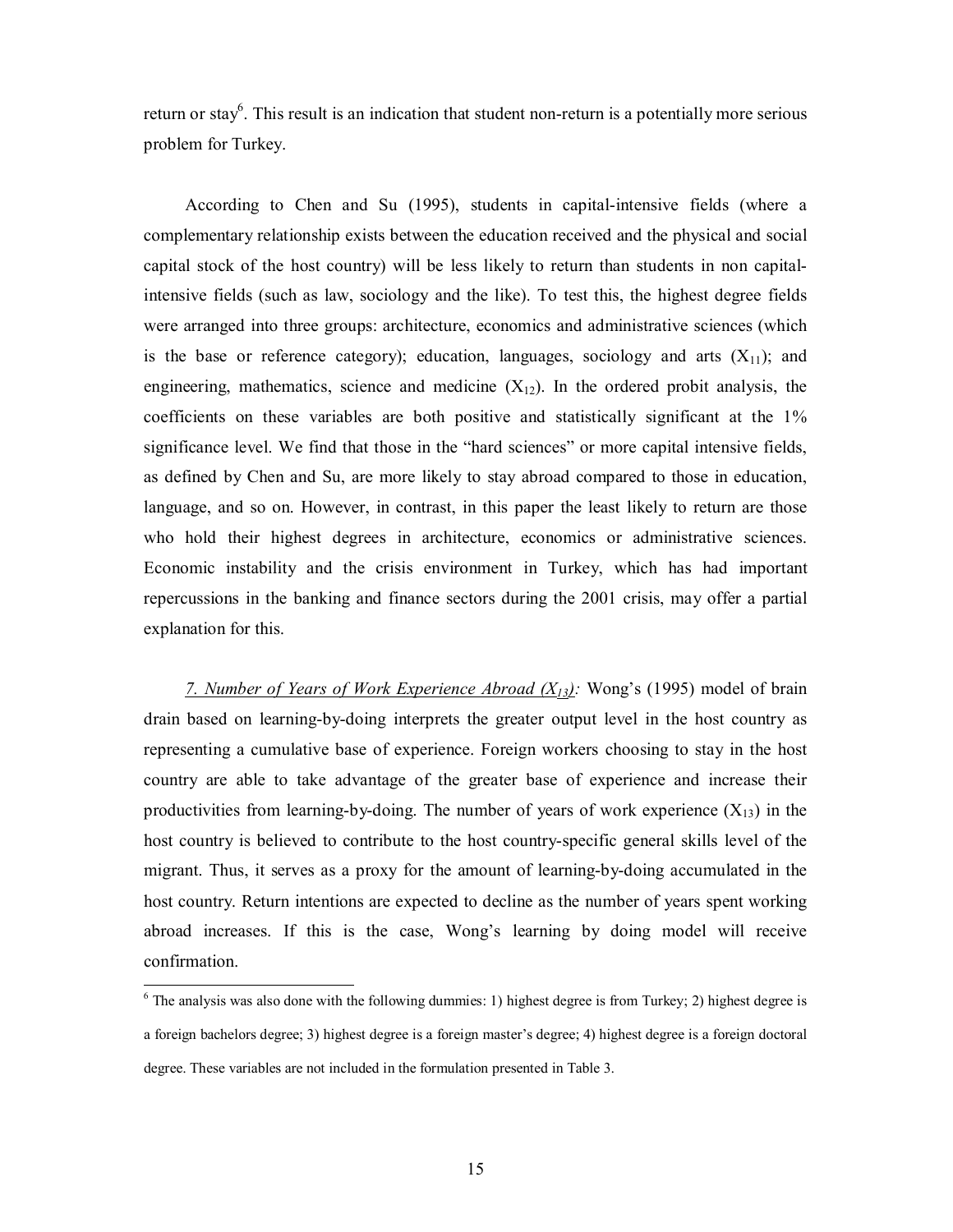This model can be tested by including the variable "number of years of overseas work experience" in the model (or the number of years of experience in current country of residence). Goss and Paul (1986), argue that when the number of years of work experience is not controlled for, the coefficient on the "age" variable will be the sum of two countervailing factors. If the distinction between work experience in the home country versus in the foreign country is important for return intentions, then the number of years of work experience abroad may be the more pertinent variable (Wong, 1995), since this implies that respondents with greater overseas work experience will have acquired skills that are related to the capital stock of the host countries.

According to Wong's model, the greater the amount of work experience gained abroad the less likely it will be to have return plans. Indeed, this is the case. The coefficient on the work experience variable is positive and statistically significant at the 1 percent significance level. Figure 3 shows the marginal effects of different amounts of work experience on return intentions. The same qualitative results apply as for the stay duration variable, except that increases in work experience appear to have a stronger negative effect on return intentions than do increases in stay duration (see Figure 3). The probability of not returning ( $y = 4$  or 5) increases by 0.07 for the first five years of work experience, and then by 0.09 for the second five years, and finally by 0.10 for the next five years after that. By comparison, the same figures for stay duration are 0.03, 0.04 and 0.05 respectively. The negative impact of foreign work experience on return intentions provides empirical support for Wong's learning-bydoing model of brain drain.

#### [Figure 3 about here]

*8. Previous Overseas Experience (X14, X15)*: Prior overseas experience (work, study or travel) before coming to the current country of residence may be an influential factor in adjusting to or feeling comfortable with the current country of stay. Some of those with previous overseas experience who returned to Turkey to work for a period of time have also had the opportunity to compare the work environments and therefore base their return decisions on this comparison. In addition to prior experience overseas, various adjustment factors were included in the questionnaire, including having a large Turkish community in the city of residence. These factors and difficulties faced while abroad are included in the model as dummy variables.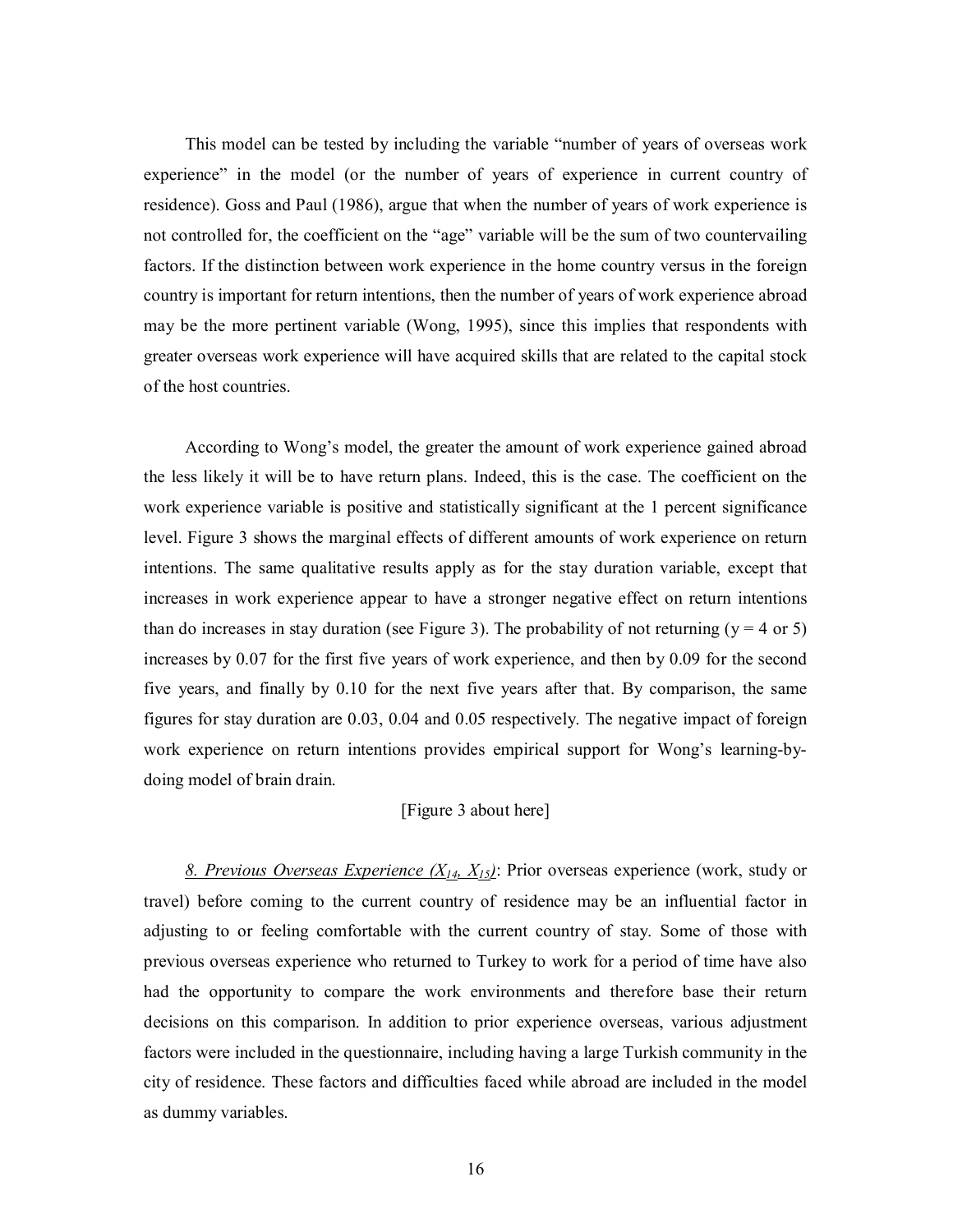Whether a respondent has had any work experience in Turkey appears to be an important determinant of current return intentions, in addition to the amount of work experience obtained in the host country. When a respondent has no full-time job experience in Turkey ( $X_{14}$  takes on the value of one), the probability of not returning ( $y = 4$  or 5) increases by 0.08, and is slightly higher for females. Previous examination of the data using correspondence analysis (Güngör, 2003; Tansel and Güngör, 2008b) suggested the possibility that respondents who returned to Turkey to work after obtaining foreign degrees are less likely to return a second time. The dummy variable  $X_{15}$  takes on a value of 1 for respondents completing their highest degree abroad if their first full-time job after completing their studies is located in Turkey. The probability of not returning ( $y = 4$  or 5) increases by 0.18, while the more positive return intention categories—"definitely return, no plans" (DRNP:  $y = 2$ ) and "return probable" (RP:  $y = 3$ )—decrease in total by about the same amount. The probability of choosing the "definitely return, no plans" category decreases by 0.10 for male respondents compared to a decline of 0.07 for females, and the probability of "probably returning" (RP) decreases by 0.11 for female respondents versus a decline of 0.07 for males.

These results (e.g., the negative impact of work experience in Turkey for respondents with foreign degrees and the phenomenon of student non-return) have important implications for the "brain circulation" hypothesis, which is pervasive in the current literature on the impact of migratory flows. It appears that respondents who start their work life abroad after completing their overseas studies are less likely to have strong return intentions, and respondents with foreign degrees who start their work life in Turkey are less likely to have plans for returning to Turkey again<sup>7</sup>.

*9. Formal Training Abroad Specific to Organization (X16)*: One of the main arguments set forth by Chen and Su (1995) to explain the phenomenon of student non-return is on-the-

 $\overline{a}$ 

 $7$ Toward the end of the survey questionnaire respondents were asked about the frequency of their visits to Turkey for various purposes, including for educational and work endeavours. Unfortunately, this part of the survey had a low response rate and could not be used to determine the degree to which productive brain circulation is occurring on behalf of Turkey.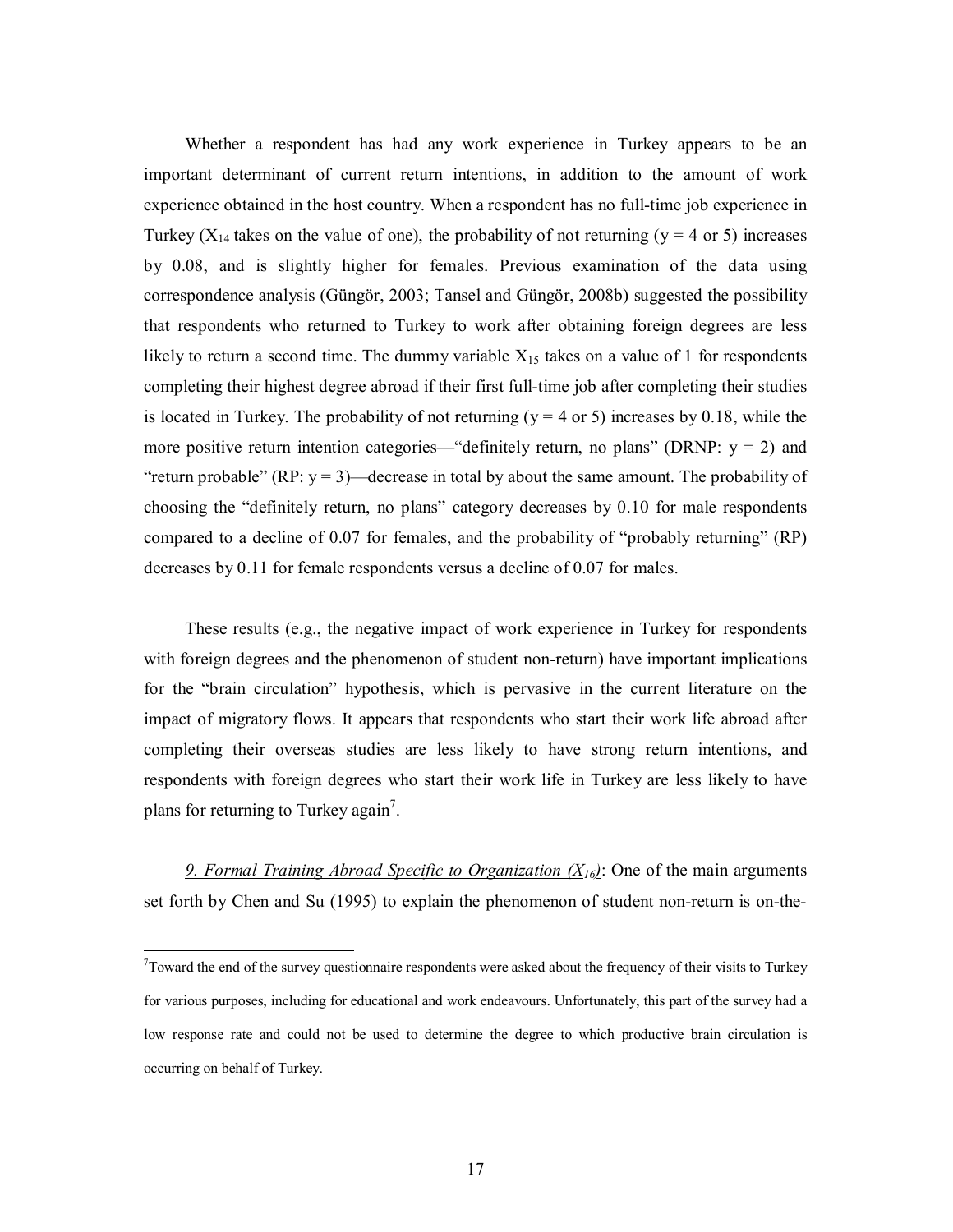job training. Training received on the job abroad after completing overseas studies is expected to instill skills that are given a higher premium in the country in which they are received. This wage differential, in turn, is supposed to favor the host country and keep foreign workers abroad. To test on-the-job training as a cause of brain drain directly, respondents were asked whether they have received informal on-the-job training at their current overseas jobs. Nearly 60% of respondents have received some on-the-job training, and for 10%, this training is specific to the organization and cannot be easily transferred to other organizations.

The following dummy variables were constructed: "did not receive on-the-job training", "received general on-the-job training", "received on-the-job training specific to industry, and "received on-the-job training specific to organization". With "no on-the-job training" as the reference category, the coefficients of the "general" and "specific to industry" were positive with expected signs but not statistically significant. This indicates that on-the-job training does not have explanatory power for differences in return intentions. These variables were, therefore, not included in the final model. On the other hand, formal training specific to the organization (represented by  $X_{16}$ ) is positive and statistically significant at the 10% level indicating that respondents who have gone through formal specialized training are less likely to return. The probability of not returning to Turkey ( $y = 4$  or 5) increases by 0.14 while the probability of definitely returning ( $y = 1$  or 2) falls by 0.08. Firm-specific training as a cause of brain drain is limited to a very small proportion (3.8%) of participants in the sample.

R&D activities are given a greater premium in advanced countries compared to the developing countries. Those engaged in R&D are therefore expected to be less willing to return. In the sample, about 40% of those engaged in research and development activities are academicians  $(166/421*100)$ . The R&D dummy variable was not significant at any conventional significance level. This is not an expected result since the problem here may be how respondents interpreted the different job activities<sup>8</sup>.

<sup>&</sup>lt;sup>8</sup> The respondents were also asked if they had any patented inventions. A dummy variable 'patent' was constructed (1 = 'has patent';  $0 =$  'does not have patent') to determine whether return intentions for individuals with patents differed from those without. The coefficient for this variable was not statistically significant.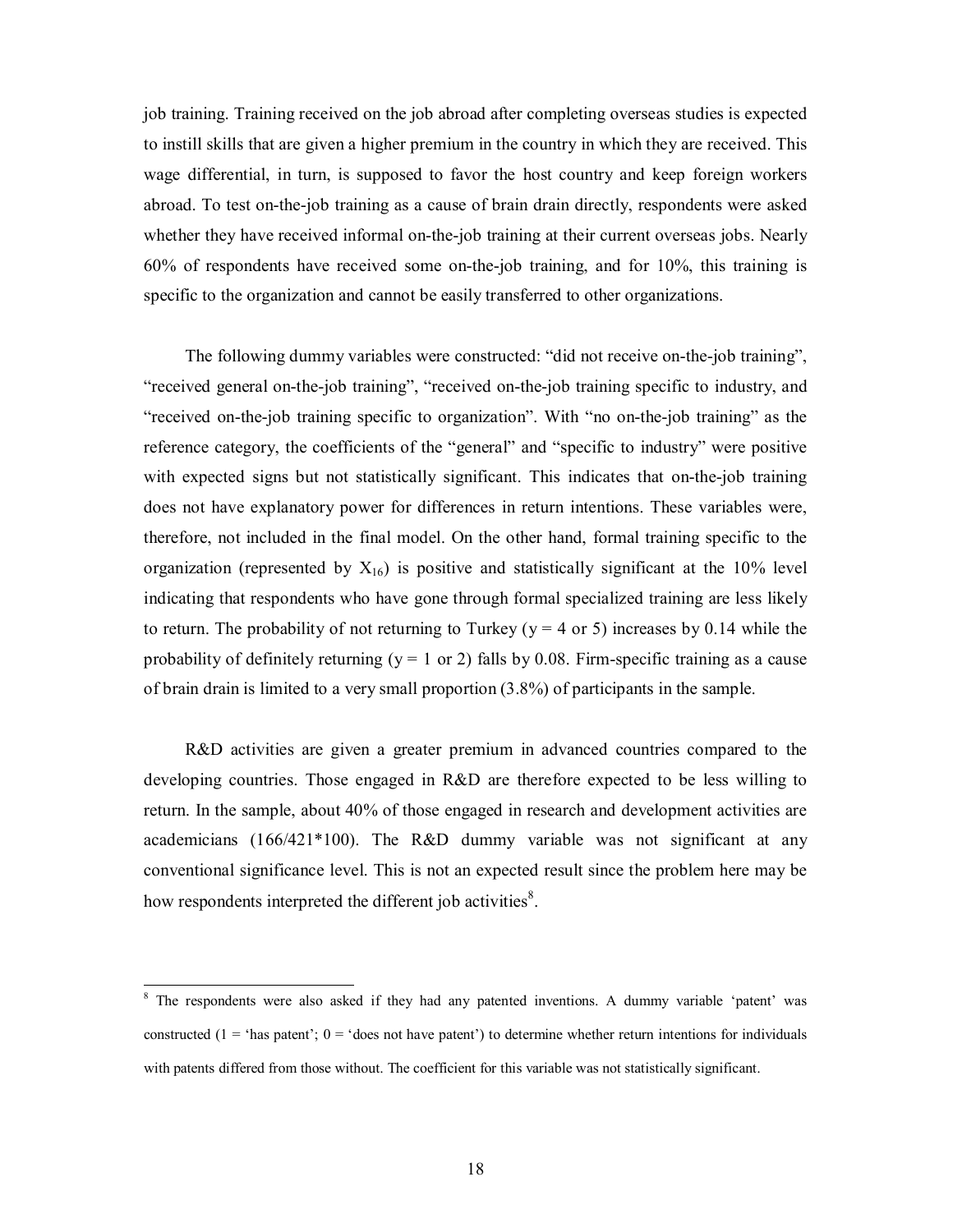*10. Academic vs. Non-Academic Professions (X17)*: A distinction can be made between academic and non-academic occupations. A dummy variable representing working in academia was constructed to determine whether academicians are more or less likely to return than those in other occupations. Respondents were also asked to give the percentage of time they spend on various job-related activities. The first three job activities (basic research, applied research and development) are R&D activities (OECD, 1994). The other activities considered are technical support, administrative and various other activities. These activities have been used as part of the National Science Foundation (NSF) Survey of Doctorate Recipients in the US (NSF, 1997). If respondents devoted at least half their time on R&D activities, they are labeled as R&D workers and placed in the R&D category. A dummy variable, R&D (1 if R&D worker, 0 otherwise), is used to represent the effect of being involved in research and development activities overseas. It is expected that respondents involved in activities related to research and development will have weaker return intentions, since they are doing very specialized work that may be difficult to duplicate or develop in Turkey.

In the analysis, "academic" refers to individuals who are teaching and/or doing research at a 4-year university or at research centers and medical schools affiliated with a 4-year university. Academicians make up 30% of the overseas labor force sample. A dummy variable,  $X_{17}$ , (1 for academic, 0 for non-academic professions) is used to determine whether the return intentions of the academicians in the sample differ from the non-academic labor force. This variable is not found to be statistically significant, although it is an important modifier or interaction variable in the analysis of push and pull factors given below.

*11. Effect of Social Life and Standard of Living Assessment (X18, X19):* Respondents were also asked to assess in general terms their personal work environment (e.g., job satisfaction), the social aspects of life (e.g., friendships, social relations) and standard of living in their current country of residence versus that in Turkey on a 5-point scale ranging from "much worse" to "much better". Work and standard of living assessments are skewed toward the "better" or "much better" categories. These two variables also turn out to be positively associated with lifestyle preferences. The distribution of the social assessment variable appears not to be as slanted toward extreme points, although it is tilted toward the "worse" categories. The work assessment variable was not statistically significant and was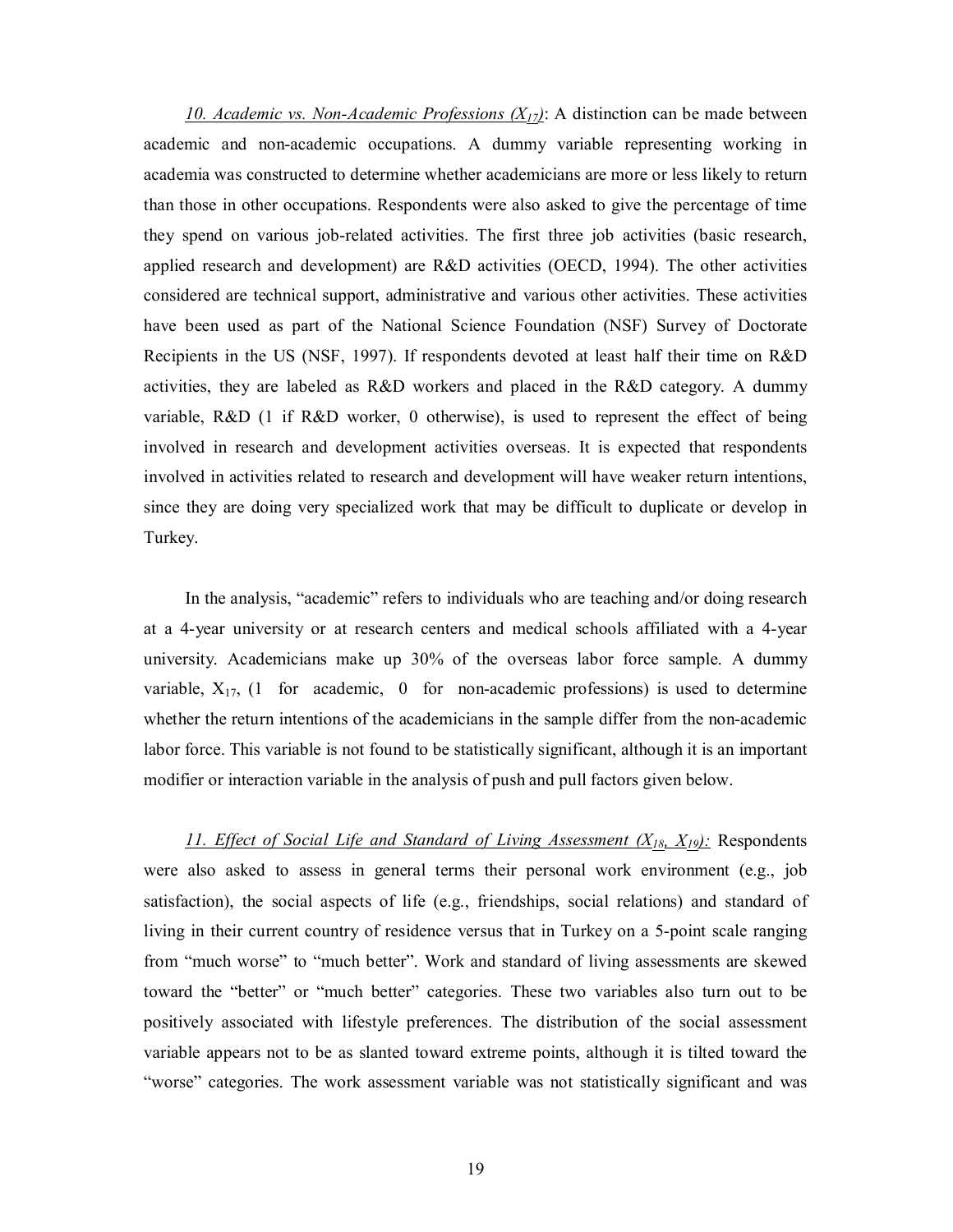therefore excluded from the model<sup>9</sup>. The coefficients on the social life assessment  $(X_{18})$  and standard of living assessment  $(X_{19})^{10}$  variables are positive and statistically significant at the 5 percent and 1 percent significance levels respectively, indicating a decrease in return intentions when more positive assessments are made about conditions abroad compared to Turkey.

It is clear that positive assessments of living conditions abroad lead to greater decreases in the probability of indicating return intentions than do positive assessment about social conditions abroad. Figures 4 and 5 give the cumulative probabilities associated with each value (1 to 5) that the social assessment and standard of living assessment variables take on. Areas toward the bottom represent more definite plans and areas at the top represent more definite non-return intentions. These diagrams also show that standard of living assessments have a greater impact on return intentions than assessments made about social environment.

#### [Figure 4 about here] [Figure 5 about here]

12. Initial Reasons for Going  $(X_{20} - X_{25})$ : Since initial return intentions appear to be important in determining current return intentions, the initial reasons for going overseas may also provide important information about who is planning to return and who is not. Only six of the possible twelve reasons presented to the respondents are found to have statistical significance. They are the ones included in the final model. Some of these factors become significant only when their interactions with certain variables such as age, female and academic are controlled for.

<sup>9</sup> Wald test of significance:  $\chi^2(1) = 0.12$ , Prob >  $\chi^2 = 0.7321$ .

 $10$  The likelihood ratio test results for whether the ordinal variables can be treated as interval are as follows:

 $X_{18}$  (social assessment): LR  $\chi^2(4) = 2.95$ , Prob  $>\chi^2 = 0.5663$ ;

 $X_{19}$  (standard of living assessment): LR  $\chi^2(4) = 11.58$ , Prob >  $\chi^2 = 0.0207$ .

The likelihood ratio test results indicate that  $X_{18}$  can be used at the interval level, but treating  $X_{19}$  as an interval variable leads to loss of information. Despite this, both variables were included as interval variables in order to keep the model simple. This did not lead to a change in the qualitative results.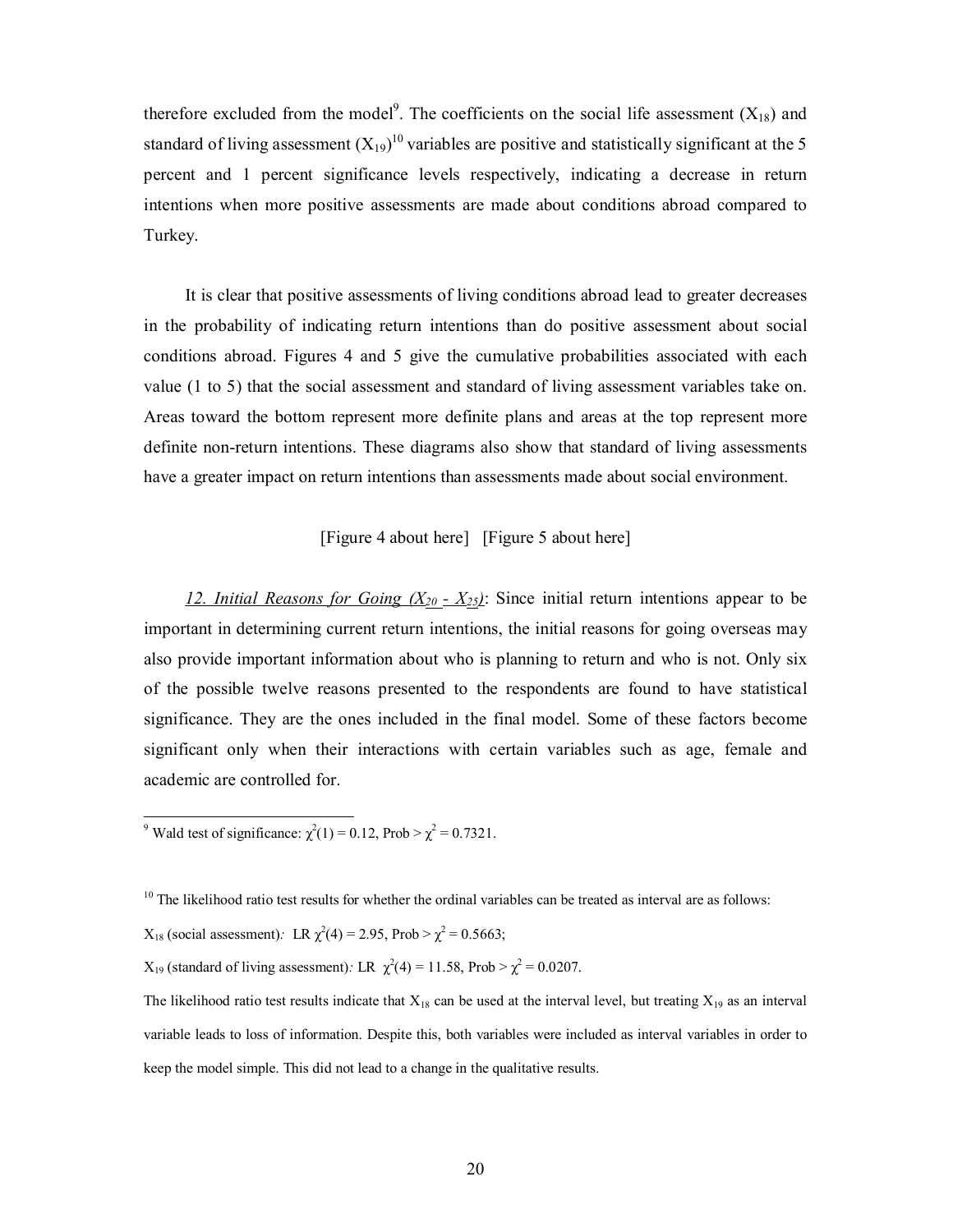The results from the estimated ordered probit model indicate that respondents are more likely to return if their initial reason for going was any of the following: having a job requirement in Turkey  $(X_{20})$ , prestige of overseas study  $(X_{21})$ , or to join spouse  $(X_{22})$ . The first two are statistically significant at the 10% and the last at the 1% significance level. A positive, significant coefficient at the 10 percent level for the interaction terms (F  $\propto$  X<sub>24</sub>)<sup>11</sup> and  $(F \times X_{20})^{12}$  indicates that these results hold for males. Male respondents are more likely to return if they initially went abroad as a requirement or to be with their spouses. The result for  $X_{22}$  (the prestige of overseas study), on the other hand, is moderated by age (through a positive and significant coefficient of the term  $AGExX_{22}$  at the 10% significance level) and strengthened if the respondent is working in academia (through a negative and significant coefficient of the term  $\text{ACADEMIC}xX_{22}$  at the 5% significance level).

As expected, respondents who left Turkey because of lifestyle preferences  $(X_{23})$  or due to political factors  $(X_{25})$  are not likely to indicate strong return plans. The coefficients of these variables are positive and statistically significant at the 5% and 10% significance levels respectively. Respondents who left because they found facilities and equipment for doing research in Turkey to be inadequate  $(X_{21})$  are also less likely to be returning (significant at  $1\%$ ).

Lifestyle preference has the greatest negative marginal effect on return intentions, followed by getting away from the political environment and insufficient facilities for conducting research in Turkey. The probability of not returning ( $y = 4$  or 5) increases by 0.07

 $\overline{a}$ 

<sup>&</sup>lt;sup>11</sup> The in-sample bivariate association between return intentions and  $X_{20}$  as measured by the chi-square statistic  $\chi^2$ (4) is 1.84 (Pr = 0.76) for females and 8.68 (Pr = 0.07) for males, even though a greater percentage of female respondents have indicated that their reason for going abroad is to be with their spouses (23.1% versus 8.2%).

 $12$ The percentage of females in the sample whose initial reason for going abroad was to fulfil a job requirement in Turkey is approximately the same as that for males (21.7% versus 22.6%). Interestingly, the chi-square statistic between return intentions and  $X_{20}$  is significant only for males ( $\chi^2(4) = 41.57$ , Pr = 0.00), and there is a clear tendency (based on an examination of table percentages) for males who chose  $X_{20}$  as their reason for going abroad to have stronger return inclination than those who did not.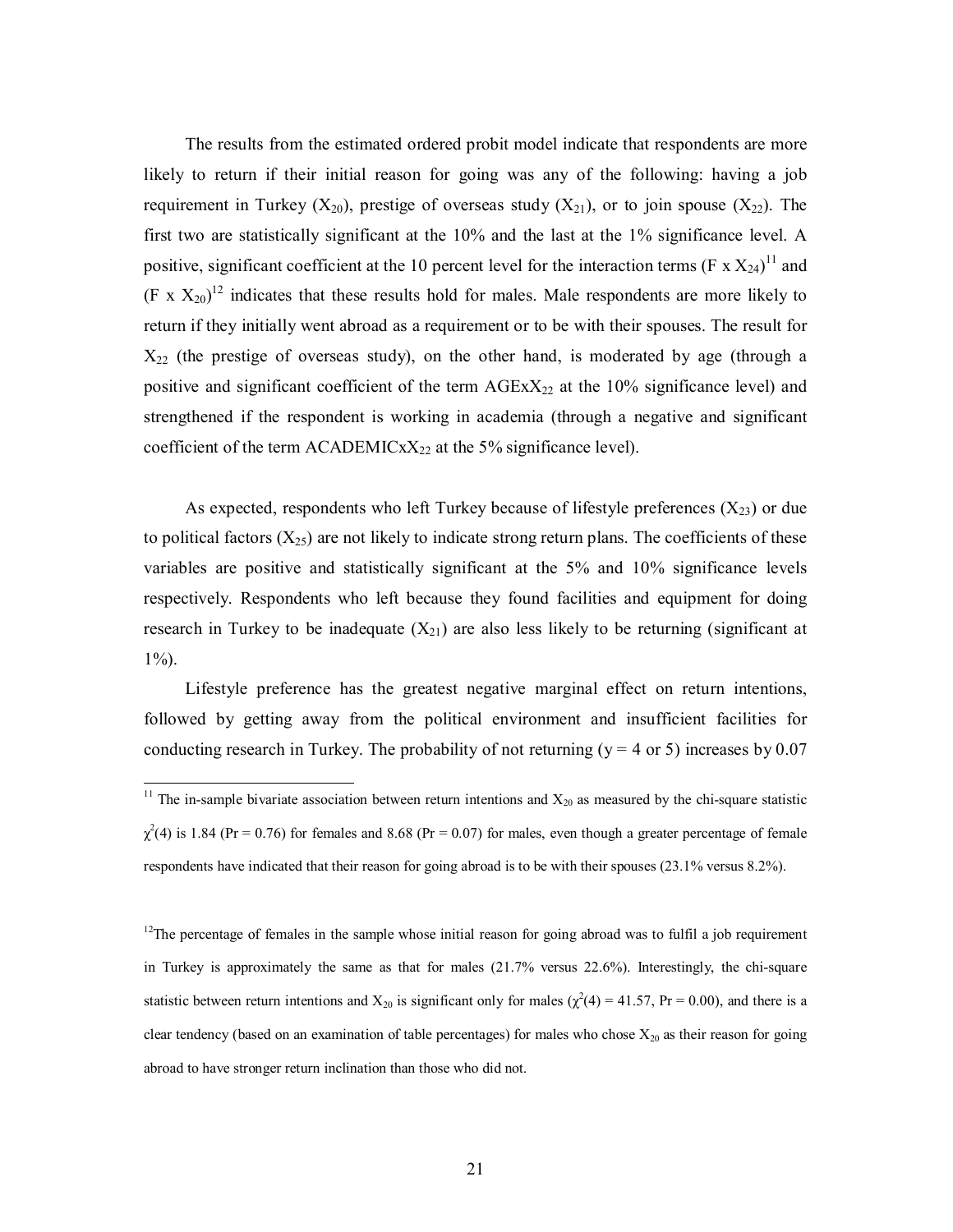for those who have indicated lifestyle preference to be their reason for going abroad, compared to 0.05 for political reasons and 0.03 for insufficient facilities. Respondents who indicated they went abroad to be with their spouse have the highest return intentions: the probability of choosing one of the "definitely return" categories increases by 0.096 (0.0054+0.0905), compared to 0.024 for those who went because of a job requirement in Turkey and 0.017 for those who went abroad to take advantage of study opportunities.

13. Difficulties Faced Abroad and Adjustment Factors  $(X_{26}-X_{28})$ : The main difficulty with life abroad that was statistically significant at the 10 percent level in the empirical analysis is that of missing one's family in Turkey  $(X_{28})$ . The probability of returning (y = 1 or 2) increases by 0.05 for those who indicate that missing family is one of the difficulties they have faces while abroad. "Missing family" was an important difficulty for a great proportion of respondents in the sample (83%). Previous experience and involvement in a Turkish student association also have a similar, but slightly greater impact on return intentions. The greater return intentions associated with these adjustment factors may be due to the fact that respondents who indicate they have had difficulties abroad also have to adjust compared to those who indicate they had no difficulties and therefore did not need to adjust.

14. Contributions to Turkey  $(X_{29})$ : Those who make contributions to Turkey during their stay abroad are also more likely to indicate they will return. This is included in the model as the dummy variable,  $X_{29}$ , which takes on a value of 1 when respondents have contributed either by making donations, taking part in lobbying activities or by participating in activities such as attending conferences in Turkey. The effect of this on the likelihood of returning is substantial: the probability of definitely returning increases by 0.09. This suggests perhaps that those who are already likely to return are also those contributing the most to Turkey through various activities.

*15. Effects of Various Push and Pull Factors (X30-X33 and X34-X41):* Given the importance of perceptions in making the migration decision, a set of "subjective" variables are used to determine the significance of various economic and social factors. These include the respondents' rankings of various push-pull factors in terms of their importance in their intention to return or stay.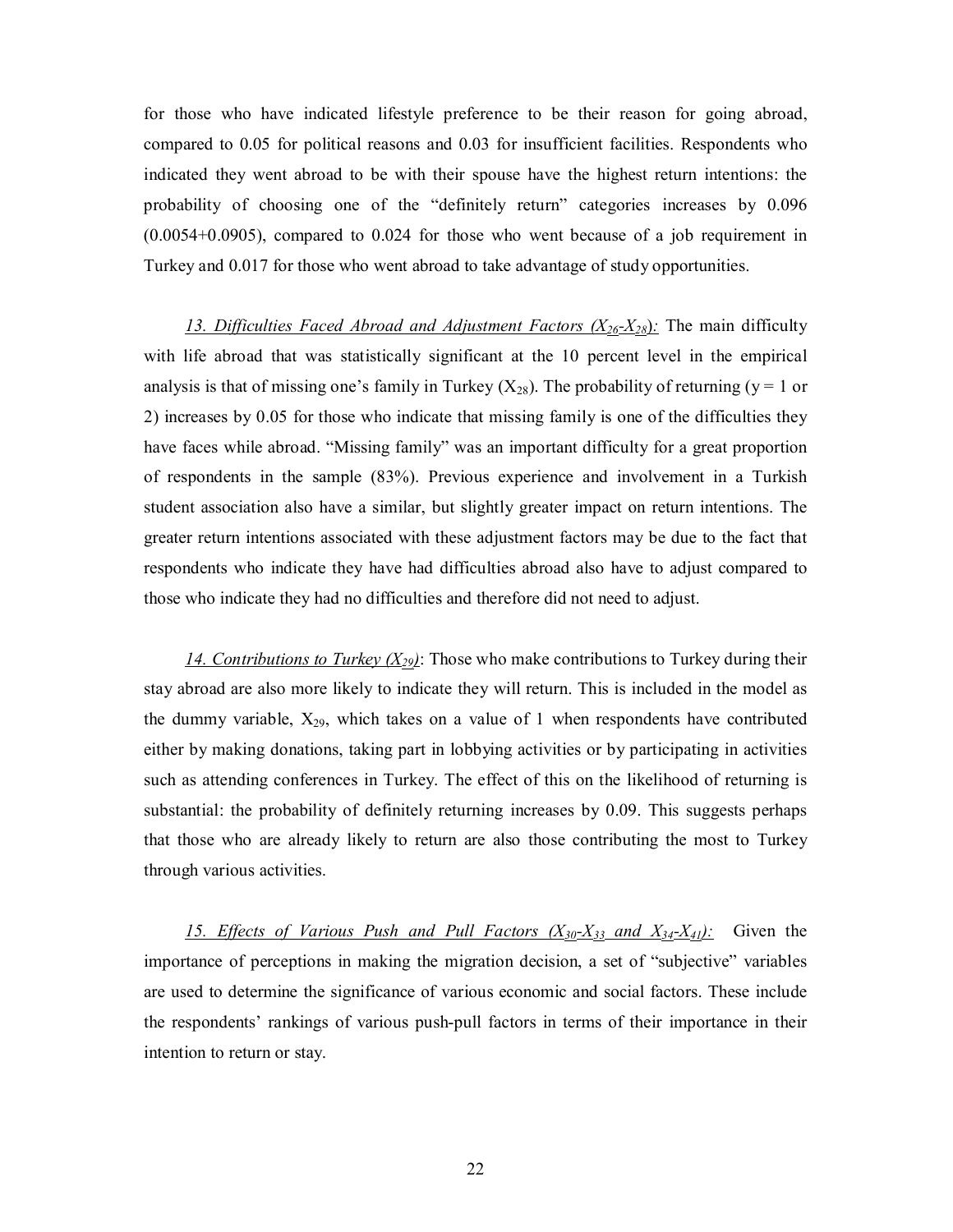According to human capital theory, the difference in the expected foreign and domestic income levels is the key determinant of skilled migration. To account for the pecuniary aspect of the migration decision, "lack of a satisfactory income level in the home country" was included among the push factors and a "competitive income level in the current country of residence" was included as a pull factor. They are not, however, included in the final model. The approach of using these two subjective measures to test the impact of income differences may be justified by the fact that each migrant may have different perceptions of the income differential based on incomplete information of all alternative employment opportunities available to him or her. Not everyone may be equally informed of the prevailing income differentials, and more importantly, they may not place equal weight or importance to the same information. Another difficulty in using actual income differences is that it would require income information for a diverse range of occupations, and comparisons across countries would also need to take into account cost-of-living differences.

Since *expected* income is the relevant variable, employment opportunities and labor market conditions both at home and abroad may play an important role in the perceptions of economic opportunity held by skilled individuals. General economic conditions and economic stability will determine relative employment opportunities and can lower or increase an individual's expected income accordingly. Economic instability and uncertainty in the home country  $(X_{33})$  was included among the Likert scale items as a push factor. This variable is expected to have a strong deterring effect on return intentions for the sample considered since at the time of the survey the Turkish economy was experiencing the effects of the 2001 economic crisis.

The examination of local economic conditions in the home country (push factors) and in the host country (pull factors) provides a framework for understanding the migration of highly skilled individuals. Globerman and Shapiro (2006), in general, find that "pull" factors tend to be more important in the migration decisions of the highly skilled, while "push" factors are more prominent in the migration of the less educated. Economic conditions, such as income differentials between the host and home countries, are frequently cited as among the most important reasons for the brain drain. Many elaborate models of the brain drain found in the literature are based on explaining how this income differential occurs.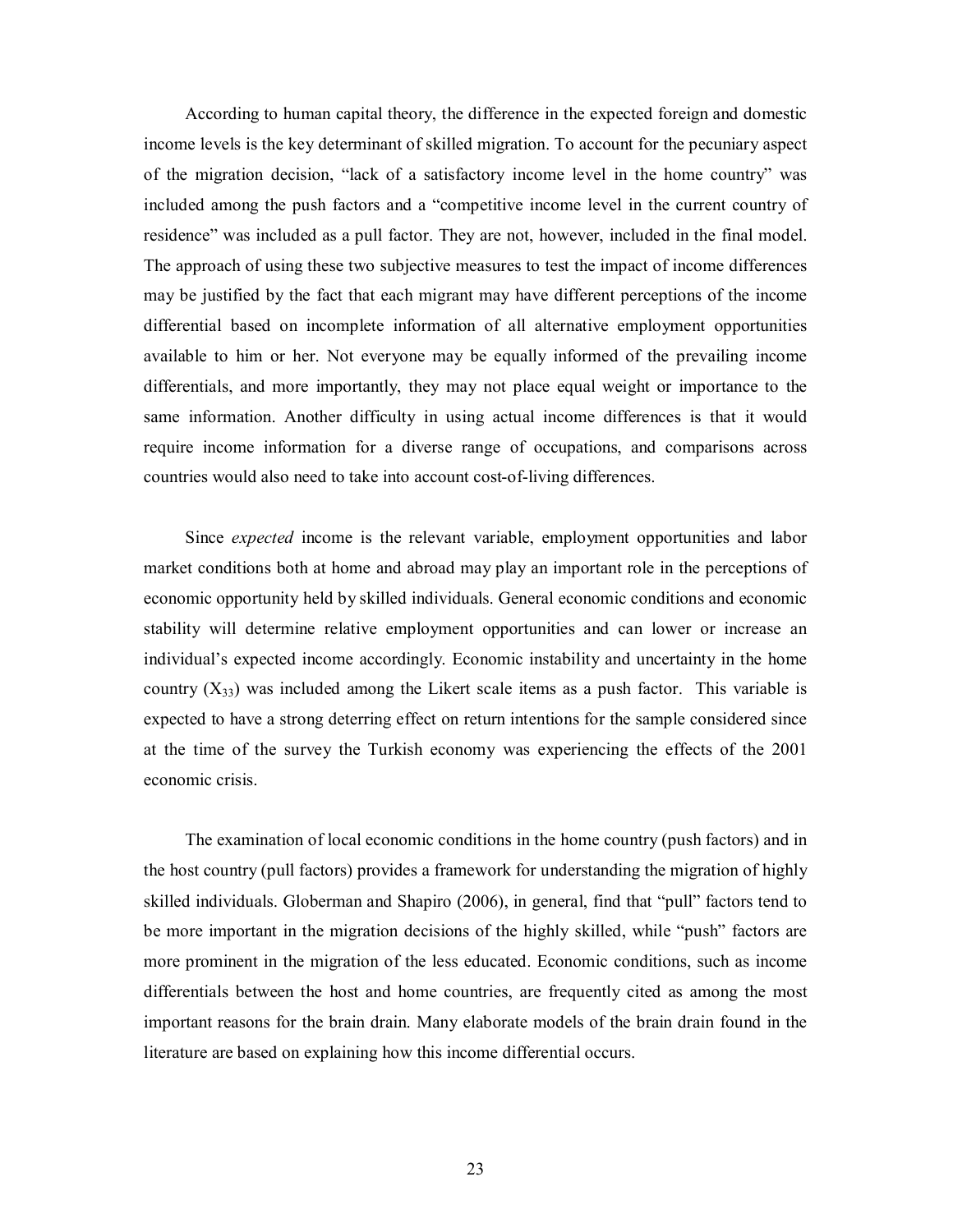We use a relatively simple test of whether income differentials are important. To determine whether income differentials are important, we include a dummy variable that takes on the value 1 when a respondent indicates that a higher salary or wage is a "very important" or "important" reason for not returning or postponing returning to Turkey on a 5-point Likert scale. The disadvantage of this construct is that it is a subjective measure, although it can be argued that the migration decision is based on the *perceptions* of a wage differential. The income variable is found to be statistically insignificant and is therefore excluded from the final model of return intentions.

Of the twelve "push" factors presented to participants, only four were found to be statistically significant: limited job opportunity in specialty at home  $(X_{30})$ , little opportunity for advanced training at home  $(X_{31})$ , lack of financial resources for business ventures at home  $(X_{32})$  and economic instability and uncertainty at home  $(X_{33})$ . Having limited job opportunities in specialization decreases the probability of returning, but this carries greater significance for those in academia or research-oriented institutions<sup>13</sup>. Return intentions decrease with age, as we have seen. This effect is magnified when respondents indicate that there is very little opportunity for advanced training in Turkey<sup>14</sup>. Respondents who viewed the lack of financial resources for business ventures in Turkey  $(X_{32})$  as an important push factor are more likely to be returning than those who did not. The coefficient on this variable is negative and significant at the 10% significance level. Economic instability and uncertainty  $(X_{33})$ , on the other hand, appears to have a strong negative effect on return intentions which is statistically significant at 1%.

The marginal effects on each of the significant push factors are presented in Table 4. It is clear that the greatest negative effect on return intentions is due to economic instability and uncertainty: the probability of not returning ( $y = 4$  or 5) increases by 0.12 for those indicating

 $\overline{a}$ 

<sup>&</sup>lt;sup>13</sup> The coefficient of the interaction dummy variable (ACADEMIC) $x(X_{30})$  is positive and significant at the 5% significance level.

<sup>&</sup>lt;sup>14</sup> A significant interaction effect (at the 1% significance level) was found between having little or no opportunities for advanced training and the age of participants  $(AGE)x(X_3)$ .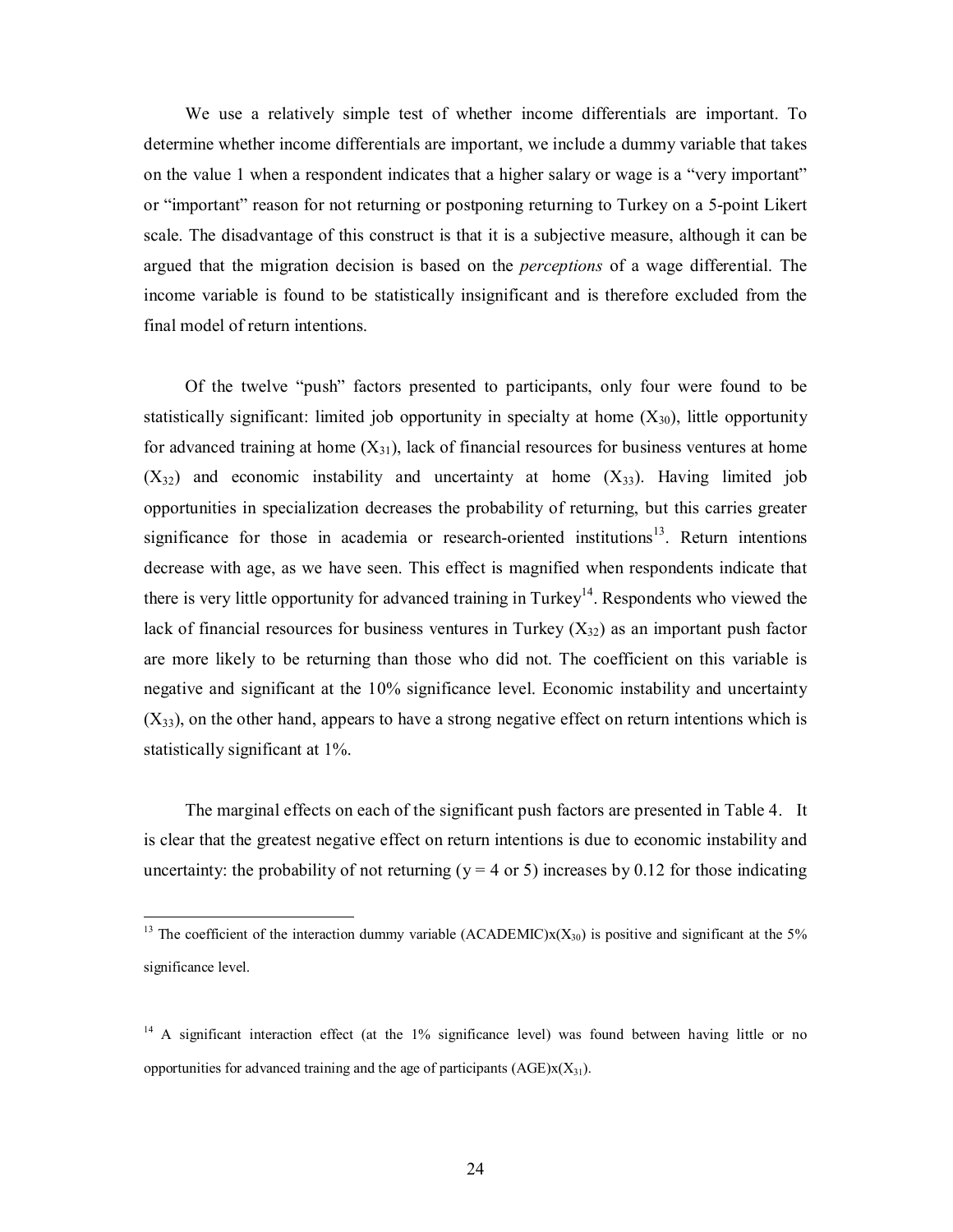that  $X_{33}$  was a "very important" or "important" push factor, which accounts for 85% of respondents in the sample. For those working in academic or research-oriented organizations, having no job opportunities in their specialization in Turkey increases the probability of not returning by 0.04. Having no advanced training opportunities in Turkey  $(X_{31})$  increases the probability of non-return by  $0.03$  for the average respondent<sup>15</sup>. However, this negative impact on return intentions is greater for older respondents as can be seen in Figure 6. In general, the probability of not returning (as indicated by responding 'yes' to either "definitely not return" or "return unlikely" category) increases with the age of the respondent. For those who consider lack of training opportunities in Turkey to be an important push factor, the probability of not returning increases at a faster rate then for those who do not consider it to be important. On the other hand, the probability of definitely returning increases by 0.03 for those indicating that the lack of business opportunities in Turkey  $(X_{32})$  is an important push factor. This may be reflecting the fact that the percentage of non-academic respondents who indicated business opportunities in Turkey as an important factor is much greater than that of academics (33% versus 22%), who have a much higher non-return probability.

The number of significant pull factors is greater compared to the push factors. Eight of the twelve pull factors presented to participants are found to be statistically significant. Since respondents in the target group are residing outside Turkey, it is natural that factors in their immediate environment will have a greater impact on their current return intentions. Table 3 gives the marginal effects of the significant pull factors. The greatest negative impact on the probability of returning is from family considerations  $(X_{38}$  and  $X_{39})$ , but there are gender differences. Spouse's job or preference appears to play a greater role in the stay decision of males. Greater opportunities for developing specialty  $(X_{34})$ , a more satisfying social and cultural life  $(X_{36})$ , proximity to research centers  $(X_{37})$  and a more organized, ordered environment  $(X_{35})$  follow. The other two pull factors—the need to finish or complete an overseas project  $(X_{40})$  and other reasons  $(X_{41})$  for male respondents—are associated with positive return intentions. For males, the effect of "other" factors is mainly that of wanting to return to complete military service in Turkey.

 $\overline{a}$ 

<sup>&</sup>lt;sup>15</sup> Richardson *et al.* (2006) report professional reasons, such as career opportunities and/or personal life, as the key driver in the decisions of US academics to migrate to Canada.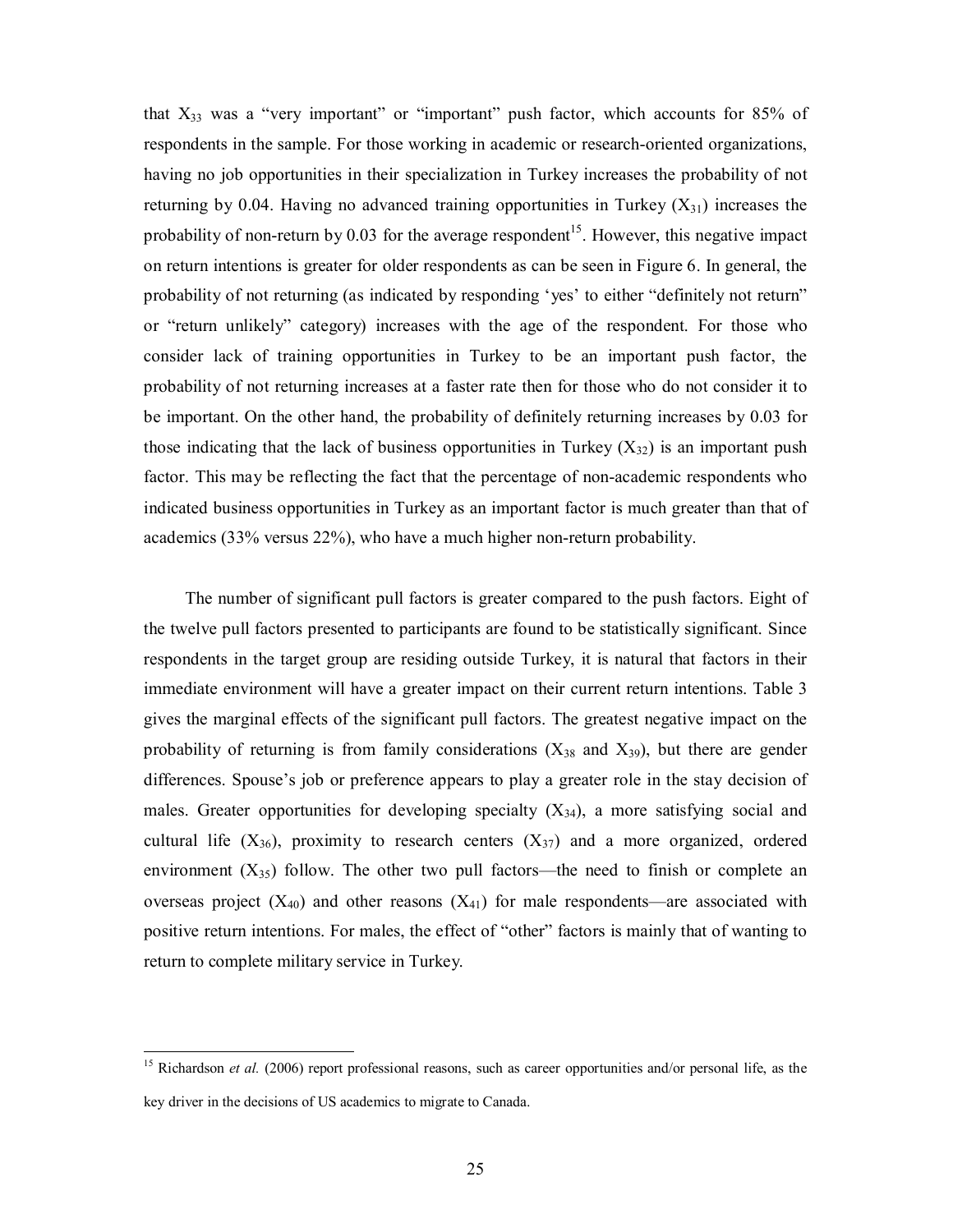*16. Last Impressions (X42, X43, X44):* Return intentions may be shaped by the last impression from the latest trip to Turkey. In this section we consider the effect of the last visit made to Turkey on the return intentions of participants. A visit to Turkey made after a long period of time abroad may radically change an individual's perceptions about conditions in Turkey, either for the better or for the worse. Whatever the case, these personal observations lead to changes in the probability of returning. The probability of returning ( $y = 1$  or 2) decreases by about 0.04 for those who were negatively effected by their last trip to Turkey, and increases by 0.22 for those who were left with more positive impressions. From this, it appears that positive impressions appear to have a greater impact on the probability of returning.

The effect of the September 11, 2001 terrorist attacks in New York  $(X_{44})$  is also considered. The effect, in general, is to increase return intentions since the coefficient on this variable is negative and statistically significant at the 5% level. The probability of returning (y  $= 1$  or 2) increases by 0.07. For a small minority of respondents, Sept.11 had the opposite effect on return intentions but this is not statistically significant and is therefore excluded from the final model.

#### **V. Concluding Remarks**

In economic explanations of the brain drain, skilled migration is viewed as a response to the wage differentials that exist between the host and source countries. Wage differentials, however, provide only a partial explanation for why skilled migration from developing countries to developed countries exists. The ordered probit models estimated in the current study are based on the human capital theory of migration, which predicts that individuals will migrate when the net present value of benefits from migration is positive. The income differential, however, fails to be a discerning factor in distinguishing between respondents with strong return intentions versus those with weak return intentions, since a majority of respondents consider income to be important. While the importance of income differentials is emphasized in the literature, our study provides quantitative evidence on the importance of non-pecuniary factors, such as lifestyle and family considerations, including initial return intentions, family support to settle abroad, stay duration, work experience and specialized training abroad and other factors in the return versus non-return decision of the highly educated.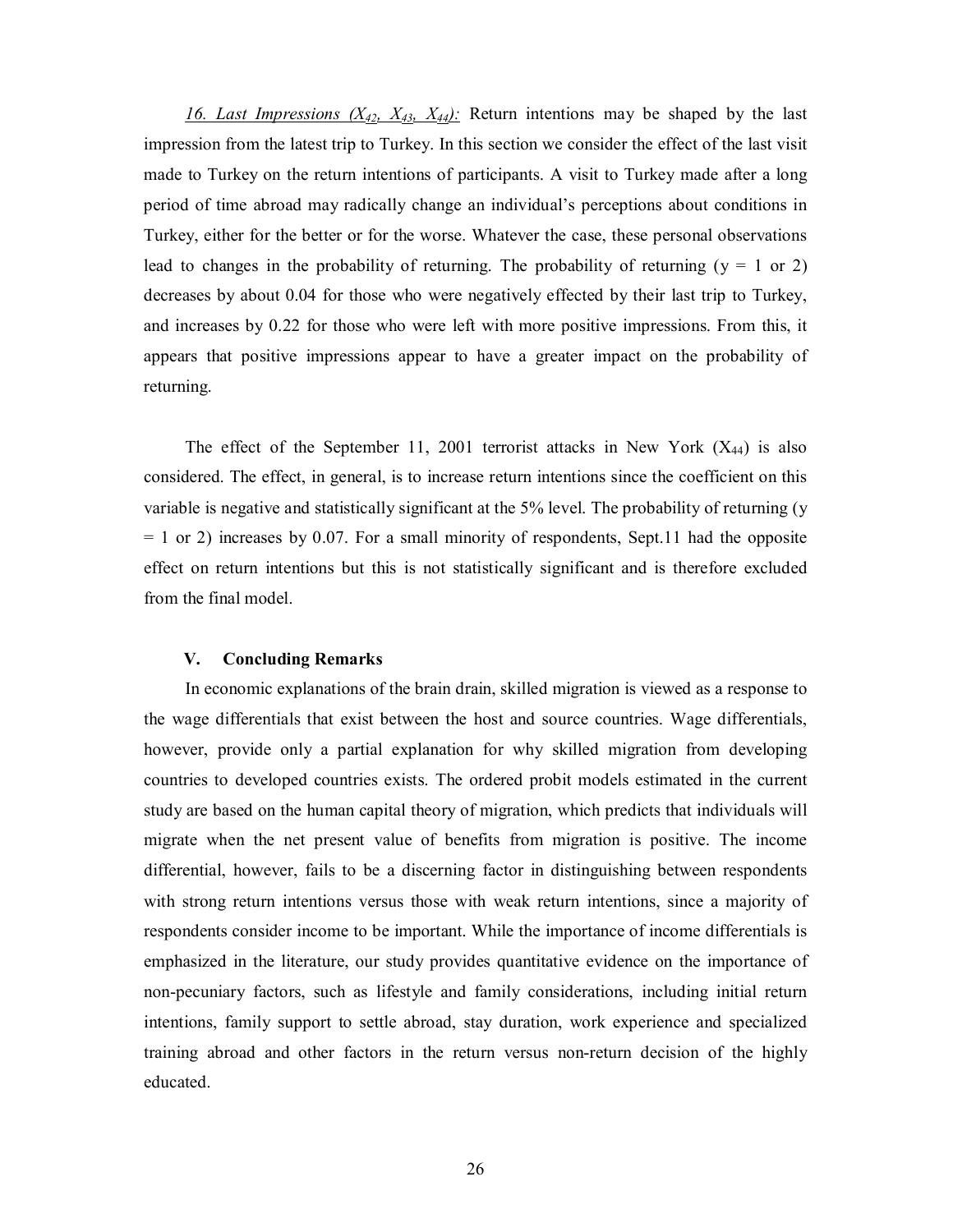The greatest positive impact on the probability of not returning occurs when the initial return intention is to stay compared to those who initially intended to return. Family considerations, such as family support for the decision to settle abroad, not surprisingly, have considerable weight in the mobility decisions of the survey participants, indicating that remaining abroad is not simply a matter of earning a higher salary or enjoying better work conditions. Marriage to a foreign spouse is obviously an important factor in not returning. For others, concern over children's adaptation to the highly competitive education system in Turkey may also dominate the return decision.

Female respondents appear less inclined to be returning to Turkey than male respondents. In our study, the parents of female survey participants were more educated than that of males. Since parental education is highly correlated with the socio-economic background of participants, this may be indicative of a more selective migration process working in the case of females. Some female participants have also indicated that they enjoy greater freedom in lifestyle choice abroad than they do in Turkey, which may also be an important factor in the non-return decision.

Stay duration, work experience in the host country and specialized training are all found to have significant negative impacts on the return intentions of Turkish professionals. In addition, work experience in Turkey after obtaining a PhD abroad substantially increases the likelihood of not returning. Those in academe are also less likely to be returning compared to those in other work environments. Among the push and pull factors cited as being important in the migration decision, economic instability has the greatest deterrent effect on return intentions. In general, our findings suggest that the return decision is based in part on initial plans that take into consideration both pecuniary and non-pecuniary aspects of migration.

#### REFERENCES

Adams, W. (1968) *The Brain Drain*, New York: Macmillan & Co.

- Agarwal, V. B. and D. R. Winkler (1984) "Migration of Professional Manpower to the United States." *Southern Economic Journal* 50: 814-830.
- Agarwal, V. B. and D. R. Winkler (1985) "United States Immigration Policy and Indirect Immigration of Professionals." *Economics of Education Review* 4: 1-16.
- Atkinson, R. and J. Flint (2001) "Accessing Hidden and Hard-to-Reach Populations: Snowball Research Strategies." *Social Research Update* Issue 33. Department of Sociology. UK: University of Surrey. <http://www.soc.surrey.ak.uk/sru/SRU33.html>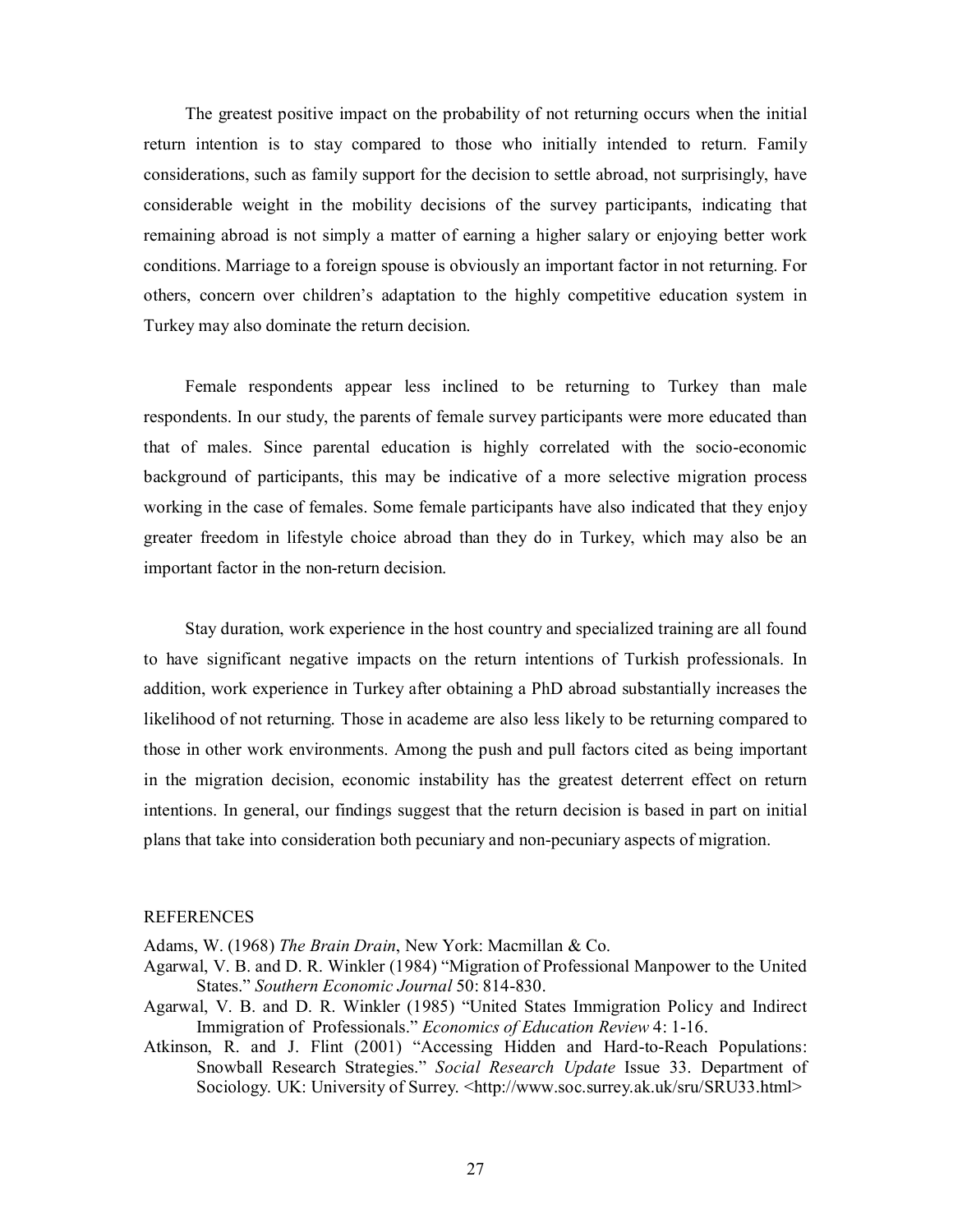- Beine, M., F. Docquier and H. Rapoport (2001) "Brain Drain and Economic Growth: Theory and Evidence." *Journal of Development Economics* 64(1): 275-289.
- Beine, M., F. Docquier and H. Rapoport (2003) "Brain Drain and LDC's Growth: Winners and Losers." IZA Discussion Paper No. 819, Bonn.
- Beine, M., F. Docquier and H. Rapoport (2008) "Brain Drain and Economic Growth: Theory and Evidence." *Journal of Development Economics* 64(1): 275-289.
- Bhagwati, J. N. and M. Partington (1976) *Taxing the Brain Drain: A Proposal*, Amsterdam: North-Holland.
- Bollard, A., D. McKenzie, M. Morten and H. Rapoport (2009) "Remittances and the Brain Drain Revisited." Policy Research Working Paper No. 5113, Washington, D.C.: World Bank.
- Bratsberg, B. (1995) "Incidence of Non-Return among Foreign Students in the United States." *Economics of Education Review* 14(4): 373-384.
- Brzozowski, J. P. (2007) "Brain Waste, Educational Investments and Growth in Transitional Countries." Cracow University of Economics, European Studies Department, Working Paper, Krakow, Poland. <http://ssm.com/abstract=991785>
- Bucovetsky, S. (2003) "Efficient Migration and Redistribution." *Journal of Public Economics* 87: 2459-2474.
- Cassarino, J.-P. (2004) "Theorising Return Migration: The Conceptual Approach to Return Migrants Revisited." *International Journal of Multicultural Societies* 6(2):253-279.
- Checchi, D., G. D. Simone and R. Faini (2007) " Skilled Migration, FDI and Human Capital Investment." IZA Discussion Paper No. 2795, Bonn, Germany: IZA.
- Chen, T.-J. and H.-Y. Su (1995) "On-the-job Training as a Cause of Brain Drain." *Weltwirtschaftliches Archiv* 131(3):526-41.
- Cortés, C. (ed.) (1980) *The Latin American Brain Drain to the United States,* New York: Arno Press.
- Dessy, S. and Rambeloma, T. (2009) "Immigration Policy, Remittances and Growth in the Migrant-Sending Country." Centie Interuniversitaire sur le Risque, les Politiques Economiques et l'Emploi (CIRPEE) Working Paper No. 09-15, Paris.
- Docquier, F., Lowell, B. Lindsay and A. Marfouk (2007) "A Gendered Assessment of the Brain Drain." IZA Discussion Paper No. 3235, Bonn, Germany: IZA.
- Dumont, J.-C. and J. P. Martin and G. Spielvogel (2007) "Women on the Move: The Neglected Gender Dimension of the Brain Drain." IZA Discussion Paper No. 2920, Bonn, Germany: IZA.
- Dustmann, C. (2001) "Why Go Back? Return Motives of Migrant Workers." in S. Djajic (ed.) *International Migration: Trends, Policy and Economic Impacts,* NY: Routledge.
- Faini, R. (2003) "Is the Brain Drain an Unmitigated Blessing?" WIDER Discussion Paper No. 2003 / 64, Helsinki.
- Faini, R. (2006) "Remittances and the Brain Drain." IZA Discussion Paper No. 2155, Bonn, Germany: IZA.
- Finn, M. G. (2001) "Stay Rates of Foreign Doctorate Recipients from US Universities, 1999" Oak Ridge, Tennessee: Oak Ridge Institute for Science and Education.
- Finn, M. G. (2003) "Stay Rates of Foreign Doctorate Recipients from US Universities, 2001" Oak Ridge, Tennessee: Oak Ridge Institute for Science and Education.
- Finn, M. G. (2005) "Stay Rates of Foreign Doctorate Recipients from US Universities, 2003" Oak Ridge, Tennessee: Oak Ridge Institute for Science and Education.
- Finn, M. G. (2007) "Stay Rates of Foreign Doctorate Recipients from US Universities, 2005" Oak Ridge, Tennessee: Oak Ridge Institute for Science and Education
- Finn, M. G. (2010) "Stay Rates of Foreign Doctorate Recipients from US Universities, 2007" Oak Ridge, Tennessee: Oak Ridge Institute for Science and Education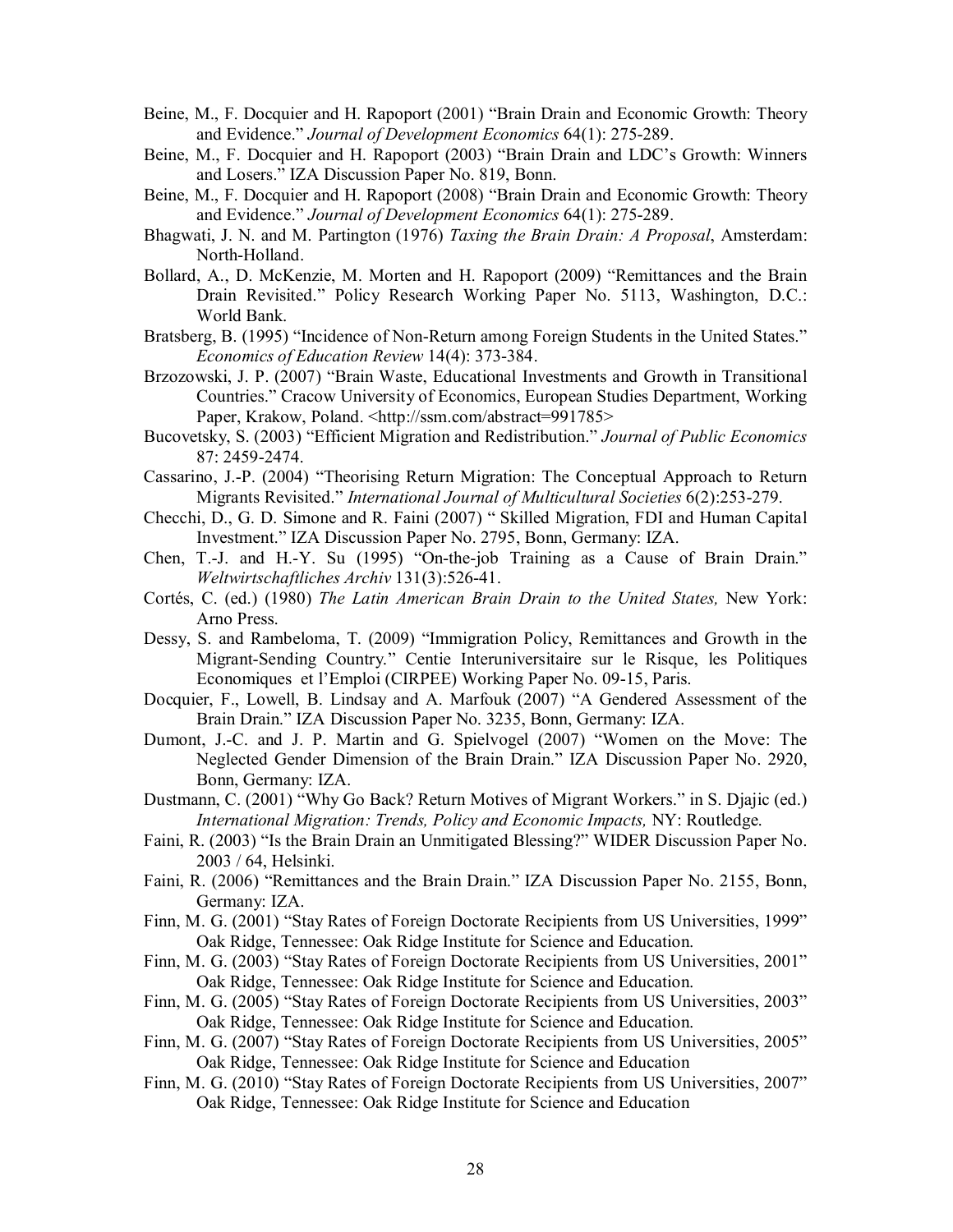- Globerman, S. and D. Shapiro (2006) "The International Mobility of Highly Educated Workers among OECD Countries." Industry Canada Skills Research Initiative Working Paper 2006D-12. Ottawa, Canada: Industry Canada.
- Glytsos, N. (2009) "Theoretical Considerations and Empirical Evidence on Brain Drain Grounding the Review of Albania's and Bulgaria's Experience." *International Migration*, online version, forthcoming in 2010.
- Goss, E. P. and C. Paul (1985) "Age and Work Experience in the Decision to Migrate." *The Journal of Human Resources* 21(3): 397-405.
- Gökbayrak, Ş. (2009) "Skilled Labour Migration and Positive Externality: The Case of Turkish Engineers Working Abroad." *International Migration*, online version, forthcoming in 2010.
- Güngör, N. D. (2003) *Brain Drain from Turkey: An Empirical Investigation of the Determinants of Skilled Migration and Student Non-Return,* Unpublished PhD thesis. Ankara: Institute of Social Sciences, Middle East Technical University.
- Güngör, N. D. and Tansel, A. (2008a) "Brain Drain from Turkey: An Investigation of Students' Return Intentions." *Applied Economics* 40: 3069-3087.
- Güngör, N. D. and Tansel, A. (2008b) "Brain Drain from Turkey: The Case of Professionals Abroad." *International Journal of Manpower* 29(4): 323-347.
- Goss, E. P. and C. Paul (1986) "Age and Work Experience in the Decision to Migrate." *The Journal of Human Resources* 21(3):397-405.
- Haque, U. N. (2005) "Brain Drain or Human Capital Flight." Lectures in Development Economics, No.11, Islamabad, Pakistan: Pakistan Institute of Development Economics.
- Huang, W. C. (1987) "A Pooled Cross-Section and Times Series Study of Professional Indirect Immigration to the United States." *Southern Economic Journal* 54: 95-109.
- Huang, W. C. (1988) "An Empirical Analysis of Foreign Student Brain Drain to the United States." *Economics of Education Review* 7: 231-243.
- IIE (2001) *Open Doors 2001: Report on International Educational Exchange,* NY, New York: Institute of International Education.
- IIE (2006) *Open Doors 2006: Report on International Educational Exchange 20005/06,* NY, New York: Institute of International Education <http://opendoors.iienetwork.org>
- Işığıçok, Ö. (2002) "Türkiye'de yaşanan son ekonomik krizlerin sosyo-ekonomik sonuçları: Kriz işsizliği ve beyin göçü." (The socioeconomic results of the last two economic crises in Turkey: Crisis unemployment and brain drain) <www.isguc.org/calhay\_beyingocu.php>
- Kao, C. and J. W. Lee (1973) "An Empirical Analysis of China's Brain Drain to the United States." *Economic Development and Cultural Change* 21(3):500-13.
- Kapur, D. and J. McHale (2005) *Give Us Your Best and Brightest: The Global Hunt for Talent and Its Impact on the Developing World*, Washington, DC: Center for Global Development.
- Kuhn, P. and C. McAusland (2006) "The International Migration of Knowledge Workers: When is Brain Drain Beneficial?" IZA Discussion Paper No. 2493, Bonn, Germany: IZA.
- Kurtuluş, B. (1999) *Amerika Birleşik Devletleri'ne Türk Beyin Göçü,* (Turkish Brain Drain to the United States) İstanbul: Alfa Basım Yayım Dağıtım.
- Liu-Farrer, G. (2009) "Educationally Channeled International Labor Mobility: Contemporary Student Migration from China to Japan." *International Migration Review* 43(1):178- 204.
- Long, J. S. and J. Freese (2001) *Regression Models for Categorical Dependent Variables Using Stata,* College Station, TX: Stata Press.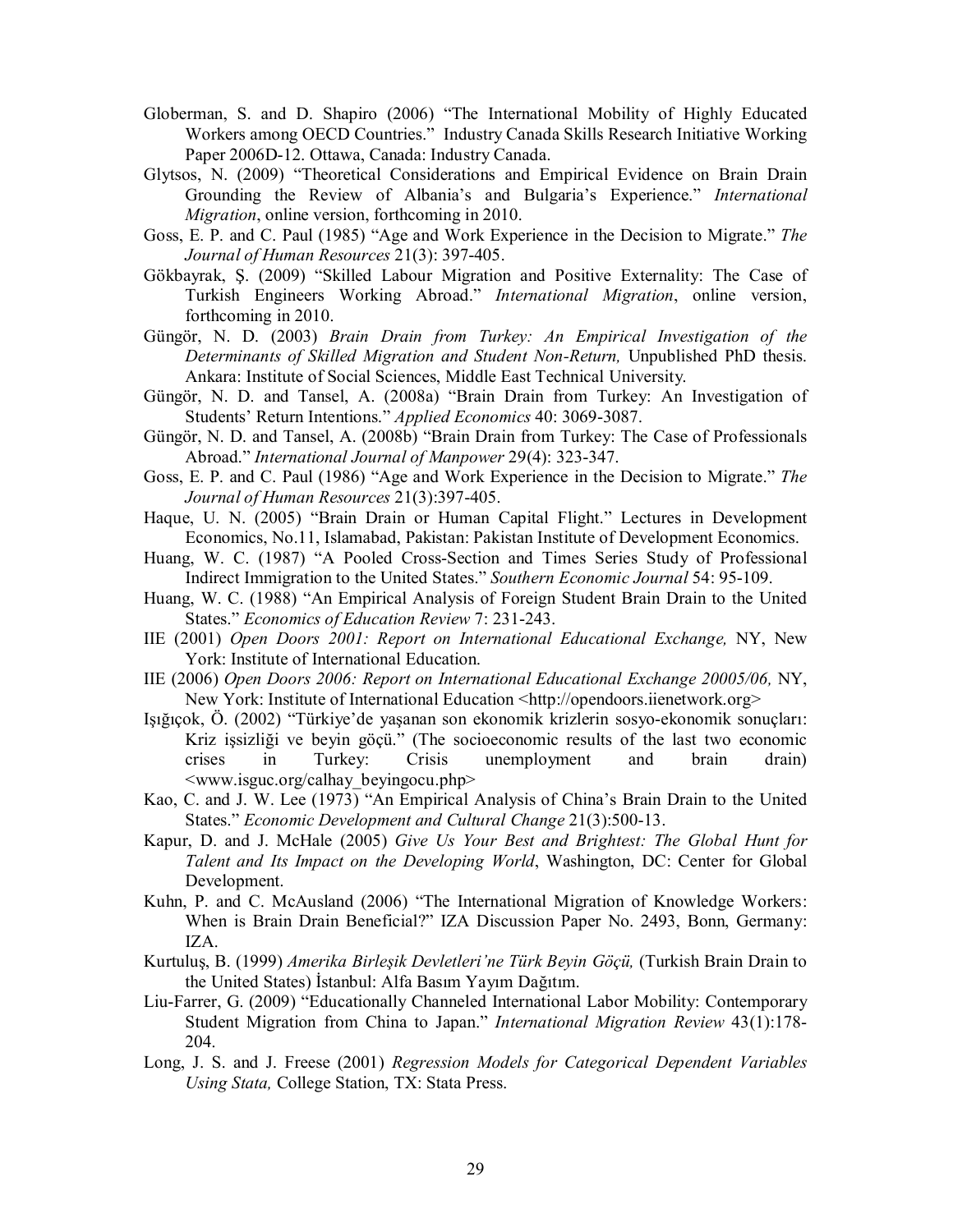- Maddala, G. S. (1983) *Limited-Dependent and Qualitative Variables in Econometrics,*  Econometric Society Monographs, Cambridge: Cambridge University Press.
- Mountford, A. (1997) "Can a Brain Drain be Good for Growth in the Source Economy?" *Journal of Development Economics* 53:287-303.
- Niland, J. R. (1970) *The Asian Engineering Brain Drain: A Study of International Relocation into the United States from India, China, Korea, Thailand and Japan,* Lexington, Massachusetts: D. C. Heath and Company.
- National Science Board (2006) *Science and Engineering Indicators 2006,* Two volumes. (volume 1, NSB 06-01; volume 2, NSB 06-01A). Arlington, VA: National Science Foundation.
- NSF (1997) *Survey of Doctorate Recipients.* Division of Science Resources Studies, Arlington, VA: National Science Foundation.
- OECD (1994) *Proposed Standard Practice for Surveys of Research and Experimental Development: "Frascati Manual 1993",* The Measurement of Scientific and Technological Activities Series, Paris: Organization for Economic Co-operation and Development.
- Oğuzkan, T. (1971) *Yurt Dışında Çalışan Doktoralı Türkler: Türkiye'den Başka Ülkelere Yüksek Seviyede Eleman Göçü Üzerinde Bir Araştırma,* (Turks with Doctorate Degrees Working Abroad: An Investigation of the Migration of Highly Skilled Workers from Turkey to Other Countries) Ankara: Orta Doğu Teknik Üniversitesi.
- Oğuzkan, T. (1975) "The Turkish Brain Drain: Migration of Tendencies among Doctoral Level Manpower." in R. E. Krane (ed.) *Manpower Mobility Across Cultural Boundaries: Social, Economic and Legal Aspects, The Case of Turkey and West Germany,* Leiden, Netherlands: E. J. Brill.
- Özden, Ç. and M. Schiff (eds.) (2005) *International Migration, Remittances and the Brain Drain,* World Bank Publications, Washington DC: The World Bank and Palgrave MacMillan.
- Rea, L. M. and R. A. Parker (1997) *Designing and Conducting Survey Research: A Comprehensive Guide,* Second Edition. San Francisco: Jossey-Bass Publishers.
- Richardson, J. , K. Mc Bey and S. Mc Kenna (2006) "International Faculty in Canada: An Exploratory Study." Micro Economic Policy and Analyses Industry Working Paper No. 2006 D-22, Ottawa: Social Sciences and Humanities Research Council.
- Schiff, M. (2005) "Brain Gain: Claims about its Size and Impact on Welfare and Growth are Greatly Exaggerated." *In International Migration Remittances and the Brain Drain,* Washington, D.C: The World Bank and Palgrave MacMillan (pp. 201-226).
- Stark, O. and D. E. Bloom (1985) "The New Economics of Labor Migration." *American Economic Review, Papers and Proceedings* 75(2):173-178.
- Stark, O., C. Helmenstein and A. Prskawetz (1997) "A Brain Gain with a Brain Drain." *Economics Letters* 55:227-234.
- Stark, O., C. Helmenstein and A. Prskawetz (1998) "Human Capital Depletion, Human Capital Formation and Migration: A Blessing or a Cure?" *Economics Letters* 60(3):363- 367.
- Tansel, A. and N. D. Güngör, N.D. (2003) "'Brain Drain' from Turkey: Survey Evidence of Student Non-Return." Special issue on Career Development in the Middle East. *Career Development International* 8(2):52-69.
- Wong, K. (1995) "International Labor Migration." *In International Trade in Goods and Factor Mobility,* Cambridge, MA: The MIT Press.
- Zweig, D. and C. Changgui (1995) *China's Brain Drain to the United States: Views of Overseas Chinese Students and Scholars in the 1990s,* China Research Monograph. Berkeley, CA: Institute of East Asian Studies, University of California.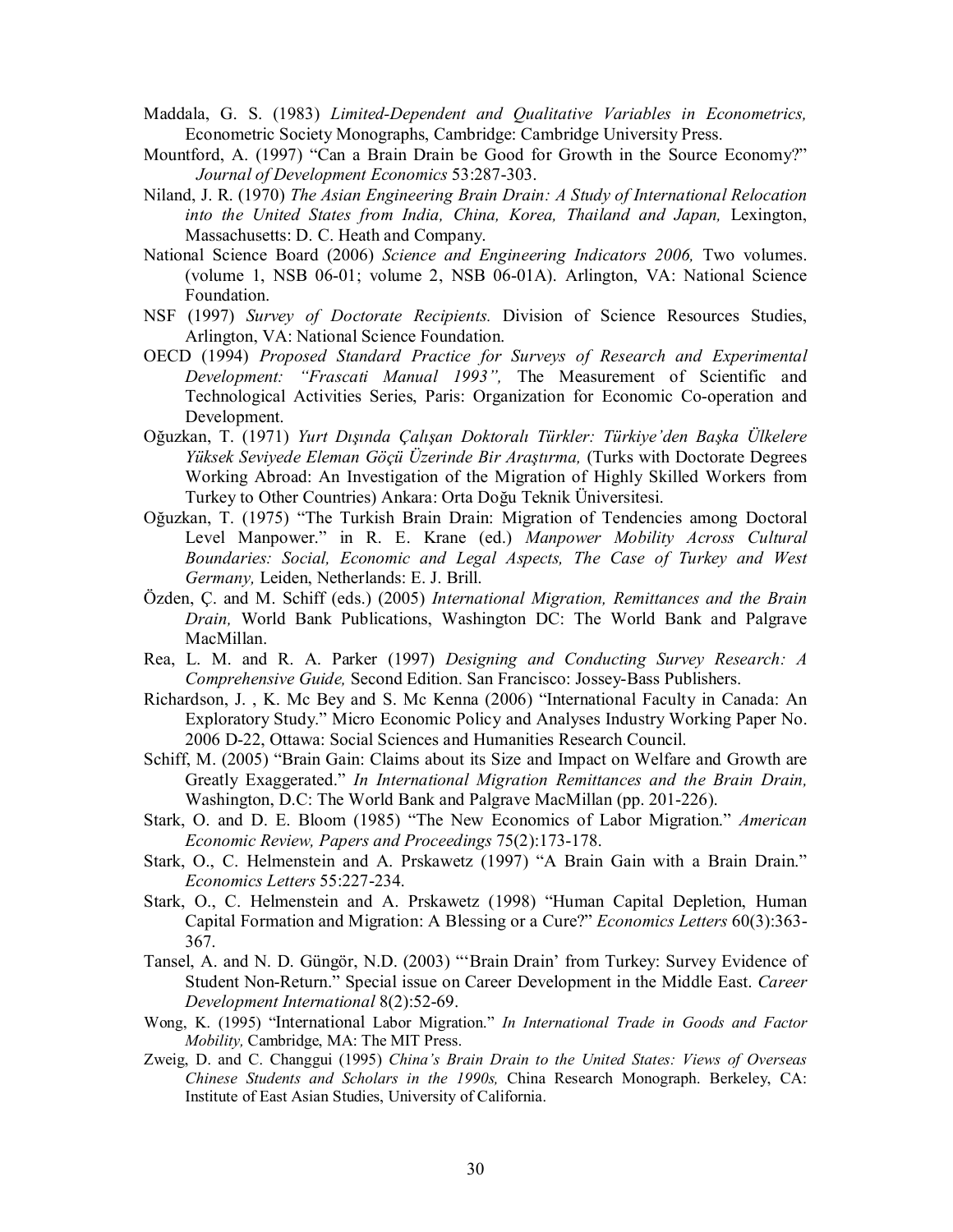| THE UNITED STATES |                      |                  |                  |  |  |  |  |
|-------------------|----------------------|------------------|------------------|--|--|--|--|
| Year Received     | Number of Recipients | 5-Year Stay Rate | 1-Year Stay Rate |  |  |  |  |
| 1994/1995         | 252                  | 44 (in 1999)     | 46 (in 1996)     |  |  |  |  |
| 1996              | 124                  | 50 (in 2001)     | 57 (in 1997)     |  |  |  |  |
| 1998              | 153                  | 48 (in 2003)     | 52 (in 1999)     |  |  |  |  |
| 2000              | 248                  | 49 (in 2005)     | 52 (in 2001)     |  |  |  |  |
| 2002              | 315                  | 42 (in 2007)     | 53 (in 2003)     |  |  |  |  |

**TABLE 1**  STAY RATES FOR TURKISH SCIENCE/ENGINEERING PHD RECIPIENTS IN

*Note*: The five-year stay rate gives the percent of those still in the US five years after receipt of PhD degree. Similarly, the one-year stay rate gives the percent of those still in the US one year after receipt of PhD degree. The figures include only those students on temporary visas. *Source*: Finn (2001, 2003, 2005, 2007, 2010).

| <b>TABLE 2</b>                        |  |  |  |  |  |
|---------------------------------------|--|--|--|--|--|
| DEPENDENT VARIABLE, RETURN INTENTIONS |  |  |  |  |  |

| <b>Response Categories</b>                                          | Label       | Index(y)                    |
|---------------------------------------------------------------------|-------------|-----------------------------|
| <b>Professionals</b>                                                |             |                             |
| I will definitely return and have made plans to do so.              | DRP         |                             |
| I will definitely return but have not made concrete plans to do so. | <b>DRNP</b> | $\mathcal{D}_{\mathcal{A}}$ |
| I will probably return.                                             | R P         | 3                           |
| I don't think that I will be returning.                             | RU          | 4                           |
| I will definitely not return.                                       | DNR         |                             |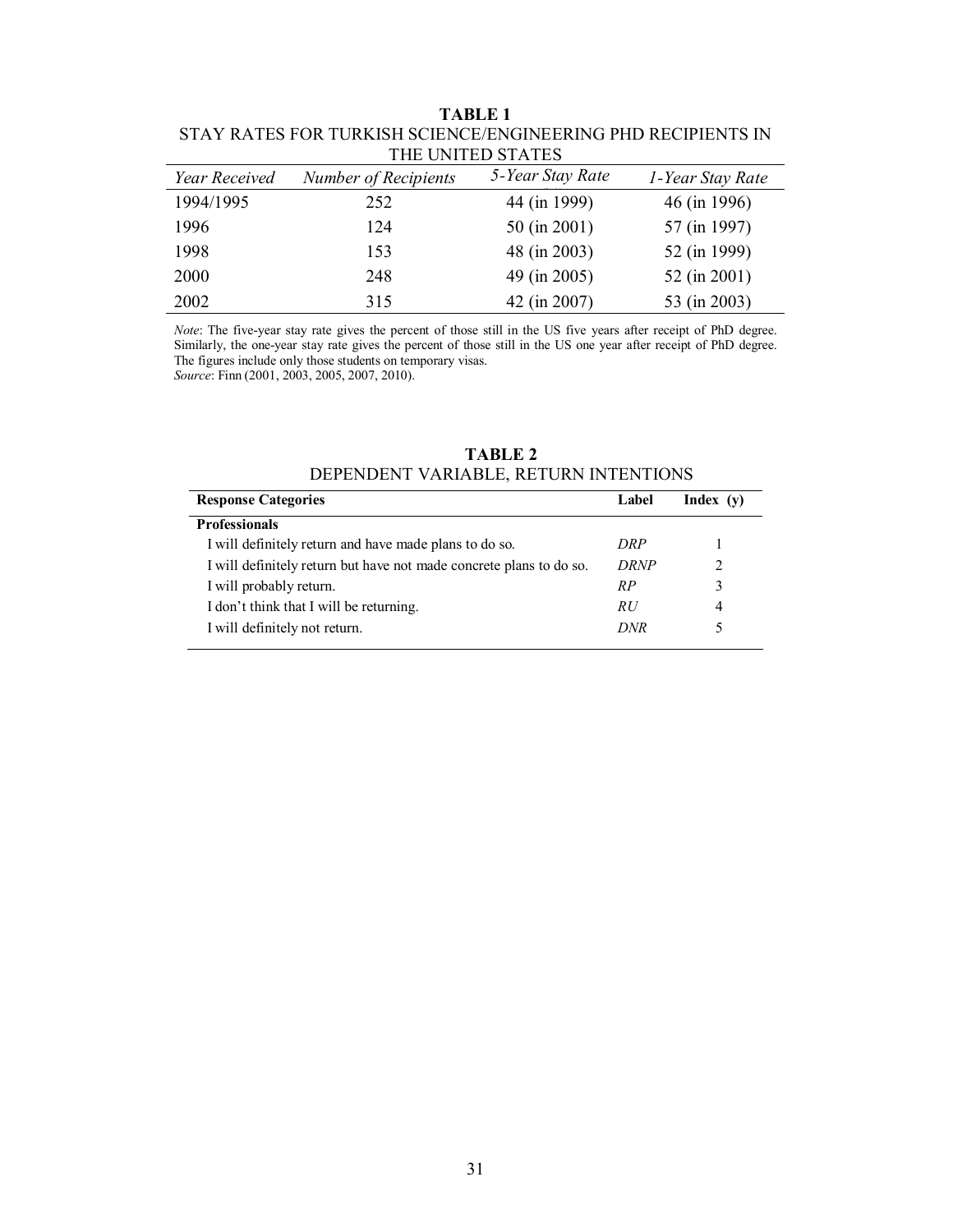| Regressors $(X)$                                                                | β        | z-statistic <sup>a</sup>               | MEAN(X)      | SD(X)  |
|---------------------------------------------------------------------------------|----------|----------------------------------------|--------------|--------|
| Demographic Characteristics:                                                    |          |                                        |              |        |
| $X_1$ : Gender (1=female) (FEMALE)                                              | 0.355    | $(2.40)$ **                            | 0.28         | 0.45   |
| $X_2$ : Age of respondent in 2001 (years) (AGE)                                 | 0.085    | (1.11)                                 | 35.04        | 8.90   |
| $X_3$ : Square of age (AGESQ)                                                   | $-0.001$ | (0.54)                                 | 1307.99      | 722.14 |
| X <sub>4</sub> : Stay duration of respondent (years) (STAY DURATION)            | 0.327    | $(3.40)$ ***                           | 12.78        | 6.89   |
|                                                                                 |          |                                        |              |        |
| Initial Return Intentions: (1=yes)                                              |          |                                        |              |        |
| $X_5$ : Initial return intention is "unsure"                                    | $-0.950$ | $(6.65)^{4}$                           | 0.36         | 0.48   |
| $X_6$ : Initial return intention is "return"                                    | $-1.323$ | $(8.87)$ ***                           | 0.53         | 0.50   |
|                                                                                 |          |                                        |              |        |
| Family Support: (1=yes)<br>$X_7$ : Family support initial decision to go abroad | $-0.176$ |                                        |              | 0.75   |
| X <sub>8</sub> : Family support settling abroad                                 | 0.154    | $(2.82)$ <sup>***</sup><br>$(5.46)$ ** | 3.48<br>4.39 | 1.51   |
|                                                                                 | 0.403    | $(3.43)$ ***                           |              |        |
| X <sub>9</sub> : Married to a foreign spouse                                    |          |                                        | 0.15         | 0.36   |
| Characteristics of Highest Degree $(1 = yes)$ :                                 |          |                                        |              |        |
| $X_{10}$ : Highest degree is obtained from a Turkish university                 | $-0.477$ | $(2.31)$ **                            | 0.04         | 0.20   |
| $X_{11}$ : Field of highest degree: Education/Languages/Social                  |          |                                        |              |        |
| Sciences/Arts                                                                   |          |                                        |              |        |
| (base: Architecture/Economics/Admin.Sciences)                                   | 0.544    | $(3.03)$ ***                           | 0.04         | 0.20   |
| $X_{12}$ : Field of highest degree:                                             |          |                                        |              |        |
| Engineering/Maths/Sciences/Medicine                                             |          |                                        |              |        |
| (base: Architecture/Economics/Admin.Sciences)                                   | 0.270    | $(3.29)$ ***                           | 0.66         | 0.47   |
| Work Experience: (1=yes)                                                        |          |                                        |              |        |
| $X_{13}$ : Work experience in current country (years)                           | 0.051    | $(3.23)$ <sup>**</sup>                 | 6.84         | 6.88   |
| $X_{14}$ : No work experience in Turkey                                         | 0.213    | $(2.45)$ **                            | 0.32         | 0.47   |
| $X_{15}$ : Worked in Turkey after completing studies                            | 0.475    | $(3.18)$ <sup>*</sup>                  | 0.09         | 0.29   |
| $X_{16}$ : Received formal training abroad specific to organization             | 0.366    | $(1.90)^*$                             | 0.04         | 0.19   |
| $X_{17}$ : Currently working in an academic environment                         |          |                                        |              |        |
| (university, research center) (ACADEMIC)                                        | 0.078    | (0.39)                                 | 0.27         | 0.44   |
| Assessment of Life Abroad:                                                      |          |                                        |              |        |
| $X_{18}$ : Social life in host country (five point scale)                       | 0.101    | $(2.43)^{n}$                           | 2.63         | 1.00   |
| $X_{19}$ : Standard of living in host country (five point scale)                | 0.129    | (2.80)                                 | 4.48         | 0.81   |
|                                                                                 |          |                                        |              |        |
| Reasons for Going Abroad: (1=yes)                                               |          |                                        |              |        |
| $X_{20}$ : Job requirement in Turkey                                            | $-0.190$ | $(1.92)^{*}$                           | 0.22         | 0.42   |
| $X_{21}$ : Insufficient research facilities in Turkey                           | 1.536    | $(4.22)^{**}$                          | 0.27         | 0.44   |
| $X_{22}$ : Prestige of international study                                      | $-0.666$ | $(1.69)^{*}$                           | 0.46         | 0.50   |
| $X_{23}$ : Lifestyle preference                                                 | 0.178    | $(2.14)$ **                            | 0.33         | 0.47   |
| $X_{24}$ : Spouse / family considerations                                       | $-0.454$ | $(2.95)$ **                            | 0.12         | 0.33   |
| $X_{25}$ : Political environment in Turkey                                      | 0.144    | $(1.69)^{*}$                           | 0.32         | 0.47   |
| Factors Relating to Adjustment to Life Abroad: (1=yes)                          |          |                                        |              |        |
| $X_{26}$ : Previous overseas experience                                         | $-0.268$ | $(3.58)$ <sup>***</sup>                | 0.43         | 0.50   |
| X <sub>27</sub> : Support of Turkish Student Association                        | $-0.248$ | (1.51)                                 | 0.05         | 0.21   |
| $X_{28}$ : Being away from family is viewed to be an important                  |          |                                        |              |        |
| difficulty in living abroad                                                     | $-0.217$ | $(2.21)$ <sup>**</sup>                 | 0.83         | 0.38   |

**TABLE 3**  ORDERED PROBIT MODEL OF RETURN INTENTIONS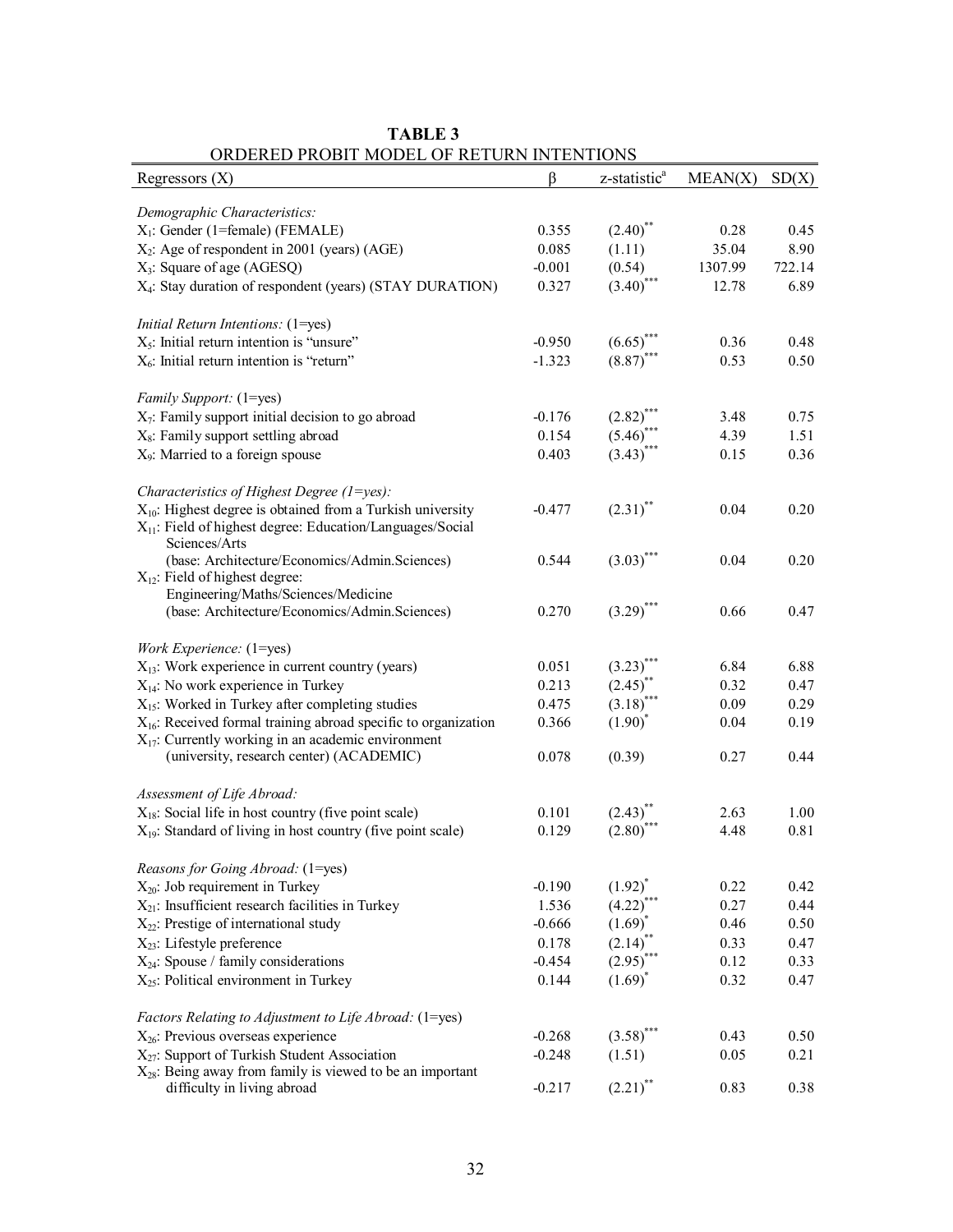| Contributions to Turkey: (1=yes)                                       |          |                        |      |      |
|------------------------------------------------------------------------|----------|------------------------|------|------|
| $X_{29}$ : Contributed to lobbying activities on behalf of Turkey      | $-0.390$ | $(4.99)$ ***           | 0.60 | 0.49 |
| Push Factors for Going Abroad (1=yes):                                 |          |                        |      |      |
| $X_{30}$ : Limited job opportunity in specialty at home                | $-0.070$ | $(0.69)^*$             | 0.54 | 0.50 |
| $X_{31}$ : No opportunity for advanced training at home                | $-0.966$ | (2.96)                 | 0.37 | 0.48 |
| $X_{32}$ : Lack of financial resources for business at home            | $-0.132$ | (1.65)                 | 0.30 | 0.46 |
| $X_{33}$ : Economic instability at home                                | 0.368    | (3.38)                 | 0.85 | 0.35 |
| Pull factors for Going Abroad (1=yes):                                 |          |                        |      |      |
| X <sub>34</sub> : Greater opportunity to develop specialty abroad      | 0.263    | $(2.59)$ <sup>*</sup>  | 0.71 | 0.45 |
| X <sub>35</sub> : More organized, ordered environment abroad           | 0.164    | (1.76)                 | 0.77 | 0.42 |
| $X_{36}$ : More satisfying social and cultural life abroad             | 0.275    | (3.05)                 | 0.26 | 0.44 |
| $X_{37}$ : Proximity to research and innovation centers abroad         | $-0.215$ | $(2.10)^{*}$           | 0.42 | 0.49 |
| $X_{38}$ : Spouse's preference or job                                  | 0.357    | $(3.58)^{*}$           | 0.31 | 0.46 |
| X <sub>39</sub> : Better educational opportunities for children abroad | 0.317    | $(3.67)^{*}$           | 0.37 | 0.48 |
| X <sub>40</sub> : Incomplete project abroad                            | $-0.618$ | $(4.99)$ ***           | 0.16 | 0.36 |
| $X_{41}$ : Other considerations                                        | $-0.460$ | $(2.12)$ <sup>**</sup> | 0.05 | 0.21 |
| Last Impressions $(1=yes)$ :                                           |          |                        |      |      |
| X <sub>42</sub> : Last visit to Turkey left negative impression        | 0.154    | $(1.87)^*$             | 0.28 | 0.45 |
| $X_{43}$ : Last visit to Turkey left positive impression               | $-0.716$ | $(5.64)$ **            | 0.09 | 0.29 |
| X <sub>44</sub> : Effect of Sept. 11, 2001 terrorist attacks           | $-0.262$ | $(2.06)$ **            | 0.10 | 0.30 |
| Variable Interactions:                                                 |          |                        |      |      |
| (AGE) x (STAY DURATION)                                                | $-0.012$ | (2.77)                 |      |      |
| (AGESQ) x (STAY DURATION)                                              | 0.000    | $(2.05)^{*}$           |      |      |
| $(FEMALE)$ x $(X_{20})$                                                | 0.347    | $(1.69)^*$             |      |      |
| (FEMALE) $X(X_{24})$                                                   | 0.396    | $(1.73)^{*}$           |      |      |
| $(ACADEMIC)$ x $(X_{22})$                                              | $-0.465$ | $(2.49)^{^*}$          |      |      |
| $(AGE)$ x $(X_{21})$                                                   | $-0.042$ | (4.14)                 |      |      |
| $(AGE)$ x $(X_{22})$                                                   | 0.021    | $(1.74)^*$             |      |      |
| $(FEMALE)$ x $(X_{30})$                                                | $-0.257$ | (1.61)                 |      |      |
| $(FEMALE)$ x $(X_{38})$                                                | $-0.469$ | $(2.73)^{*}$           |      |      |
| $(FEMALE)$ x $(X_{40})$                                                | 0.380    | (1.58)                 |      |      |
| $(FEMALE)$ x $(X_{41})$                                                | 0.813    | $(1.99)^{**}$          |      |      |
| $(ACADEMIC)$ x $(X_{30})$                                              | 0.387    | (2.24)                 |      |      |
| $(ACADEMIC)$ x $(X_{34})$                                              | $-0.292$ | (1.36)                 |      |      |
| $(ACADEMIC)$ x $(X_{37})$                                              | 0.493    | (2.40)                 |      |      |
| $(AGE)$ x $(X_{31})$                                                   | 0.030    | (3.14)                 |      |      |
|                                                                        |          |                        |      |      |

*Notes*: Dependent variable (y) = return intentions in five categories (see Table 2);

\* significant at 10%; \*\* significant at 5%; \*\*\* significant at 1%;

 $\beta$  = estimated coefficient; MEAN(X) = mean value of independent variable; SD(X) = standard deviation of independent variable; (a) Robust z-statistics in parentheses; Observations =  $960$ ; Log-likelihood =  $-1073.44$ ; LR chi<sup>2</sup>(48) =  $583.83$ ; Maximum Likelihood  $R^2 = 0.491$ ; McFadden's Adjusted  $R^2 = 0.194$ ; McKelvey-Zavoina  $R^2 = 0.535$ ; Akaike Information Criterion (AIC) = 2.347; Bayesian Information Criterion (BIC) = -4081.431.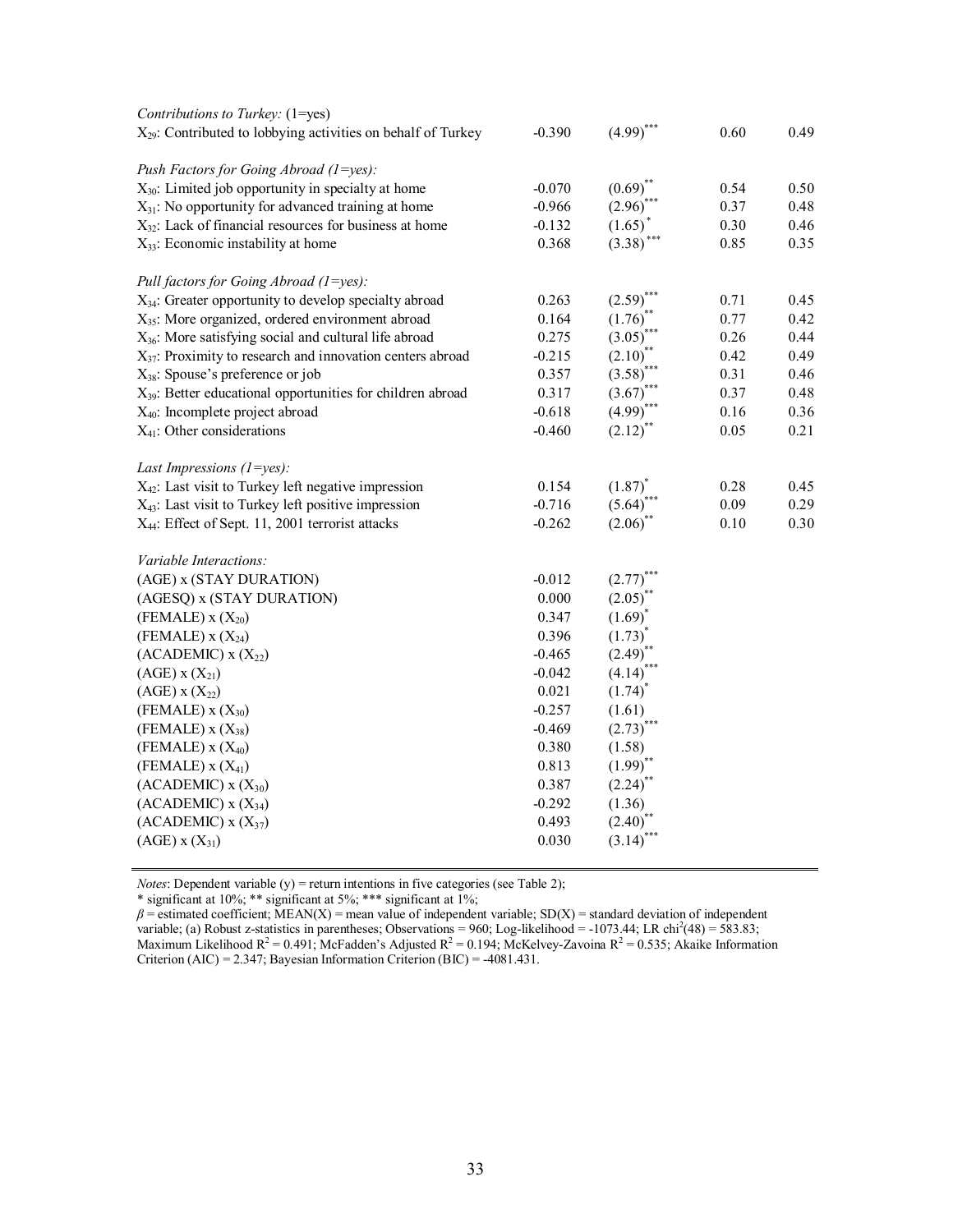|                                                                                                                                                       | Intensity of Return Intentions |             |           |           |            |
|-------------------------------------------------------------------------------------------------------------------------------------------------------|--------------------------------|-------------|-----------|-----------|------------|
| <b>VARIABLES</b>                                                                                                                                      | <b>DRP</b>                     | <b>DRNP</b> | RP        | <b>RU</b> | <b>DNR</b> |
|                                                                                                                                                       | $y = 1$                        | $y = 2$     | $y = 3$   | $y = 4$   | $y = 5$    |
|                                                                                                                                                       | (high)                         |             |           |           | (low)      |
| <b>Discrete Variables:</b>                                                                                                                            |                                |             |           |           |            |
| Female $(X_1)$                                                                                                                                        | $-0.0027$                      | $-0.0646$   | $-0.0413$ | 0.0998    | 0.0088     |
| Initial Return Intentions:                                                                                                                            |                                |             |           |           |            |
| "Undecided" $(X_5)$ (compared to base category "stay")                                                                                                | 0.0025                         | 0.1161      | 0.2436    | $-0.2775$ | $-0.0846$  |
| "Return" $(X_6)$ (compared to "undecided" $(X_5)$ )                                                                                                   | 0.0052                         | 0.0946      | 0.0292    | $-0.1212$ | $-0.0078$  |
| "Return" $(X_5)$ (compared to base category "stay")                                                                                                   | 0.0077                         | 0.2107      | 0.2728    | $-0.3987$ | $-0.0924$  |
| Married to foreign spouse $(X_9)$                                                                                                                     | $-0.0030$                      | $-0.0823$   | $-0.0673$ | 0.1383    | 0.0145     |
| Highest degree is from a Turkish University $(X_{10})$                                                                                                | 0.0093                         | 0.1320      | 0.0113    | $-0.1451$ | $-0.0075$  |
| Highest Degree Field:<br>Highest Degree in Education / Languages / Social<br>Sciences / Arts $(X_{11})$ compared to base                              | $-0.0051$                      | $-0.1193$   | $-0.0764$ | 0.1836    | 0.0172     |
| X <sub>11</sub> compared to Highest degree in Engineering / Maths /<br>Sciences / Medicine $(X_{12})$<br>Highest Degree in Architecture / Economics / | $-0.0034$                      | $-0.0670$   | $-0.0240$ | 0.0886    | 0.0060     |
| Admin. Sciences (Base) compared to $X_{12}$                                                                                                           | 0.0017                         | 0.0523      | 0.0524    | $-0.0950$ | $-0.0112$  |
| No Work Experience in Turkey $(X_{14})$                                                                                                               | $-0.0020$                      | $-0.0482$   | $-0.0280$ | 0.0722    | 0.0060     |
| <b>MALE</b>                                                                                                                                           | $-0.0026$                      | $-0.0519$   | $-0.0210$ | 0.0705    | 0.0049     |
| <b>FEMALE</b>                                                                                                                                         | $-0.0012$                      | $-0.0385$   | $-0.0436$ | 0.0737    | 0.0095     |
| Worked in Turkey after completing studies $(X_{15})$                                                                                                  | $-0.0031$                      | $-0.0919$   | $-0.0873$ | 0.1630    | 0.0194     |
| <b>MALE</b>                                                                                                                                           | $-0.0039$                      | $-0.1001$   | $-0.0741$ | 0.1620    | 0.0162     |
| <b>FEMALE</b>                                                                                                                                         | $-0.0017$                      | $-0.0711$   | $-0.1149$ | 0.1581    | 0.0295     |
| Received formal training abroad specific to organization $(X_{16})$                                                                                   | $-0.0025$                      | $-0.0726$   | $-0.0651$ | 0.1261    | 0.0139     |
| Working in an academic environment $(X_{17})$                                                                                                         | $-0.0021$                      | $-0.0510$   | $-0.0329$ | 0.0790    | 0.0070     |
| Reasons for Going Abroad:                                                                                                                             |                                |             |           |           |            |
| Job requirement in Turkey $(X_{20})$                                                                                                                  | 0.0011                         | 0.0224      | 0.0100    | $-0.0313$ | $-0.0023$  |
| Insufficient research facilities in Turkey $(X_{21})$                                                                                                 | $-0.0008$                      | $-0.0183$   | $-0.0106$ | 0.0274    | 0.0023     |
| Prestige of international study $(X_{22})$                                                                                                            | 0.0005                         | 0.0119      | 0.0065    | $-0.0175$ | $-0.0013$  |
| Lifestyle preference $(X_{23})$                                                                                                                       | $-0.0018$                      | $-0.0407$   | $-0.0228$ | 0.0605    | 0.0049     |
| Spouse / family considerations $(X_{24})$                                                                                                             | 0.0054                         | 0.0905      | 0.0196    | $-0.1092$ | $-0.0064$  |
| Political environment in Turkey $(X_{25})$                                                                                                            | $-0.0014$                      | $-0.0331$   | $-0.0183$ | 0.0489    | 0.0039     |
| Factors Relating to Adjustment Abroad:                                                                                                                |                                |             |           |           |            |
| Previous overseas experience $(X_{26})$                                                                                                               | 0.0030                         | 0.0640      | 0.0292    | $-0.0897$ | $-0.0066$  |
| Support of Turkish Student Association $(X_{27})$                                                                                                     | 0.0036                         | 0.0640      | 0.0174    | $-0.0800$ | $-0.0049$  |
| Being away from family is viewed to be an important<br>difficulty in living abroad $(X_{28})$                                                         | 0.0019                         | 0.0475      | 0.0312    | $-0.0741$ | $-0.0066$  |
| Contributions to Turkey:<br>Contributed to lobbying activities on behalf of Turkey<br>$(X_{29})$                                                      | 0.0039                         | 0.0881      | 0.0508    | $-0.1315$ | $-0.0112$  |
| Push Factors:                                                                                                                                         |                                |             |           |           |            |
| Limited job opportunity in specialty at home $(X_{30})$                                                                                               | $-0.0005$                      | $-0.0188$   | $-0.0228$ | 0.0371    | 0.0050     |
| No opportunity for advanced training at home $(X_{31})$                                                                                               | $-0.0006$                      | $-0.0159$   | $-0.0088$ | 0.0234    | 0.0019     |

#### **TABLE 4**  MARGINAL EFFECTS OF SELECTED VARIABLES IN THE ORDERED PROBIT MODEL OF RETURN INTENTIONS (CHANGE IN PROBABILITY)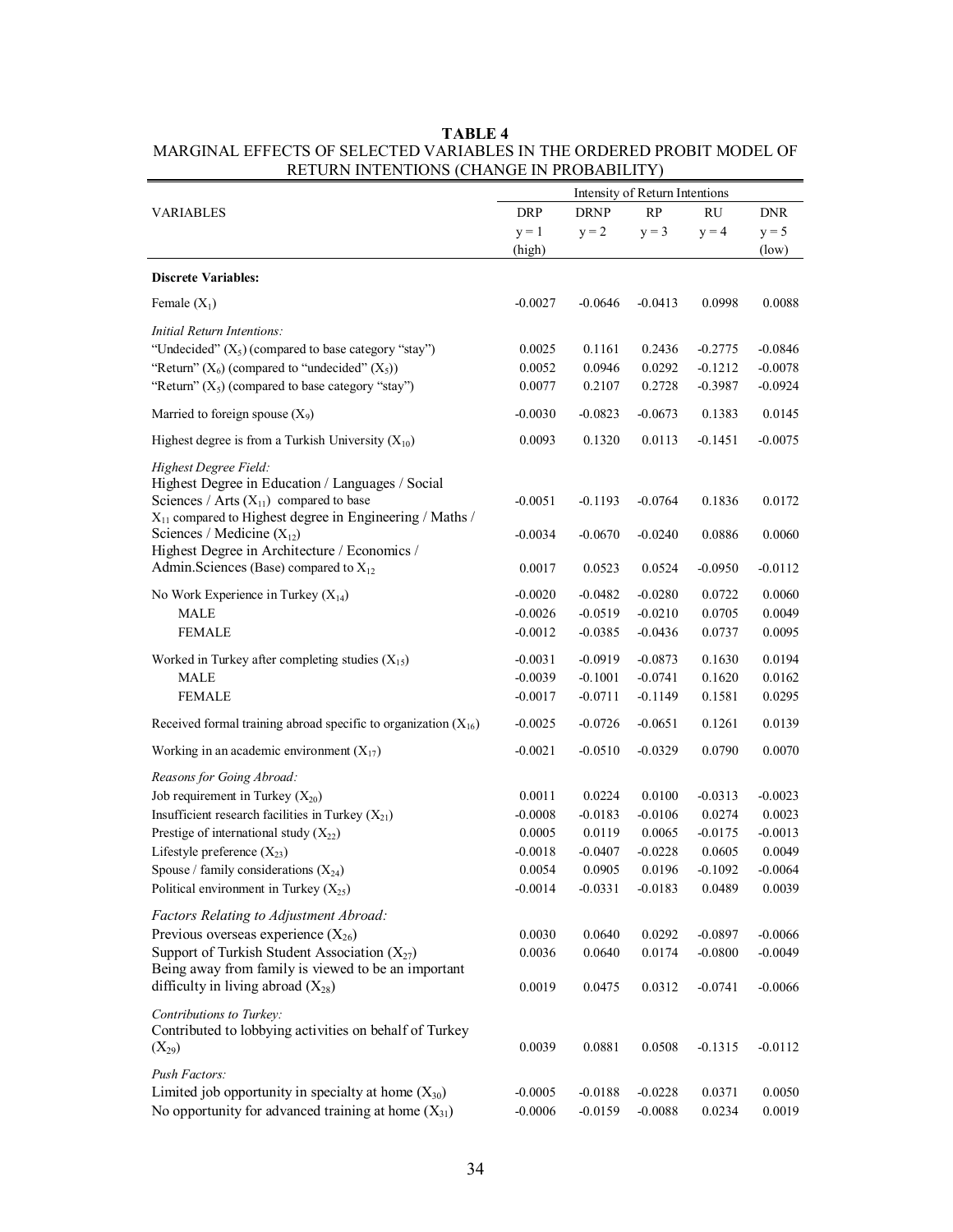| Lack of financial resources for business at home $(X_{32})$     | 0.0015    | 0.0318    | 0.0140    | $-0.0441$ | $-0.0032$ |
|-----------------------------------------------------------------|-----------|-----------|-----------|-----------|-----------|
| Economic instability at home $(X_{33})$                         | $-0.0056$ | $-0.0961$ | $-0.0228$ | 0.1174    | 0.0071    |
| Pull Factors:                                                   |           |           |           |           |           |
| Greater opportunity to develop specialty abroad $(X_{34})$      | $-0.0033$ | $-0.0648$ | $-0.0246$ | 0.0867    | 0.0059    |
| More organized, ordered environment abroad $(X_{35})$           | $-0.0020$ | $-0.0399$ | $-0.0162$ | 0.0542    | 0.0038    |
| More satisfying social and cultural life abroad $(X_{36})$      | $-0.0024$ | $-0.0605$ | $-0.0390$ | 0.0937    | 0.0083    |
| Proximity to research and innovation centers abroad $(X_{37})$  | $-0.0017$ | $-0.0530$ | $-0.0532$ | 0.0965    | 0.0115    |
| Spouse's preference or job $(X_{38})$                           | $-0.0033$ | $-0.0786$ | $-0.0504$ | 0.1215    | 0.0109    |
| Better educational opportunities for children abroad $(X_{39})$ | $-0.0031$ | $-0.0716$ | $-0.0417$ | 0.1073    | 0.0090    |
| Incomplete project abroad $(X_{40})$                            | 0.0123    | 0.1694    | 0.0159    | $-0.1873$ | $-0.0102$ |
| Other considerations $(X_{41})$                                 | 0.0106    | 0.1328    | $-0.0032$ | $-0.1341$ | $-0.0060$ |
| Last Impressions:                                               |           |           |           |           |           |
| Last visit to Turkey left negative impression $(X_{42})$        | $-0.0015$ | $-0.0350$ | $-0.0200$ | 0.0522    | 0.0043    |
| Last visit to Turkey left positive impression $(X_{43})$        | 0.0175    | 0.2044    | $-0.0054$ | $-0.2065$ | $-0.0099$ |
| Effect of Sept. 11, 2001 terrorist attacks $(X_{44})$           | 0.0037    | 0.0671    | 0.0191    | $-0.0847$ | $-0.0053$ |

*Notes:* DRP: Definitely Return, Plans; DRNP: Definitely Return, No Plans; RP: Return Probable; RU: Return Unlikely; DNR: Definitely Not Return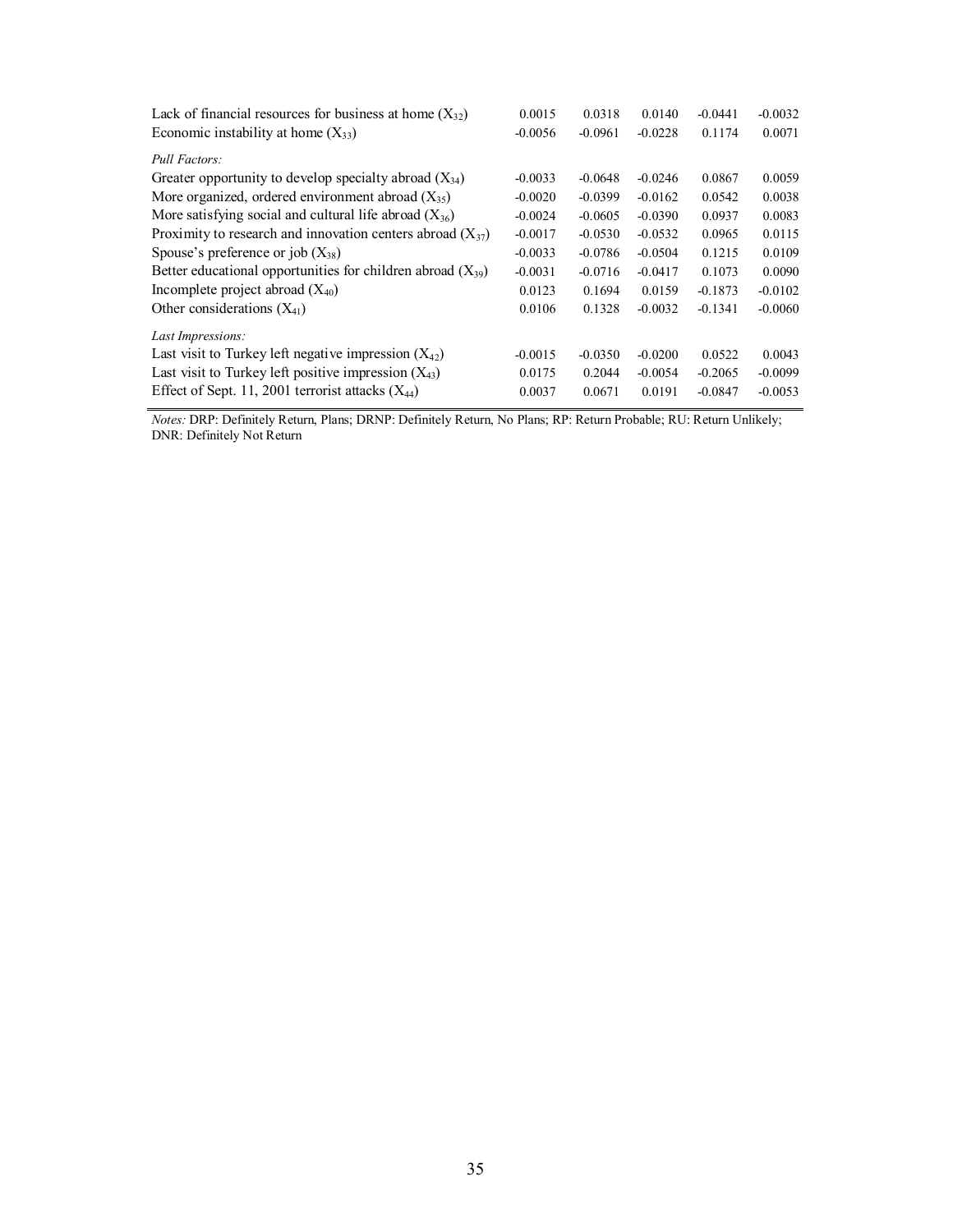#### **TABLE 5**  MARGINAL EFFECTS OF SELECTED VARIABLES IN THE ORDERED PROBIT MODEL OF RETURN INTENTIONS (CONTINUOUS VARIABLES)

|                                                                  | Intensity of Return Intentions |                                                          |                                                                                        |                                                               |                                  |  |
|------------------------------------------------------------------|--------------------------------|----------------------------------------------------------|----------------------------------------------------------------------------------------|---------------------------------------------------------------|----------------------------------|--|
|                                                                  | <b>DRP</b>                     | <b>DRNP</b>                                              | RP                                                                                     | <b>RU</b>                                                     | <b>DNR</b>                       |  |
| Probabilities:                                                   | $v = 1$                        | $y = 2$                                                  | $v = 3$                                                                                | $y = 4$                                                       | $y = 5$                          |  |
| Initial family support $(X_7)$                                   | 0.0019                         | 0.0413<br>$(2.21)$ <sup>**</sup> $(2.79)$ <sup>***</sup> | 0.0206                                                                                 | $-0.0593$<br>$(2.61)$ <sup>***</sup> $(-2.82)$ <sup>***</sup> | $-0.0045$<br>$(-2.31)$ **        |  |
| <b>Family support for permanent</b><br>settlement abroad $(X_8)$ | $-0.0016$                      | $-0.0362$<br>$(-3.11)$ *** $(-5.28)$ ***                 | $-0.0181$<br>$(-4.25)$ <sup>***</sup>                                                  | 0.0520<br>$(5.43)$ <sup>***</sup>                             | 0.0039<br>$(3.49)$ <sup>**</sup> |  |
| Social Assessment $(X_{18})$                                     | $-0.0011$                      | $-0.0237$                                                | $-0.0118$<br>$(-2.09)$ <sup>**</sup> $(-2.42)$ <sup>**</sup> $(-2.29)$ <sup>**</sup>   | 0.0340<br>$(2.42)$ <sup>**</sup>                              | 0.0026<br>$(2.25)$ **            |  |
| <b>Standard of Living Assessment</b><br>$(X_{19})$               | $-0.0014$                      | $-0.0304$                                                | $-0.0152$<br>$(-2.21)$ <sup>**</sup> $(-2.78)$ <sup>***</sup> $(-2.57)$ <sup>***</sup> | 0.0436<br>$(2.79)$ <sup>***</sup>                             | 0.0033<br>$(2.36)$ <sup>**</sup> |  |

*Notes:* Figures in parentheses are z-statistics.

DRP: Definitely Return, Plans; DRNP: Definitely Return, No Plans; RP: Return Probable; RU: Return Unlikely; DNR: Definitely Not Return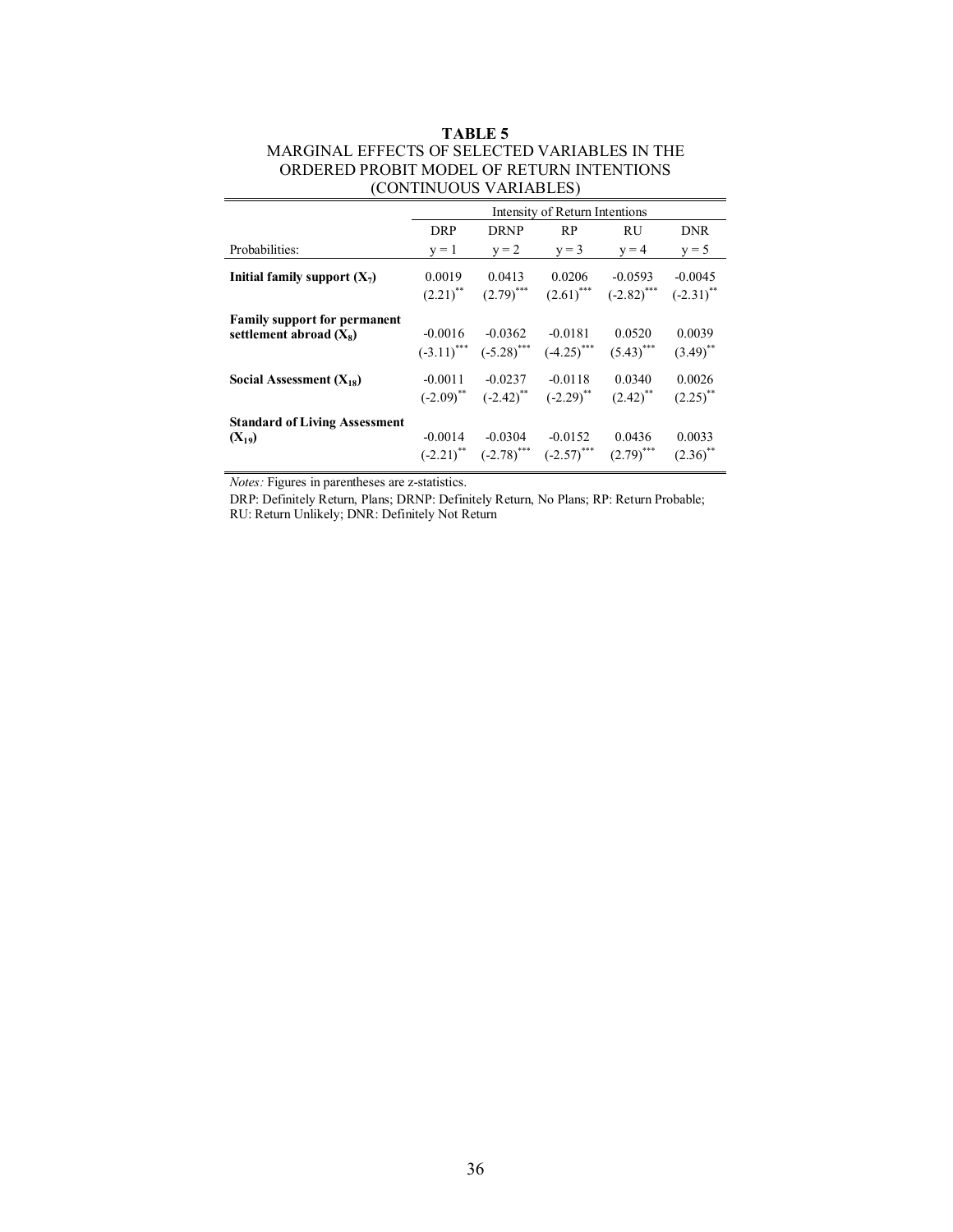0.6 0.5 Probability (y|x) **Probability (y|x)** 0.4 0.3 0.2 0.1 0

**Figure 1**  Effects of Stay Duration on Return Intention Probabilities (Age = 35 years)

*Notes:*1)DRP: Definitely Return, Plans; DRNP: Definitely Return, No Plans; RP: Return Probable; RU: Return Unlikely; DNR: Definitely Not Return

 $-DRP (y=1) \left(0.0048 \mid 0.0045 \mid 0.0036 \mid 0.0032 \mid 0.0025 \mid 0.0022 \mid 0.0017\right)$  $\text{DRNP (y=2)} \, \big| \, 0.1850 \, \big| \, 0.1789 \, \big| \, 0.1614 \, \big| \, 0.1503 \, \big| \, 0.1345 \, \big| \, 0.1246 \, \big| \, 0.1108$  $-RP (y=3)$   $\big| 0.5176 \big| 0.5158 \big| 0.5088 \big| 0.5030 \big| 0.4926 \big| 0.4846 \big| 0.4711$ RU (y=4)  $\mid$  0.2854  $\mid$  0.2932  $\mid$  0.3170  $\mid$  0.3332  $\mid$  0.3578  $\mid$  0.3743  $\mid$  0.3993  $-DNR (y=5) | 0.0071 | 0.0076 | 0.0092 | 0.0105 | 0.0126 | 0.0143 | 0.0171$ 

**Stay Duration (years)**

1 2 5 7 10 12 15

2) The probabilities are computed for an individual of age 35 while all other variables are set at their sample averages.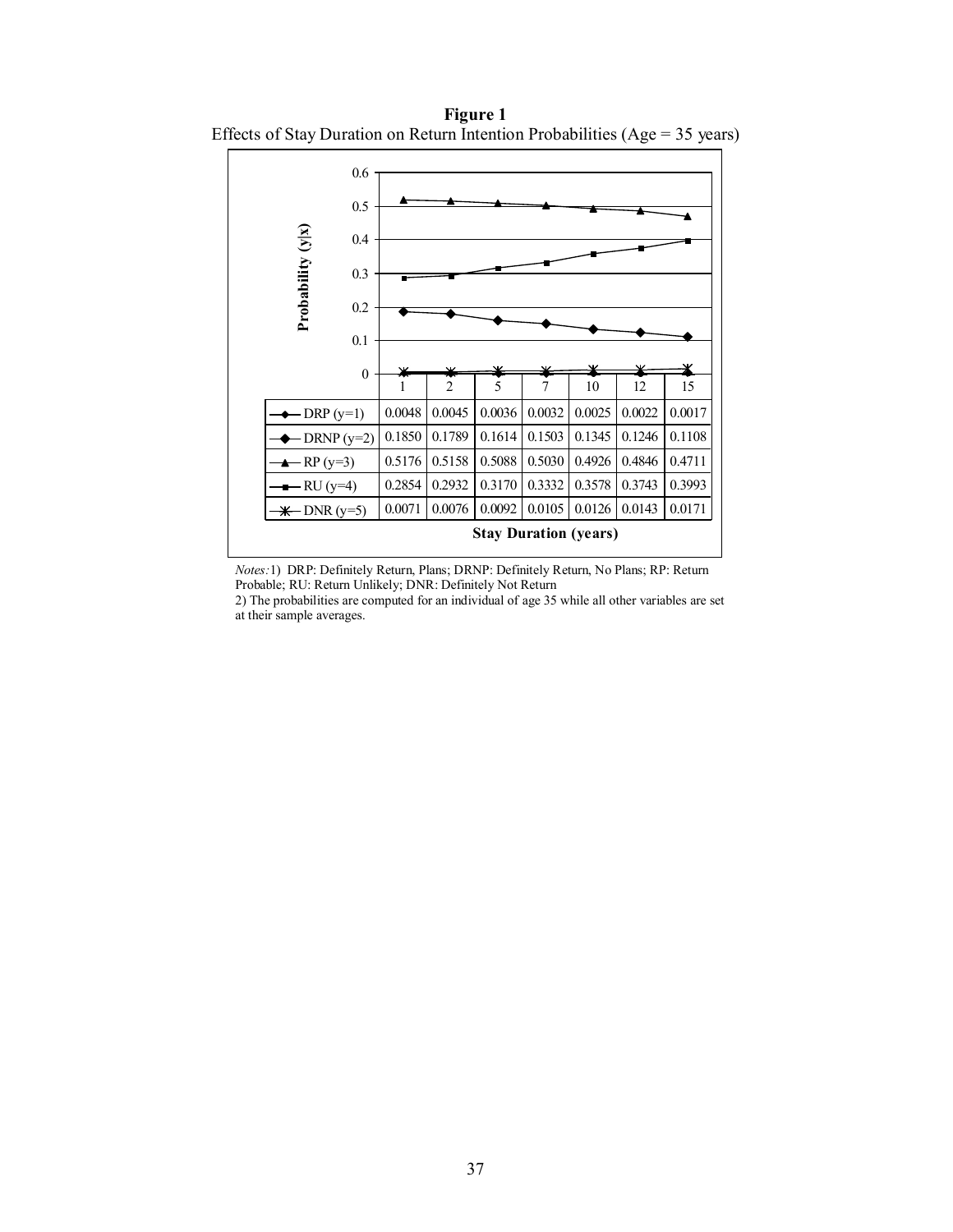

**Figure 2**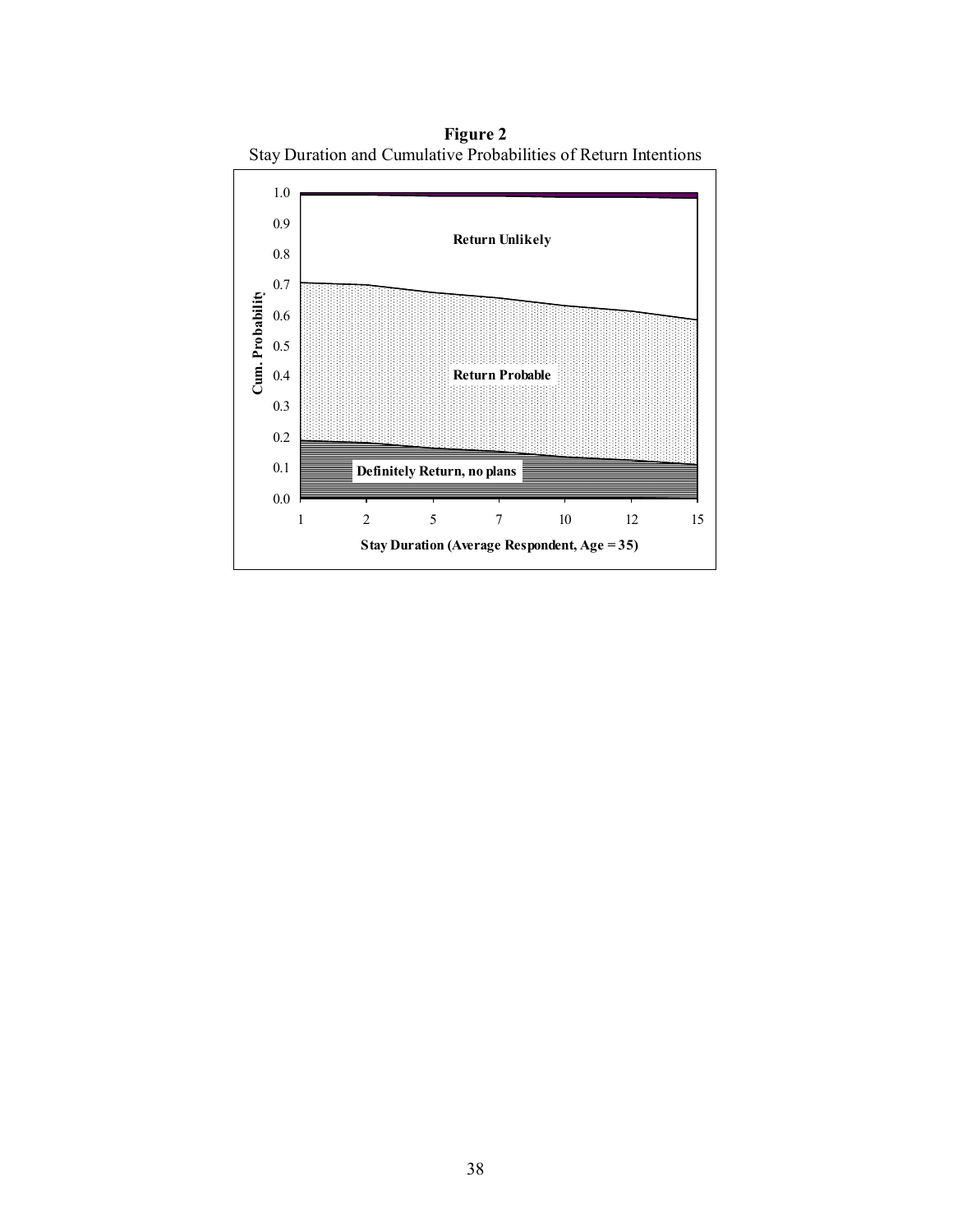**Figure 3**  Effect of Work Experience in Current Country on Return Intention Probabilities



*Notes:* DRP: Definitely Return, Plans; DRNP: Definitely Return, No Plans; RP: Return Probable; RU: Return Unlikely; DNR: Definitely Not Return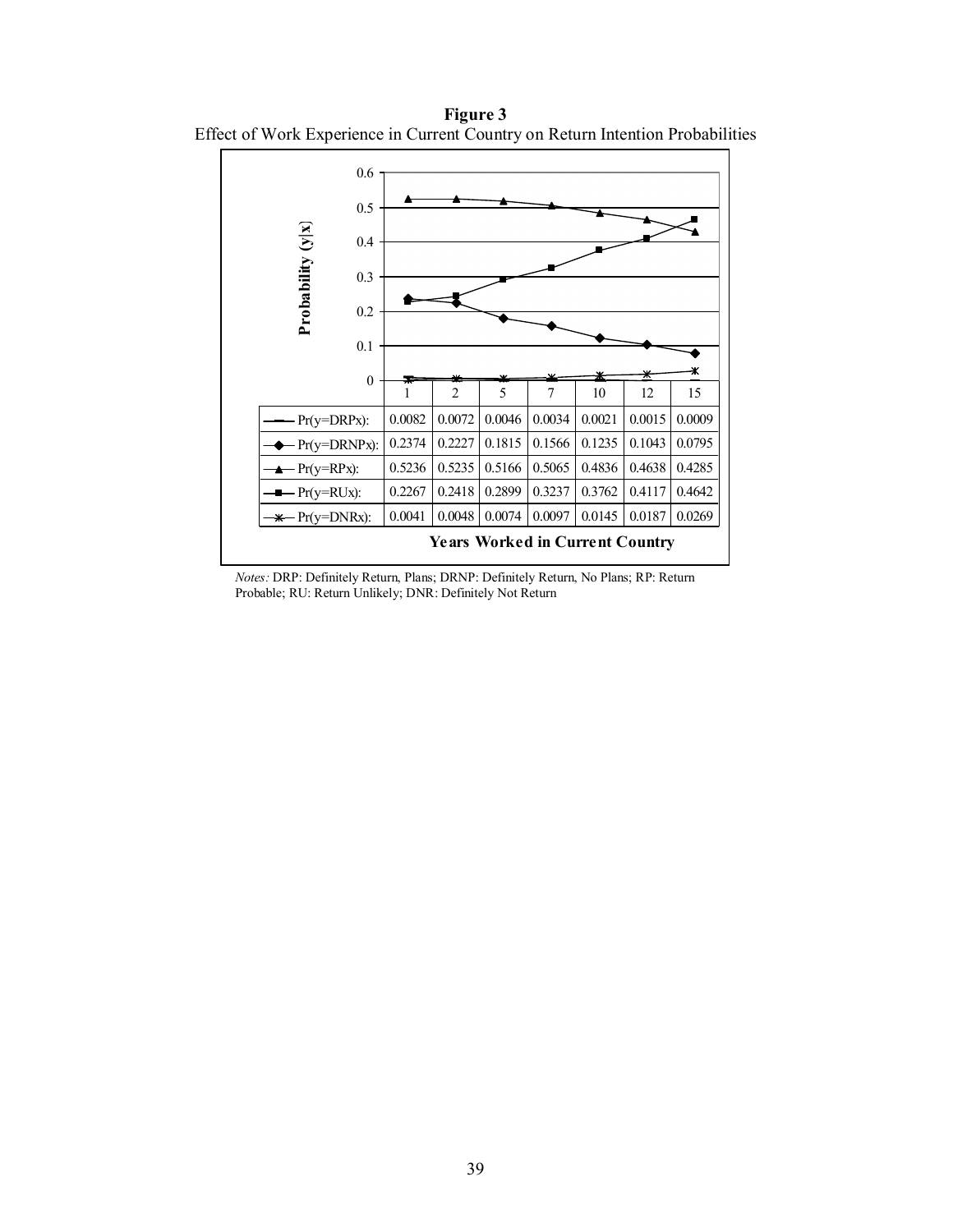**Figure 4**  Cumulative Probabilities of Social Assessment of Life Abroad



*Notes:* DRP: Definitely Return, Plans; DRNP: Definitely Return, No Plans; RP: Return Probable; RU: Return Unlikely; DNR: Definitely Not Return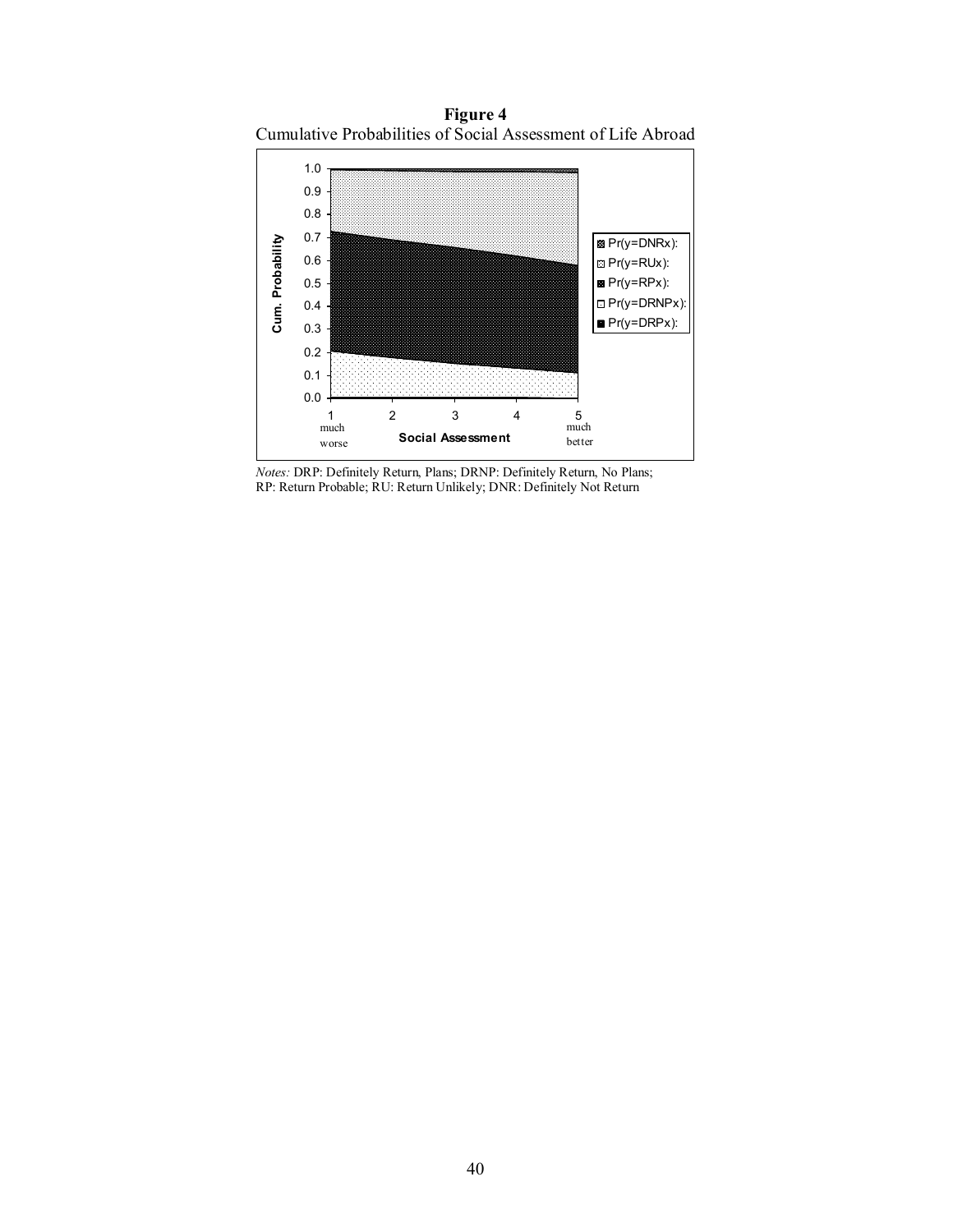**Figure 5**  Cumulative Probabilities of Standard of Living Assessment of Life Abroad